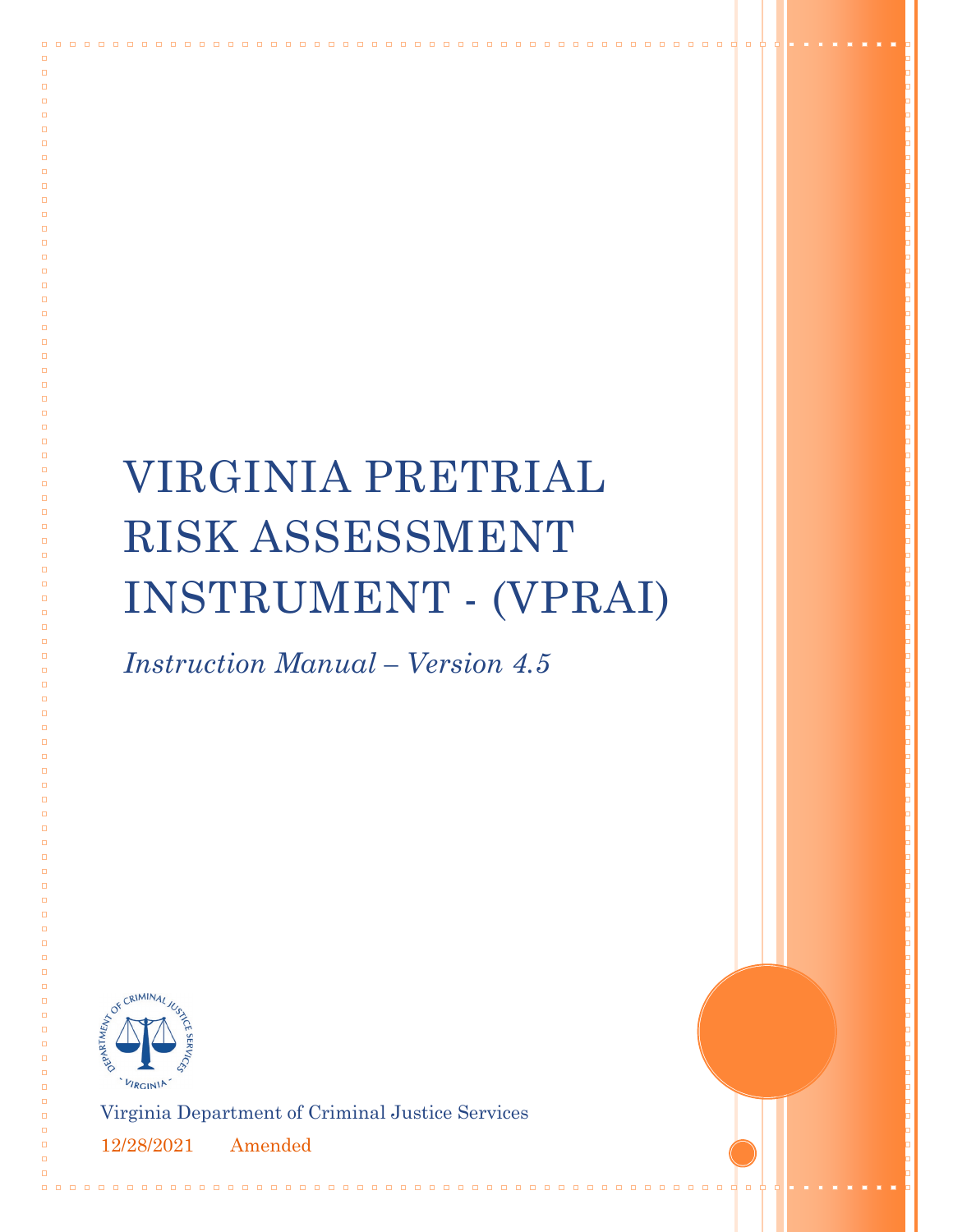|  | <b>Table of Contents</b> |
|--|--------------------------|
|  |                          |

| <b>LANIC UL CULTURING</b> |
|---------------------------|
|                           |
|                           |
|                           |
|                           |
|                           |
|                           |
|                           |
|                           |
|                           |
|                           |
|                           |
|                           |
|                           |
|                           |
|                           |
|                           |
|                           |
|                           |
|                           |
|                           |
|                           |
|                           |
|                           |
|                           |
|                           |
|                           |
|                           |
|                           |
|                           |

 $\Box$ 

 $\Box$ 

 $\Box$ 

 $\Box$ 

 $\Box$  $\Box$ 

 $\Box$  $\Box$ 

 $\Box$ 

 $\Box$ 

 $\Box$  $\Box$ 

 $\Box$ 

 $\Box$ 

 $\Box$ 

 $\Box$ 

 $\Box$ 

 $\Box$ 

 $\Box$ 

 $\Box$ 

 $\Box$ 

 $\Box$  $\Box$ 

 $\Box$ 

 $\Box$ 

 $\Box$ 

 $\Box$ 

 $\Box$ 

 $\Box$  $\Box$ 

 $\Box$ 

 $\Box$ 

 $\Box$  $\Box$ 

 $\Box$  $\Box$ 

 $\Box$  $\Box$ 

 $\Box$  $\Box$ 

 $\Box$ 

 $\Box$ 

 $\Box$ 

 $\Box$  $\Box$ 

 $\Box$ 

 $\Box$  $\Box$ 

 $\Box$  $\Box$ 

 $\Box$ 

 $\Box$ 

 $\Box$  $\Box$ 

 $\Box$  $\Box$ 

 $\Box$  $\Box$ 

 $\Box$  $\Box$ 

 $\Box$  $\Box$ 

 $\Box$  $\Box$ 

 $\Box$  $\Box$ 

 $\Box$  $\Box$ 

 $\Box$ 

 $\Box$ 

 $\Box$ 

 $\Box$ 

 $\Box$ 

 $\Box$ 

 $\Box$  $\Box$ 

 $\Box$ 

 $\Box$ 

 $\Box$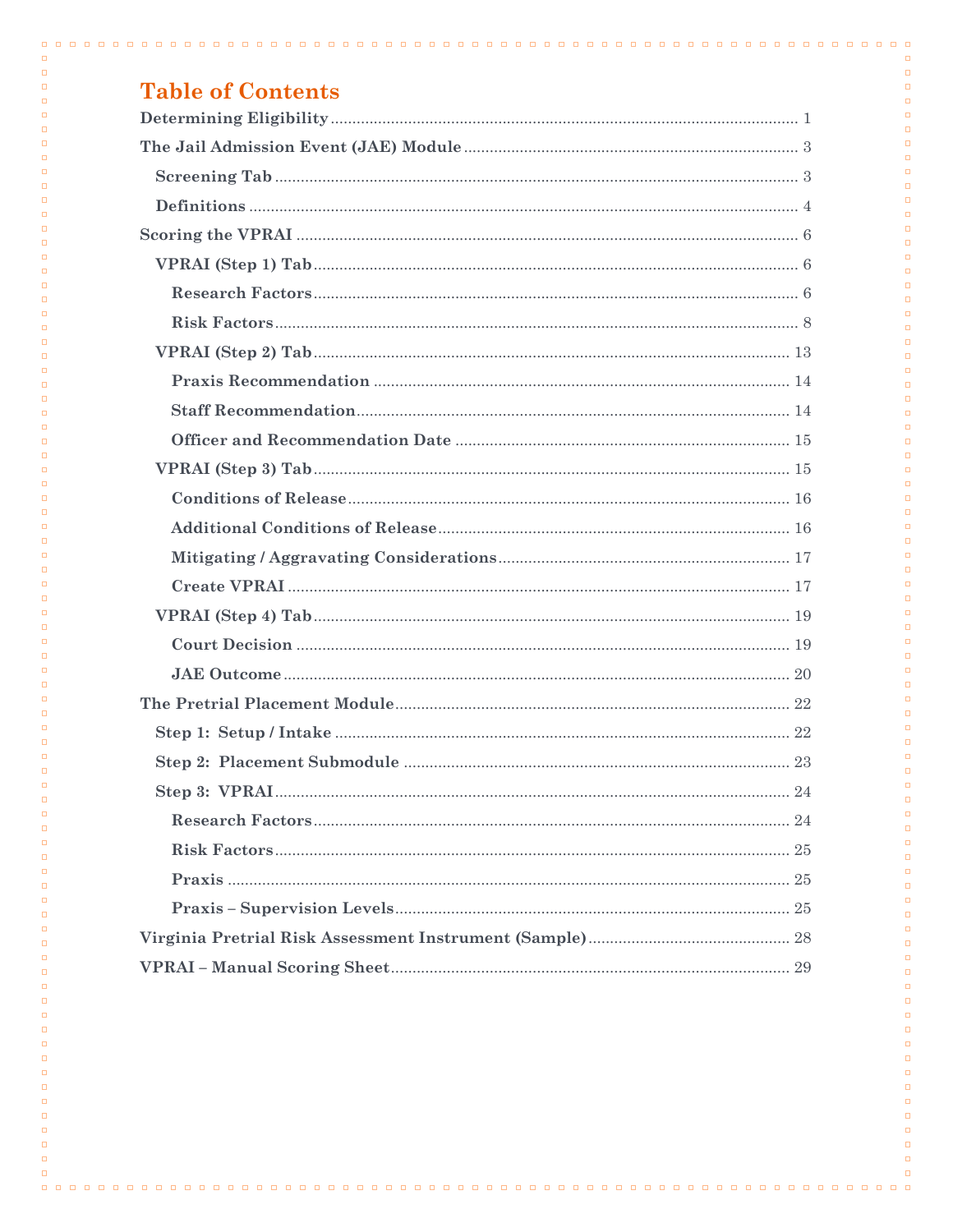$\Box$   $\Box$ 

 $\Box$ 

 $\Box$ 

 $\Box$ 

 $\Box$ 

 $\Box$  $\Box$ 

 $\Box$  $\Box$ 

 $\Box$  $\Box$ 

 $\Box$ 

 $\Box$ 

 $\Box$ 

 $\Box$ 

 $\Box$ 

 $\Box$  $\Box$ 

 $\Box$  $\Box$ 

 $\Box$ 

 $\Box$ 

 $\Box$ 

 $\Box$ 

 $\Box$ 

 $\Box$ 

 $\Box$ 

 $\Box$ 

 $\Box$ 

 $\Box$ 

 $\Box$ 

 $\Box$  $\Box$ 

 $\Box$ 

 $\Box$ 

 $\Box$ 

 $\Box$ 

 $\Box$  $\Box$ 

 $\Box$ 

 $\Box$ 

 $\Box$  $\Box$ 

 $\Box$ 

 $\Box$  $\Box$ 

 $\Box$  $\Box$ 

 $\Box$  $\Box$ 

 $\Box$  $\Box$ 

 $\Box$ 

 $\Box$ 

 $\Box$  $\Box$ 

 $\Box$  $\Box$ 

 $\Box$ 

 $\Box$ 

 $\Box$  $\Box$ 

 $\Box$  $\Box$ 

 $\Box$ 

 $\Box$  $\Box$ 

 $\Box$ 

 $\Box$ 

 $\Box$ 

 $\Box$  $\Box$ 

 $\Box$  $\Box$ 

 $\Box$ 

 $\Box$ 

 $\Box$ 

 $\Box$ 

 $\Box$ 

 $\Box$ 

## **Virginia Pretrial Risk Assessment Instrument (VPRAI) Instruction Manual**

## <span id="page-2-0"></span>**DETERMINING ELIGIBILITY**

 $\Box$ 

 $\Box$ 

 $\Box$ 

 $\Box$ 

 $\Box$ 

 $\Box$ 

 $\Box$  $\Box$ 

 $\Box$  $\Box$ 

 $\Box$ 

 $\Box$  $\Box$ 

 $\Box$ 

 $\Box$ 

 $\Box$ 

 $\Box$ 

 $\Box$  $\Box$ 

 $\Box$  $\Box$ 

 $\Box$ 

 $\Box$ 

 $\Box$ 

 $\Box$ 

 $\Box$ 

 $\Box$ 

 $\Box$ 

 $\Box$ 

 $\Box$ 

 $\Box$ 

 $\Box$ 

 $\Box$ 

 $\Box$  $\Box$ 

 $\Box$ 

 $\Box$ 

 $\Box$ 

 $\Box$  $\Box$ 

 $\Box$ 

 $\Box$ 

 $\Box$ 

 $\Box$  $\Box$ 

 $\Box$  $\Box$ 

 $\Box$  $\Box$ 

 $\Box$  $\Box$ 

 $\Box$  $\Box$ 

 $\Box$ 

 $\Box$ 

 $\Box$  $\Box$ 

 $\Box$ 

 $\Box$  $\Box$ 

 $\Box$ 

 $\Box$  $\Box$ 

 $\Box$  $\Box$ 

 $\Box$ 

 $\Box$  $\Box$ 

 $\Box$ 

 $\Box$ 

 $\Box$ 

 $\Box$  $\Box$ 

 $\Box$  $\Box$ 

 $\Box$ 

 $\Box$ 

 $\Box$ 

 $\Box$ 

 $\Box$ 

A Virginia Pretrial Risk Assessment Instrument (VPRAI) examines a defendant's status at the time of the arrest related to any active community criminal justice supervision, current charges, pending charges, criminal history, history of failure to appear, history of violent convictions, employment, and history of drug abuse. For this reason, the instrument is primarily intended to be completed after arrest and presented at the first court appearance. Completing the instrument soon after arrest increases the likelihood of capturing the most accurate information as it relates to the defendant's status at the time of arrest. This instrument is also used to determine the supervision level for those defendants placed on pretrial supervision. This is discussed in more detail in the Pretrial Placement Module Section, beginning on page 21 of this manual.

A pretrial investigation must be conducted prior to completing the VPRAI. A VPRAI is required for all eligible defendants and should be completed by using the instructions provided in this manual. Defendants who do not meet all of the criteria listed below are not eligible for instrument completion as part of the pretrial investigation.

- 1. The defendant must be an adult 18 years or older or a juvenile previously certified as an adult by the court.
- 2. The defendant must not be incarcerated for unrelated charges at the time of the arrest or when the new warrants were served.
- 3. The defendant must have been arrested for one or more jailable offense(s) – Class 1 and 2 misdemeanors (M1 and M2), unclassified misdemeanors (M9) that carry a penalty of jail time, or any felony. Class 3 misdemeanors, Class 4 misdemeanors, and Class 9 misdemeanors, which carry a maximum penalty of a fine, are not eligible for instrument completion.
- 4. The defendant must have been arrested for a criminal offense (includes criminal traffic charges but NOT traffic infractions). Defendants charged solely with the following are not eligible:
	- $\checkmark$  Civil offense
	- $\checkmark$  FTA or capias due to an underlying charge from a civil court
	- $\checkmark$  Fugitive warrant/warrant of extradition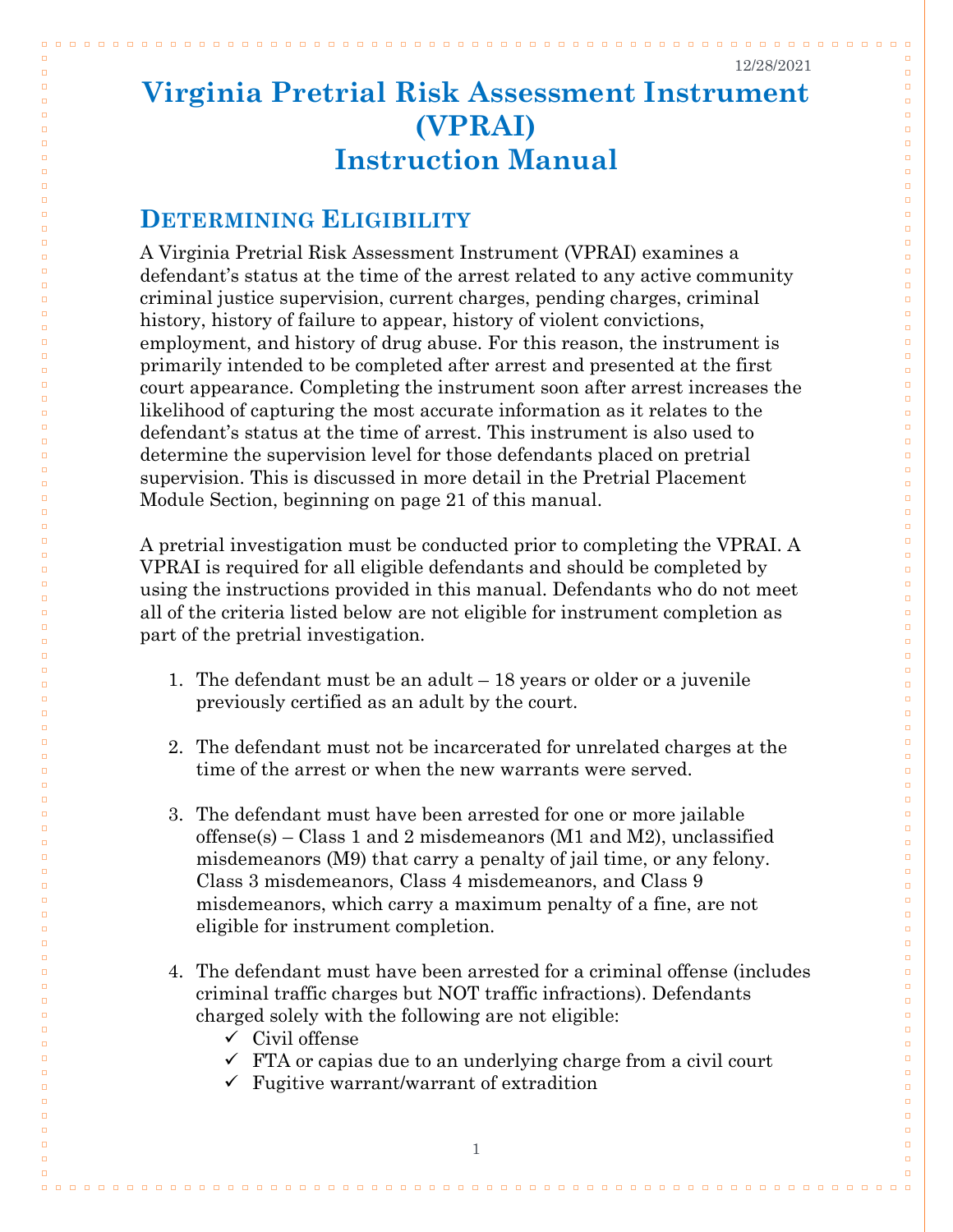$\Box$ 

 $\Box$ 

 $\Box$  $\Box$ 

 $\Box$  $\Box$ 

 $\Box$ 

 $\Box$ 

 $\Box$ 

 $\Box$ 

 $\Box$ 

 $\Box$ 

 $\Box$ 

 $\Box$ 

 $\Box$ 

 $\Box$ 

 $\Box$ 

 $\Box$ 

 $\Box$ 

 $\Box$ 

 $\Box$ 

 $\Box$ 

 $\Box$ 

 $\Box$ 

 $\Box$ 

 $\Box$ 

 $\Box$ 

 $\Box$  $\Box$ 

 $\Box$ 

 $\Box$ 

 $\Box$ 

 $\Box$  $\Box$ 

 $\Box$ 

 $\Box$ 

 $\Box$ 

 $\Box$ 

 $\Box$ 

 $\Box$ 

 $\Box$ 

 $\Box$ 

 $\Box$ 

 $\Box$ 

 $\Box$ 

 $\Box$ 

 $\Box$ 

 $\Box$ 

 $\Box$ 

 $\Box$ 

 $\Box$ 

 $\Box$ 

 $\Box$ 

 $\Box$ 

 $\Box$  $\Box$ 

 $\Box$ 

 $\Box$ 

 $\Box$ 

 $\Box$ 

 $\Box$  $\Box$ 

 $\Box$ 

 $\Box$ 

 $\Box$  $\Box$ 

 $\Box$ 

 $\Box$ 

 $\Box$ 

 $\Box$ 

 $\Box$  $\Box$ 

 $\Box$ 

 $\Box$ 

 $\Box$ 

 $\Box$ 

 $\Box$ 

 $\Box$ 

 $\Box$ 

The VPRAI is automated and contained in the Pretrial and Community Corrections Case Management System (PTCC). The appendix contains a sample of a completed instrument created using sample data. The VPRAI can only be created after completing the Screening, VPRAI (Step 1), VPRAI (Step 2), and VPRAI (Step 3) tabs contained in the Jail Admission Event Module (JAE) of PTCC.

 $\Box$ 

 $\Box$ 

 $\Box$ 

 $\Box$  $\Box$ 

 $\Box$ 

 $\Box$ 

 $\Box$  $\Box$ 

 $\Box$ 

 $\Box$ 

 $\Box$ 

 $\Box$ 

 $\Box$ 

 $\Box$ 

 $\Box$ 

 $\Box$ 

 $\Box$ 

 $\Box$ 

 $\Box$ 

 $\Box$ 

 $\Box$ 

 $\Box$ 

 $\Box$ 

 $\Box$ 

 $\Box$ 

 $\Box$ 

 $\Box$ 

 $\Box$  $\Box$ 

 $\Box$ 

 $\Box$ 

 $\Box$ 

 $\Box$  $\Box$ 

 $\Box$ 

 $\Box$ 

 $\Box$ 

 $\Box$ 

 $\Box$ 

 $\Box$ 

 $\Box$ 

 $\Box$ 

 $\Box$ 

 $\Box$ 

 $\Box$ 

 $\Box$ 

 $\Box$ 

 $\Box$ 

 $\Box$ 

 $\Box$ 

 $\Box$ 

 $\Box$ 

 $\Box$ 

 $\Box$ 

 $\Box$  $\Box$ 

 $\Box$ 

 $\Box$ 

 $\Box$ 

 $\Box$ 

 $\Box$  $\Box$ 

 $\Box$ 

 $\Box$ 

 $\Box$  $\Box$ 

 $\Box$ 

 $\Box$ 

 $\Box$ 

 $\Box$ 

 $\Box$  $\Box$ 

 $\Box$ 

 $\Box$ 

 $\Box$ 

 $\Box$ 

 $\Box$ 

 $\Box$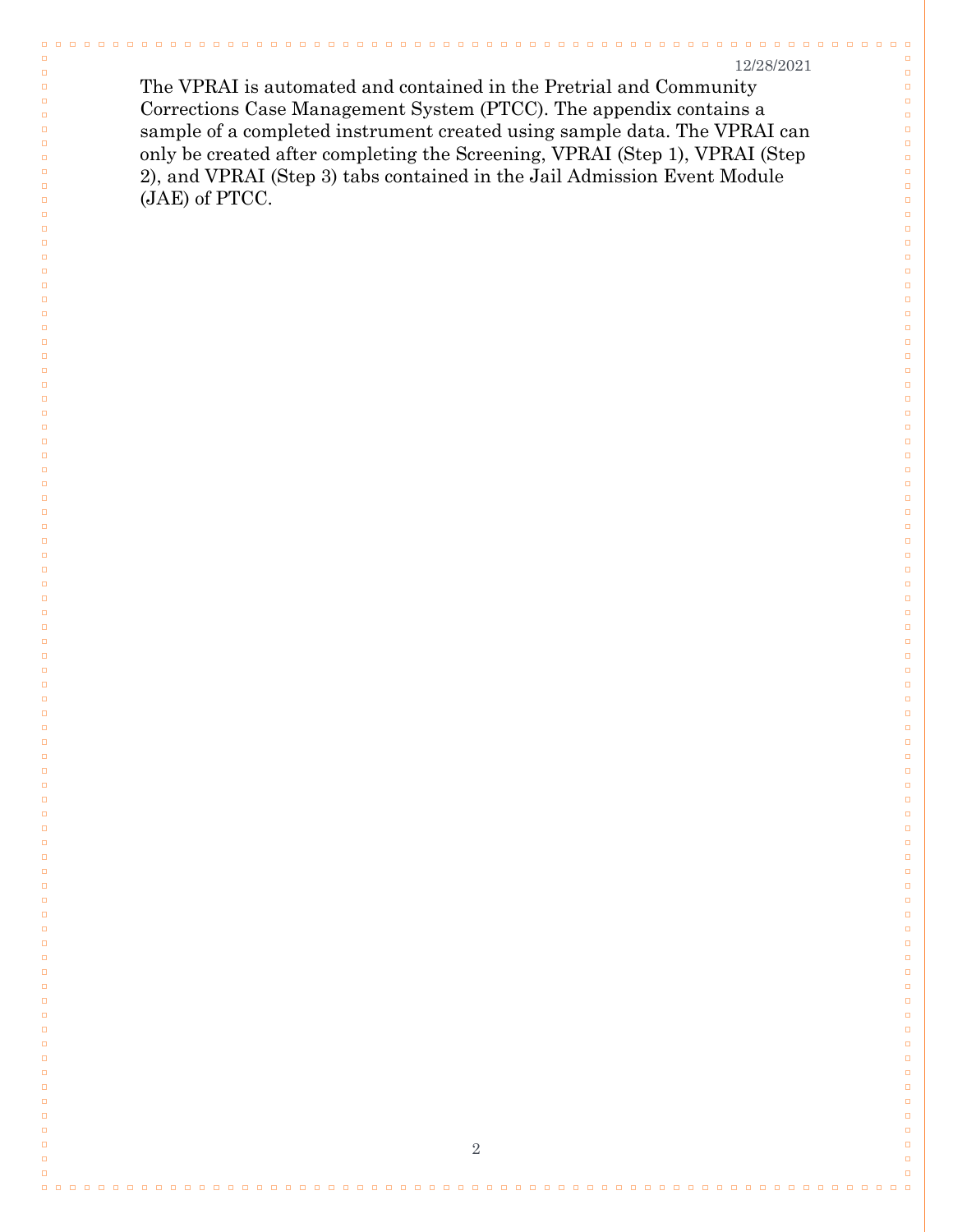<span id="page-4-1"></span><span id="page-4-0"></span>

|                                                     | 12/28/2021                                                                                                                                                                                                                                                                                                                                                                                                                                                                                                                                                   |
|-----------------------------------------------------|--------------------------------------------------------------------------------------------------------------------------------------------------------------------------------------------------------------------------------------------------------------------------------------------------------------------------------------------------------------------------------------------------------------------------------------------------------------------------------------------------------------------------------------------------------------|
|                                                     | THE JAIL ADMISSION EVENT (JAE) MODULE                                                                                                                                                                                                                                                                                                                                                                                                                                                                                                                        |
|                                                     | <b>Screening Tab</b>                                                                                                                                                                                                                                                                                                                                                                                                                                                                                                                                         |
|                                                     |                                                                                                                                                                                                                                                                                                                                                                                                                                                                                                                                                              |
|                                                     | FIGURE 1. SCREENING TAB IN JAIL ADMISSION EVENT MODULE (JAE)                                                                                                                                                                                                                                                                                                                                                                                                                                                                                                 |
|                                                     | Pretrial and Community Corrections Case Management System (PTCC) - [Screening - Screening]                                                                                                                                                                                                                                                                                                                                                                                                                                                                   |
|                                                     | File Edit Modules Reports Administration Window<br>Help                                                                                                                                                                                                                                                                                                                                                                                                                                                                                                      |
|                                                     | <b>VPRAI</b><br>Recommendation<br>Charges<br>Court Assignment<br>Court Reports<br>Charge Update<br>Court Update<br>Screening                                                                                                                                                                                                                                                                                                                                                                                                                                 |
|                                                     |                                                                                                                                                                                                                                                                                                                                                                                                                                                                                                                                                              |
|                                                     | Name: Case, Sample; SSN: 555555555; DOB: 07/25/1988<br>Screening ID: 2017072400001                                                                                                                                                                                                                                                                                                                                                                                                                                                                           |
| 文人<br>Setup<br>PT Plcmnt<br><b>CC Plcmnt</b><br>aa. | Screening<br><b>PCC</b><br>Scr. In   Reason Screened Out  <br>Scr. Date<br>Jail Name<br>Investigated<br>07/24/2017 Chesapeake City Jail<br>F <sub>6</sub><br>Yes<br>Yes<br>Screened<br>C New Defendant<br><b>Existing Defendant</b><br>œ<br>€h<br>C Out-Reason:<br>First Name: Sample<br>Other Desc.:<br>Middle Name:<br>Suffix:<br>By: Collins, Kirk - PTC( 기 Date: 07/24/2017 -<br>Last Name: Case<br>Investigated<br>SSN: 555-55-5555<br>Race: White<br>ে Yes<br>Age: 28 DOB: 07/25/1988 =<br>Sex: Male<br>C No - Reason:<br>▼<br>PCC: F6<br>Other Desc.: |
| CC Supv<br>Reports                                  | By: Collins, Kirk - PTC( • Date: 07/24/2017 • •<br>Jail Admission Date: 07/22/2017<br>Criminal Record<br>ABC,<br>$\blacktriangledown$<br>Chesapeake City Jail<br>Jail: I<br>Check:<br>Staff: Shiflett, Donna                                                                                                                                                                                                                                                                                                                                                 |
|                                                     | Delete<br>$N$ ext >><br><< Previous<br>Undo<br>New<br>Date Edited: 07/24/2017 05:43 AM<br>Save                                                                                                                                                                                                                                                                                                                                                                                                                                                               |

 $\begin{array}{cccccccccccccc} \Box & \Box & \Box & \Box & \Box \end{array}$ 

 $\Box$ 

 $\Box$ 

 $\Box$ 

 $\Box$ 

 $\Box$ 

 $\Box$ 

 $\Box$  $\Box$ 

 $\Box$  $\Box$ 

 $\Box$ 

 $\Box$ 

 $\Box$ 

 $\Box$ 

 $\Box$ 

 $\Box$ 

 $\Box$ 

 $\Box$  $\Box$ 

 $\Box$ 

 $\Box$ 

 $\Box$ 

 $\Box$ 

 $\Box$ 

 $\Box$ 

 $\Box$ 

 $\Box$ 

 $\Box$ 

 $\Box$ 

 $\Box$ 

 $\Box$ 

 $\Box$ 

 $\Box$ 

 $\Box$ 

 $\Box$ 

 $\Box$ 

 $\Box$ 

 $\Box$ 

 $\Box$ 

 $\Box$ 

 $\Box$ 

 $\Box$ 

 $\Box$ 

 $\Box$ 

 $\Box$ 

 $\Box$ 

 $\Box$ 

 $\Box$ 

 $\Box$ 

 $\Box$ 

 $\Box$ 

 $\Box$ 

 $\Box$ 

 $\Box$ 

 $\Box$ 

 $\Box$ 

 $\Box$ 

 $\Box$ 

 $\Box$ 

 $\Box$ 

 $\Box$ 

 $\Box$ 

 $\Box$ 

 $\Box$ 

 $\Box$  $\Box$ 

 $\Box$ 

 $\Box$ 

 $\Box$  $\Box$ 

 $\Box$ 

 $\Box$ 

 $\Box$ 

 $\Box$ 

 $\Box$ 

 $\Box$ 

 $\Box$ 

 $\Box$  $\Box$ 

This tab will be completed to determine whether a defendant will be investigated. Based on the information gathered, the defendant will be "screened in" or "screened out."

| -Screened·<br>In |  |  |
|------------------|--|--|
| C Dut-Reason:    |  |  |
| Other Desc.:     |  |  |

 $\Box$ 

 $\Box$ 

 $\Box$ 

 $\Box$ 

 $\Box$ 

 $\Box$ 

 $\Box$ 

 $\Box$ 

 $\Box$  $\Box$ 

 $\Box$  $\Box$ 

 $\Box$ 

 $\Box$ 

 $\Box$ 

 $\Box$ 

 $\Box$ 

 $\Box$ 

 $\Box$ 

 $\Box$  $\Box$ 

 $\Box$ 

 $\Box$ 

 $\Box$ 

 $\Box$ 

 $\Box$ 

 $\Box$ 

 $\Box$ 

 $\Box$ 

 $\Box$ 

 $\Box$ 

 $\Box$ 

 $\Box$ 

 $\Box$ 

 $\Box$ 

 $\Box$ 

 $\Box$ 

 $\Box$ 

 $\Box$ 

 $\Box$ 

 $\Box$ 

 $\Box$ 

 $\Box$ 

 $\Box$ 

 $\Box$ 

 $\Box$ 

 $\Box$ 

 $\Box$ 

 $\Box$ 

 $\Box$ 

 $\Box$ 

 $\Box$ 

 $\Box$ 

 $\Box$ 

 $\Box$ 

 $\Box$ 

 $\Box$ 

 $\Box$ 

 $\Box$ 

 $\Box$ 

 $\Box$ 

 $\Box$ 

 $\Box$ 

 $\Box$ 

 $\Box$ 

 $\Box$ 

 $\Box$  $\Box$ 

 $\Box$ 

 $\Box$ 

 $\Box$  $\Box$ 

 $\Box$ 

 $\Box$ 

 $\Box$ 

 $\Box$ 

 $\Box$ 

 $\Box$ 

 $\Box$ 

 $\Box$ 

Selecting "screened out" indicates the defendant was admitted to jail awaiting trial, but **NOT** eligible for a pretrial investigation for one of the following reasons: Detainer(s), Drunk in Public, Federal / U.S. Marshall's Office Hold(s), J&DR Court Juvenile Defendant, Parole Violation, or PB-15. Selecting "screened in" indicates the defendant was admitted to jail awaiting bail awaiting trial and eligible for a VPRAI. For any defendant who is eligible but is NOT investigated, select a reason from the dropdown. If "Other" is selected, enter a description in the appropriate field.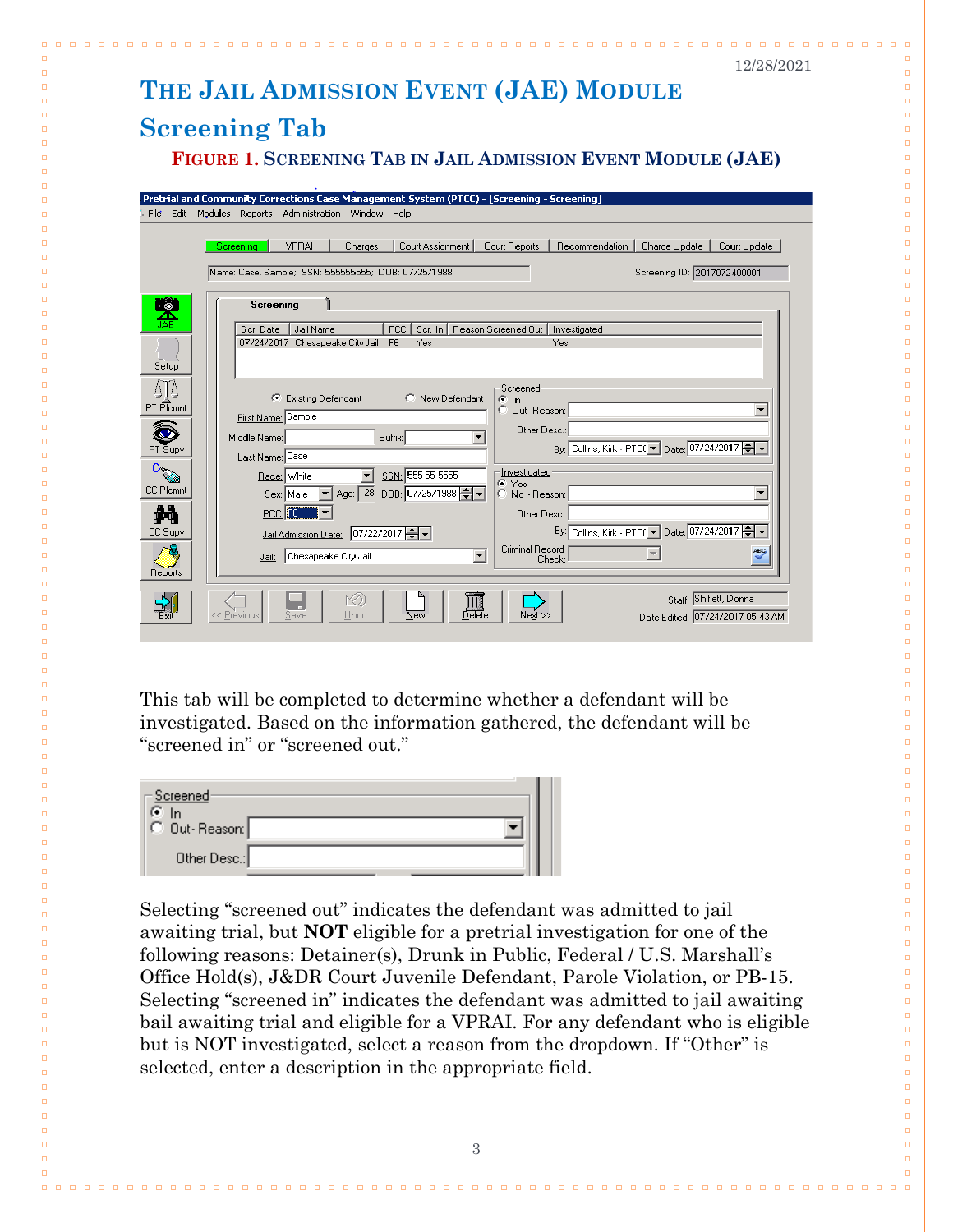$\Box$ 

 $\Box$ 

 $\Box$ 

 $\Box$ 

 $\Box$ 

 $\Box$ 

 $\Box$ 

 $\Box$ 

 $\Box$ 

 $\Box$ 

 $\Box$ 

 $\Box$ 

 $\Box$ 

 $\Box$ 

 $\Box$ 

 $\Box$ 

 $\Box$ 

 $\Box$ 

 $\Box$ 

 $\Box$ 

 $\Box$ 

 $\Box$ 

 $\Box$ 

 $\Box$ 

 $\Box$ 

 $\Box$  $\Box$ 

 $\Box$ 

 $\Box$ 

 $\Box$  $\Box$ 

 $\Box$ 

 $\Box$ 

 $\Box$ 

 $\Box$ 

 $\Box$ 

 $\Box$ 

 $\Box$ 

 $\Box$ 

 $\Box$ 

 $\Box$ 

 $\Box$ 

 $\Box$ 

 $\Box$ 

 $\Box$  $\Box$ 

 $\Box$ 

 $\Box$ 

 $\Box$ 

 $\Box$ 

 $\Box$ 

 $\Box$ 

| -Investigated<br>C Yes<br>⊙ No - Reason: ∫ |                                                                                                                                           |
|--------------------------------------------|-------------------------------------------------------------------------------------------------------------------------------------------|
|                                            |                                                                                                                                           |
|                                            | Other Desc.: Behavior Not Conducive To Interview<br>Debilitated Due To Drugs/Alcohol/Medical Conditions At Time<br>By: Declined Interview |
|                                            |                                                                                                                                           |
|                                            | Other                                                                                                                                     |
|                                            | Criminal Record Released On Bond Before Interview                                                                                         |

 $\Box$  $\Box$  $\Box$  $\Box$ 

 $\Box$ 

 $\Box$  $\Box$ 

 $\Box$  $\Box$ 

 $\Box$  $\Box$  $\Box$  $\Box$ 

 $\Box$ 

 $\Box$ 

 $\Box$ 

 $\Box$  $\Box$ 

 $\Box$  $\Box$ 

 $\Box$  $\Box$ 

 $\Box$ 

 $\Box$ 

 $\Box$ 

 $\Box$ 

 $\Box$ 

 $\Box$ 

 $\Box$ 

 $\Box$  $\Box$ 

 $\Box$ 

 $\Box$ 

 $\Box$ 

 $\Box$ 

 $\Box$ 

 $\Box$ 

 $\Box$ 

 $\Box$  $\Box$ 

 $\Box$ 

 $\Box$ 

 $\Box$  $\Box$ 

 $\Box$ 

 $\Box$ 

 $\Box$ 

 $\Box$  $\Box$  $\Box$  $\Box$ 

 $\Box$  $\Box$ 

 $\Box$  $\Box$ 

 $\Box$  $\Box$  $\Box$ 

 $\Box$ 

 $\Box$  $\Box$  $\Box$ 

 $\Box$ 

 $\Box$ 

 $\Box$ 

 $\Box$ 

 $\Box$  $\Box$ 

 $\Box$ 

 $\Box$ 

 $\Box$ 

 $\Box$  $\Box$  $\Box$  $\Box$  $\Box$  $\Box$  $\Box$ 

 $\Box$ 

In the Screening tab, the following information is required for the VPRAI: First Name, Last Name, Race, Social Security Number (SSN), Sex, Date of Birth (DOB), Primary Charge Classification (PCC), Jail Admission Date, Jail, Screened, and Investigated (see Figure 1).

The defendant is eligible for a VPRAI when "Screened" = "in" and "Investigated" = "yes." If "yes" is selected, a VPRAI must be completed.

If the defendant is eligible for a VPRAI when "Screened" = "in" and is not investigated, select no. If no is selected, which of the following that apply:

- The defendant's behavior not conducive to interview and prevented the pretrial officer from completing the investigation,
- The defendant was debilitated due to drugs/alcohol and prevented the pretrial officer from completing the investigation,
- The defendant declined the interview,
- The defendant was screened in, was available to be investigated, but was released on bond before interview could be completed, or
- Other. If Other is selected, provide a brief description to describe why the investigation could not be completed.

| <u>– Investigated</u><br>"Yes                                |
|--------------------------------------------------------------|
| ⊙ No - Reason: Debilitated Due To Drugs/Alcohol/Medical Co ▼ |
| Other Desia."                                                |
| By: 1, User - PTCC Sta v Date: 08/07/2020                    |
| Criminal Record Check: Yes                                   |

If an investigation was not completed, and the local agency provides the court with a summary of convictions to assist with reconsidering the defendant's bail status, select yes Criminal Record Check.

## <span id="page-5-0"></span>**Definitions**

Screening: The process of determining the number of detained defendants awaiting a probable cause or initial or subsequent bail hearing available for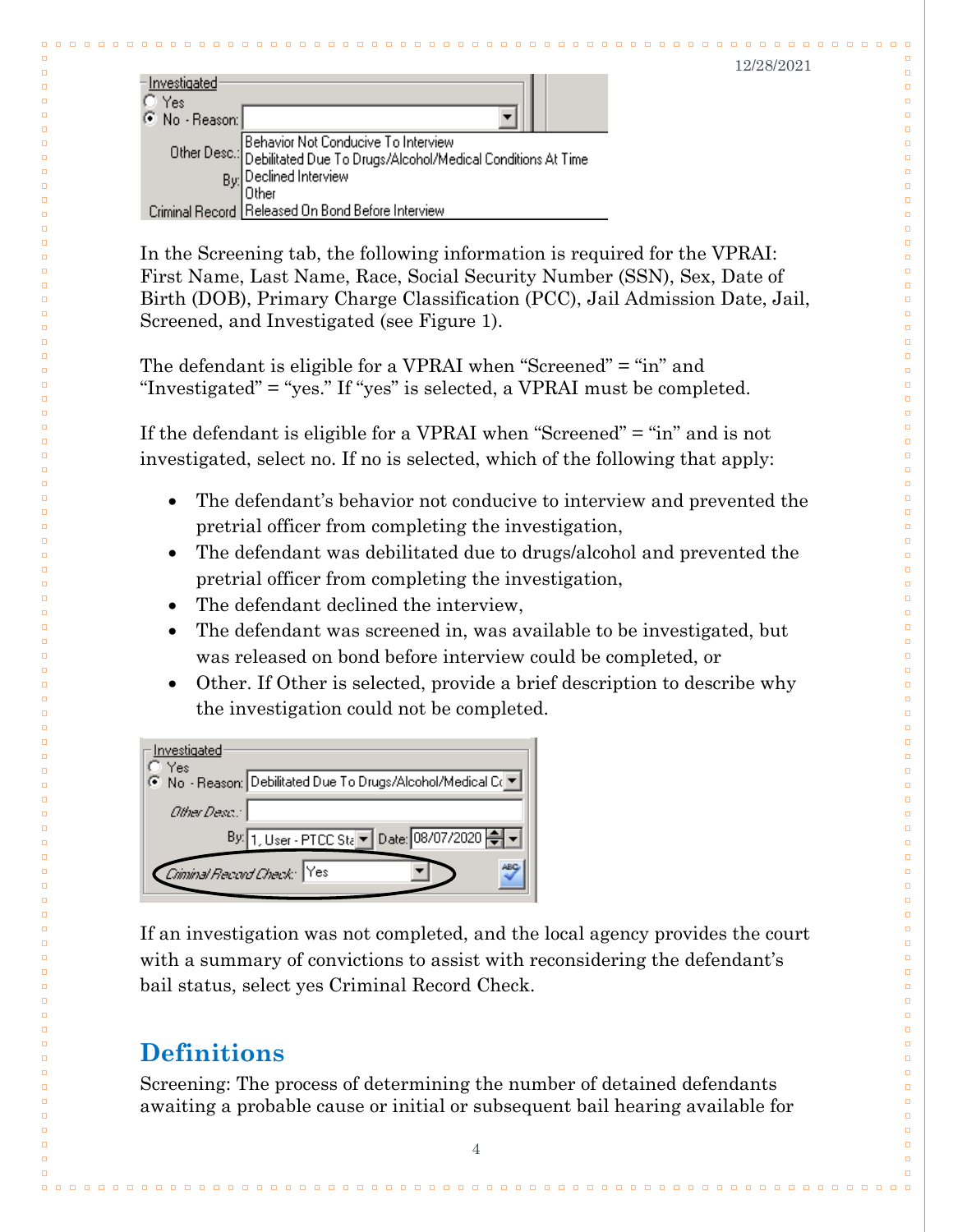$0000$ 

 $\Box$ 

 $\Box$ 

 $\Box$  $\Box$ 

 $\Box$  $\Box$ 

 $\Box$ 

 $\Box$ 

 $\Box$ 

 $\Box$ 

 $\Box$ 

 $\Box$  $\Box$ 

 $\Box$  $\Box$ 

 $\Box$  $\Box$ 

 $\Box$ 

 $\Box$ 

 $\Box$ 

 $\Box$ 

 $\Box$  $\Box$ 

 $\Box$ 

 $\Box$ 

 $\Box$ 

 $\Box$ 

 $\Box$ 

 $\Box$ 

 $\Box$ 

 $\Box$ 

 $\Box$ 

 $\Box$  $\Box$ 

 $\Box$ 

 $\Box$ 

 $\Box$ 

 $\Box$ 

 $\Box$ 

 $\Box$ 

 $\Box$ 

 $\Box$ 

 $\Box$ 

 $\Box$ 

 $\Box$ 

 $\Box$ 

 $\Box$ 

 $\Box$ 

 $\Box$ 

 $\Box$ 

 $\Box$ 

 $\Box$ 

 $\Box$ 

 $\Box$ 

 $\Box$  $\Box$ 

 $\Box$ 

 $\Box$ 

 $\Box$ 

 $\Box$ 

 $\Box$  $\Box$ 

 $\Box$ 

 $\Box$ 

 $\Box$  $\Box$ 

 $\Box$ 

 $\Box$ 

 $\Box$ 

 $\Box$ 

 $\Box$  $\Box$ 

 $\Box$ 

 $\Box$ 

 $\Box$ 

 $\Box$ 

 $\Box$ 

 $\Box$ 

 $\Box$ 

pretrial investigation. This may occur at the initial bail hearing or prior to arraignment.

Pretrial Investigation: A formal procedure, which includes the preparation of a VPRAI, a court report, with recommendations, summarizing the results of the following:

1. An interview.

 $\Box$ 

 $\Box$ 

 $\Box$ 

 $\Box$  $\Box$ 

 $\Box$ 

 $\Box$ 

 $\Box$  $\Box$ 

 $\Box$ 

 $\Box$ 

 $\Box$ 

 $\Box$  $\Box$ 

 $\Box$  $\Box$ 

 $\Box$ 

 $\Box$  $\Box$ 

 $\Box$ 

 $\Box$ 

 $\Box$ 

 $\Box$  $\Box$ 

 $\Box$ 

 $\Box$ 

 $\Box$ 

 $\Box$ 

 $\Box$ 

 $\Box$ 

 $\Box$ 

 $\Box$ 

 $\Box$ 

 $\Box$  $\Box$ 

 $\Box$ 

 $\Box$ 

 $\Box$ 

 $\Box$ 

 $\Box$ 

 $\Box$ 

 $\Box$ 

 $\Box$ 

 $\Box$ 

 $\Box$ 

 $\Box$ 

 $\Box$ 

 $\Box$ 

 $\Box$ 

 $\Box$ 

 $\Box$ 

 $\Box$ 

 $\Box$ 

 $\Box$ 

 $\Box$ 

 $\Box$  $\Box$ 

 $\Box$ 

 $\Box$ 

 $\Box$ 

 $\Box$ 

 $\Box$  $\Box$ 

 $\Box$ 

 $\Box$ 

 $\Box$  $\Box$ 

 $\Box$ 

 $\Box$ 

 $\Box$ 

 $\Box$ 

 $\Box$  $\Box$ 

 $\Box$ 

 $\Box$ 

 $\Box$ 

 $\Box$ 

 $\Box$ 

 $\Box$ 

- 2. Self-reported information including, but not limited to, criminal history, financial status, community stability and health.
- 3. National, federal, state, and local criminal history.
- 4. DMV record.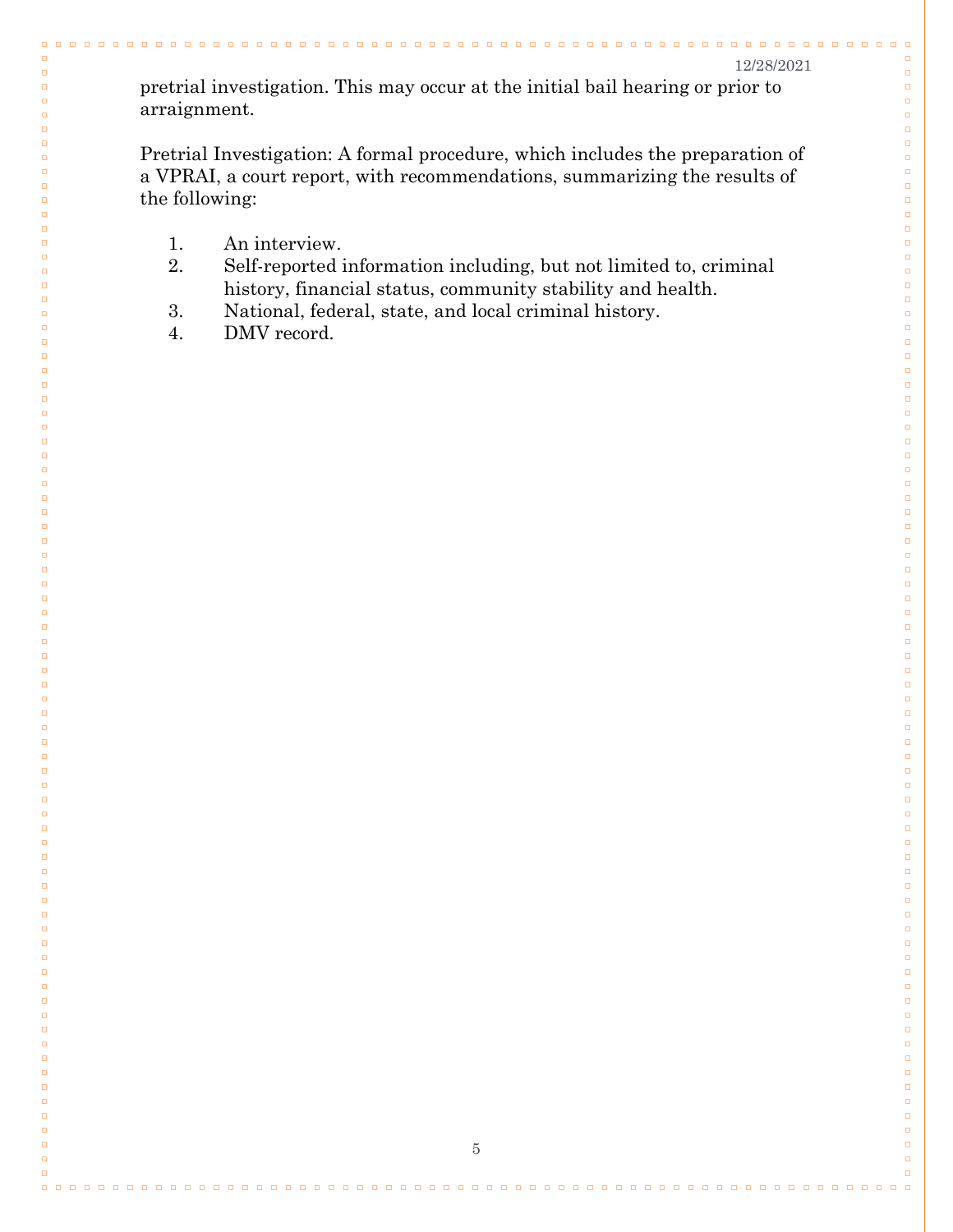## <span id="page-7-0"></span>**SCORING THE VPRAI**

## <span id="page-7-1"></span>**VPRAI (Step 1) Tab**

 $\Box$ 

 $\Box$ 

 $\Box$ 

 $\Box$ 

 $\Box$ 

 $\Box$ 

 $\Box$  $\Box$ 

 $\Box$  $\Box$ 

 $\Box$ 

 $\Box$  $\Box$ 

 $\Box$ 

 $\Box$ 

 $\Box$ 

 $\Box$ 

 $\Box$ 

 $\Box$ 

 $\Box$  $\Box$ 

 $\Box$ 

 $\Box$ 

 $\Box$ 

 $\Box$ 

 $\Box$ 

 $\Box$ 

 $\Box$ 

 $\Box$ 

 $\Box$ 

 $\Box$ 

 $\Box$ 

 $\Box$ 

 $\Box$ 

 $\Box$ 

 $\Box$ 

 $\Box$ 

 $\Box$ 

 $\Box$ 

 $\Box$ 

 $\Box$ 

 $\Box$ 

 $\Box$ 

 $\Box$ 

 $\Box$ 

 $\Box$ 

 $\Box$ 

 $\Box$ 

 $\Box$ 

 $\Box$ 

 $\Box$ 

 $\Box$ 

 $\Box$ 

 $\Box$  $\Box$ 

 $\Box$  $\Box$ 

 $\Box$ 

 $\Box$ 

 $\Box$ 

 $\Box$ 

 $\Box$ 

 $\Box$ 

 $\Box$ 

 $\Box$  $\Box$ 

 $\Box$  $\Box$ 

 $\Box$ 

 $\Box$ 

 $\Box$ 

 $\Box$  $\Box$ 

 $\Box$  $\Box$ 

 $\Box$  $\Box$ 

 $\Box$ 

 $\Box$ 

 $\Box$ 

All of the information on VPRAI (Step 1) tab is required: Instrument Completion Date, Arrest Information, Research Factors, and Risk Factors (see Figure 2). The Risk Level is a calculated field, which resides on this tab.

## **FIGURE 2. VPRAI (STEP 1) TAB IN THE JAE MODULE**

| $\mathbb D$ Pretrial and Community Corrections Case Management System (PTCC) - [Screening - VPRAI]<br><b>Pri</b> File Edit Modules Reports Administration Window Help                                                                                                                                                                                                                                                                                                                                                                                                                                                                                                                                                                                  |                                                                                                                                                                                                                                                                                                                                                                                                                                                                  |
|--------------------------------------------------------------------------------------------------------------------------------------------------------------------------------------------------------------------------------------------------------------------------------------------------------------------------------------------------------------------------------------------------------------------------------------------------------------------------------------------------------------------------------------------------------------------------------------------------------------------------------------------------------------------------------------------------------------------------------------------------------|------------------------------------------------------------------------------------------------------------------------------------------------------------------------------------------------------------------------------------------------------------------------------------------------------------------------------------------------------------------------------------------------------------------------------------------------------------------|
| <b>VPRAI</b><br>Court Assignment<br>Screening<br>Charges<br>Court Reports<br>Name: Case, Test; SSN: 999999999; DOB: 07/12/1993<br>文解<br>VPRAI (Step 2)<br>VPRAI (Step 1)<br>VPRAI (Step 3)<br>ا←ا≑ا<br>Instrument Completion Date: 07/12/2017<br>Arrest Information<br>╞╡┥<br>Court Date: 07/12/2017<br>Setup<br>Possession of Stolen Property<br>Charge[s]<br>\$10,000 Secured<br><b>Bond Type</b><br>ΔTΔ<br>Arlington County GDC<br>and Amount.<br>PT Plcmnt<br>Court<br>PT Supv<br>Research Factors:<br>Prior Felony<br>Prior Misdemeanor<br>lYes.<br>Yes<br>Conviction:<br>Conviction:<br><b>CC Plcmnt</b><br>Prior Violent Convictions:<br>0<br>М<br>Prior FTAs in Past 2 Years:<br>0<br>Prior FTAs Older Than 2 Years:<br>lNo.<br><b>CC Supv</b> | Recommendation<br>Court Update<br>Charge Update<br>Screening ID: 2017071200002<br>VPRAI (Step 4)<br><b>Risk Factors</b><br>Yes<br>Active Community Supervision:<br>Yes<br>Charge is Felony Drug, Theft or Fraud:<br>Pending Charge[s]: No<br>Criminal History:<br> Yes<br>Two or More FTAs: No<br>Two or More Violent Convictions: No<br>History of Drug Abuse: No<br>Employed at Time of Arrest: Full-Time Student<br>Calculate Risk<br><b>Risk Level:</b><br>4 |
| Prior Sentence to Incarceration:<br> Yes<br>Reports<br>Undo<br>) elete<br>New<br><< Previous<br>iave                                                                                                                                                                                                                                                                                                                                                                                                                                                                                                                                                                                                                                                   | Staff: Rose, Ken<br>Next ><br>Date Edited: 07/12/2017 10:45 AM                                                                                                                                                                                                                                                                                                                                                                                                   |

## <span id="page-7-2"></span>**Research Factors**

Research factors are collected for ongoing VPRAI validation and research. Responses to these research factors are entered in the appropriate sections on the VPRAI (Step 1) Tab (see Figure 2) in the JAE Module. Guidance for selecting accurate responses to the factors is provided below.

- 1. Prior Misdemeanor Conviction
	- $\checkmark$  Select "Yes" if the defendant has at least one adult misdemeanor conviction in the past.
	- $\checkmark$  Select "No" if the defendant has no misdemeanor conviction in the past.

#### 12/28/2021

 $\Box$ 

 $\Box$ 

 $\Box$ 

 $\Box$ 

 $\Box$ 

 $\Box$  $\Box$ 

 $\Box$  $\Box$ 

 $\Box$  $\Box$ 

 $\Box$ 

 $\Box$ 

 $\Box$ 

 $\Box$ 

 $\Box$ 

 $\Box$ 

 $\Box$ 

 $\Box$  $\Box$ 

 $\Box$ 

 $\Box$ 

 $\Box$ 

 $\Box$ 

 $\Box$ 

 $\Box$ 

 $\Box$ 

 $\Box$ 

 $\Box$ 

 $\Box$ 

 $\Box$ 

 $\Box$ 

 $\Box$ 

 $\Box$ 

 $\Box$ 

 $\Box$ 

 $\Box$ 

 $\Box$ 

 $\Box$ 

 $\Box$ 

 $\Box$ 

 $\Box$ 

 $\Box$ 

 $\Box$ 

 $\Box$ 

 $\Box$ 

 $\Box$ 

 $\Box$ 

 $\Box$ 

 $\Box$ 

 $\Box$ 

 $\Box$ 

 $\Box$  $\Box$ 

 $\Box$  $\Box$ 

 $\Box$ 

 $\Box$ 

 $\Box$ 

 $\Box$ 

 $\Box$ 

 $\Box$  $\Box$ 

 $\Box$ 

 $\Box$ 

 $\Box$  $\Box$ 

 $\Box$ 

 $\Box$ 

 $\Box$  $\Box$ 

 $\Box$ 

 $\Box$  $\Box$ 

 $\Box$  $\Box$ 

 $\Box$ 

 $\Box$ 

 $\Box$ 

 $\Box$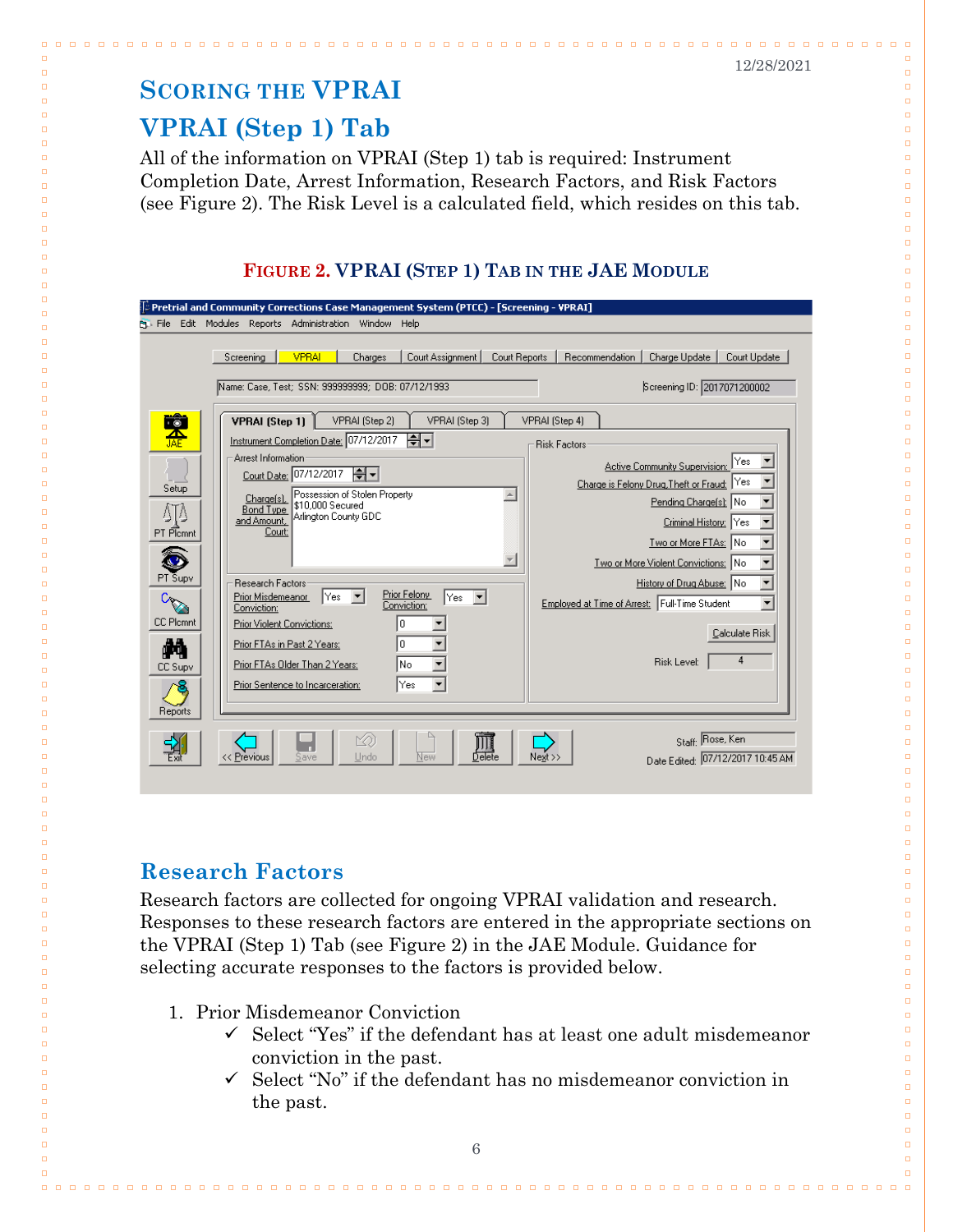$\begin{array}{cccccccccccccc} \Box & \Box & \Box & \Box & \Box \end{array}$ 

 $\Box$ 

 $\Box$ 

 $\Box$ 

 $\Box$ 

 $\Box$  $\Box$ 

 $\Box$  $\Box$ 

 $\Box$  $\Box$ 

 $\Box$ 

 $\Box$ 

 $\Box$ 

 $\Box$ 

 $\Box$ 

 $\Box$  $\Box$ 

 $\Box$  $\Box$ 

 $\Box$ 

 $\Box$  $\Box$ 

 $\Box$ 

 $\Box$ 

 $\Box$ 

 $\Box$ 

 $\Box$ 

 $\Box$ 

 $\Box$ 

 $\Box$ 

 $\Box$  $\Box$ 

 $\Box$ 

 $\Box$ 

 $\Box$ 

 $\Box$ 

 $\Box$ 

 $\Box$ 

 $\Box$ 

 $\Box$ 

 $\Box$ 

 $\Box$ 

 $\Box$ 

 $\Box$ 

 $\Box$ 

 $\Box$  $\Box$ 

 $\Box$  $\Box$ 

 $\Box$ 

 $\Box$ 

 $\Box$ 

 $\Box$ 

 $\Box$ 

 $\Box$ 

 $\Box$  $\Box$ 

 $\Box$ 

 $\Box$ 

 $\Box$ 

 $\Box$ 

 $\Box$ 

 $\Box$ 

 $\Box$ 

 $\Box$ 

 $\Box$ 

 $\Box$ 

 $\Box$ 

 $\Box$ 

 $\Box$ 

 $\Box$ 

 $\Box$  $\Box$ 

 $\Box$  $\Box$ 

 $\Box$ 

 $\Box$ 

 $\Box$  $\Box$ 

**NOTE:** Do not consider any prior marijuana related misdemeanor convictions that will be eligible for automatic expungement (§ 18.2- 250.1, *Code of Virginia*).

#### 2. Prior Felony Conviction

 $\Box$ 

 $\Box$ 

 $\Box$ 

 $\Box$ 

 $\Box$ 

 $\Box$ 

 $\Box$  $\Box$ 

 $\Box$  $\Box$ 

 $\Box$ 

 $\Box$  $\Box$ 

 $\Box$ 

 $\Box$ 

 $\Box$ 

 $\Box$ 

 $\Box$  $\Box$ 

 $\Box$ 

 $\Box$  $\Box$ 

 $\Box$ 

 $\Box$  $\Box$ 

 $\Box$ 

 $\Box$ 

 $\Box$ 

 $\Box$ 

 $\Box$ 

 $\Box$ 

 $\Box$ 

 $\Box$ 

 $\Box$  $\Box$ 

 $\Box$ 

 $\Box$ 

 $\Box$ 

 $\Box$ 

 $\Box$ 

 $\Box$ 

 $\Box$ 

 $\Box$ 

 $\Box$ 

 $\Box$ 

 $\Box$ 

 $\Box$ 

 $\Box$  $\Box$ 

 $\Box$  $\Box$ 

 $\Box$ 

 $\Box$ 

 $\Box$ 

 $\Box$ 

 $\Box$ 

 $\Box$ 

 $\Box$  $\Box$ 

 $\Box$ 

 $\Box$ 

 $\Box$ 

 $\Box$ 

 $\Box$ 

 $\Box$ 

 $\Box$ 

 $\Box$ 

 $\Box$ 

 $\Box$ 

 $\Box$ 

 $\Box$ 

 $\Box$ 

 $\Box$ 

 $\Box$  $\Box$ 

 $\Box$  $\Box$ 

 $\Box$ 

 $\Box$ 

- $\checkmark$  Select "Yes" if the defendant has at least one adult felony conviction in the past.
- $\checkmark$  Select "No" if the defendant has no felony conviction in the past.

<u>. . . . . . . . . . . . . . . . . .</u>

3. Prior Violent Convictions – Enter the number of adult convictions of violent offenses (count each conviction). For the purpose of the VPRAI, an act of violence is defined by  $\S19-2.297.1$  and includes any act that causes or intends to cause physical injury to another person. The type of violent offenses include, but are not limited to, Murder, Manslaughter, Mob related felonies, Kidnapping, Abduction, Malicious Wounding, Robbery, Carjacking, Arson, Assault, or Sex Offenses (Rape, Sexual Assault / Battery, Carnal Knowledge of a Child, Forcible Sodomy). Violent convictions for the purpose of the VPRAI also include misdemeanor charges of Simple Assault or Assault and Battery and Violation of Protective Orders.

A conviction for **attempt** or being an **accessory** *before* **the fact** to commit any of the offenses listed above **is** counted. A conviction for **conspiring** or being an **accessory** *after* **the fact** to commit any of the offenses listed above is **NOT** counted.

- $\checkmark$  Select "0"
- $\checkmark$  Select "1"
- $\checkmark$  Select "2"
- $\checkmark$  Select "3"
- Select "More"
- 4. Prior Failure to Appear in Past 2 Years Enter the number of Failures to Appear, as an adult, within the past two years of the current arrest date. See the definition for failure to appear on page 10.
	- $\checkmark$  Select "0"
	- $\checkmark$  Select "1"
	- $\checkmark$  Select "2"
	- $\checkmark$  Select "3"
	- Select "More"

**NOTE:** A failure to appear should **NOT** be considered if the only charge was for a marijuana related misdemeanor charge that will be eligible for automatic expungement (§ 18.2-250.1, *Code of Virginia*).

- 5. Prior Failure to Appear Older than 2 Years
	- $\checkmark$  Select "Yes" if the defendant has a Failure to Appear, as an adult, from two or more years from the current arrest date.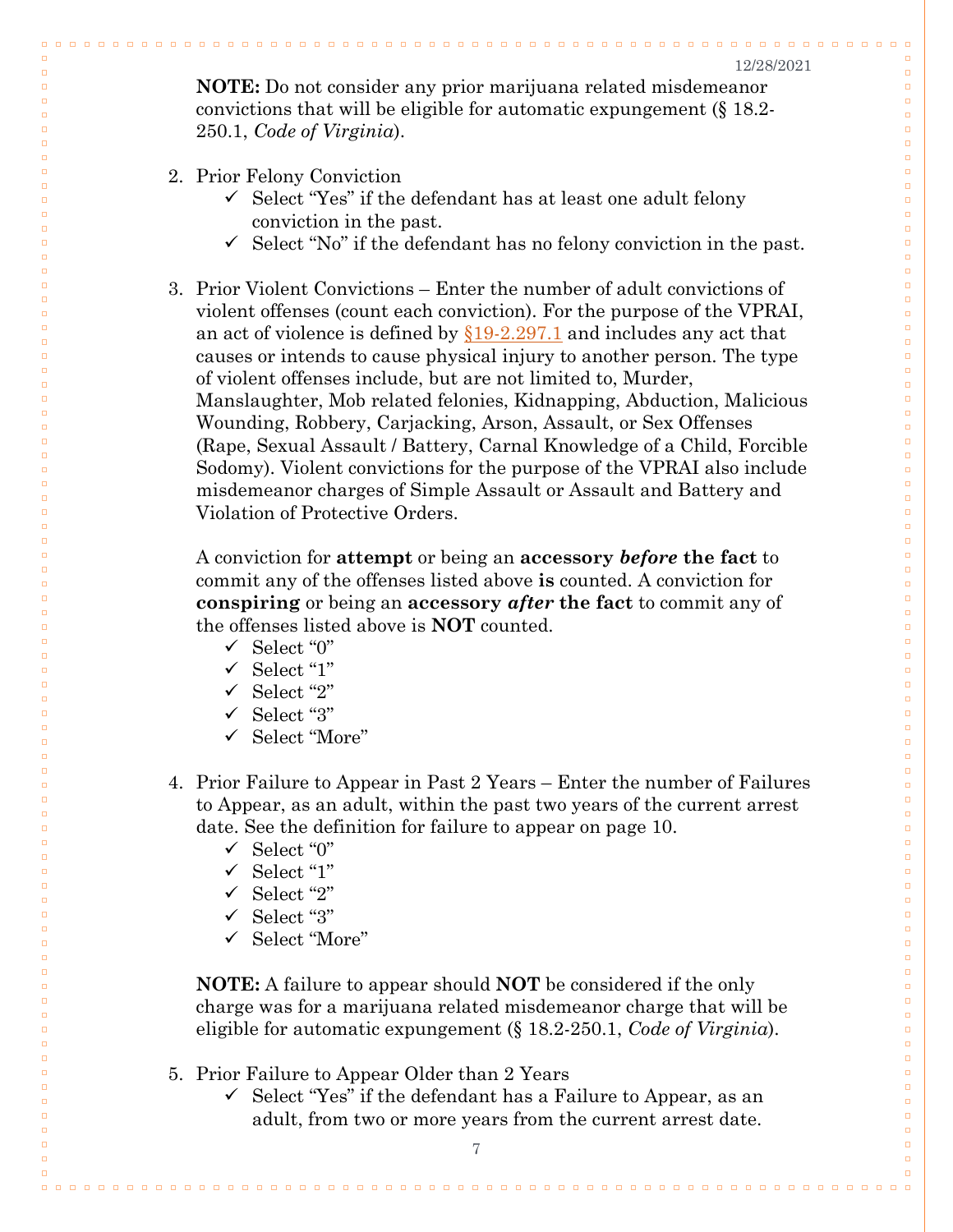$0.0.0$ 

 $\Box$ 

 $\Box$ 

 $\Box$ 

 $\Box$ 

 $\Box$  $\Box$ 

 $\Box$  $\Box$ 

 $\Box$ 

 $\Box$  $\Box$ 

 $\Box$ 

 $\Box$ 

 $\Box$ 

 $\Box$ 

 $\Box$  $\Box$ 

 $\Box$  $\Box$ 

 $\Box$ 

 $\Box$  $\Box$ 

 $\Box$ 

 $\Box$ 

 $\Box$ 

 $\Box$ 

 $\Box$ 

 $\Box$ 

 $\Box$ 

 $\Box$ 

 $\Box$ 

 $\Box$  $\Box$ 

 $\Box$ 

 $\Box$ 

 $\Box$ 

 $\Box$  $\Box$ 

 $\Box$ 

 $\Box$ 

 $\Box$  $\Box$ 

 $\Box$  $\Box$ 

 $\Box$ 

 $\Box$  $\Box$ 

 $\Box$  $\Box$ 

 $\Box$ 

 $\Box$ 

 $\Box$ 

 $\Box$ 

 $\Box$ 

 $\Box$ 

 $\Box$ 

 $\Box$  $\Box$ 

 $\Box$  $\Box$ 

 $\Box$  $\Box$ 

 $\Box$  $\Box$ 

 $\Box$ 

 $\Box$ 

 $\Box$ 

 $\Box$ 

 $\Box$ 

 $\Box$  $\Box$ 

 $\Box$ 

 $\Box$ 

 $\Box$ 

 $\Box$ 

 $\Box$ 

 $\Box$ 

 $\Box$  $\Box$ 

 $\checkmark$  Select "No" if the defendant does not have a Failure to Appear, as an adult, from two or more years from the current arrest date.

00000000000

**NOTE:** A failure to appear should **NOT** be considered if the only charge was for a marijuana related misdemeanor charge that will be eligible for automatic expungement (§ 18.2-250.1, *Code of Virginia*).

- 6. Prior Sentence to Incarceration as an Adult
	- $\checkmark$  Select "Yes" if the defendant was sentenced to an active period of incarceration prior to the current arrest date.
	- $\checkmark$  Select "No" if the defendant has not been previously sentenced to an active period of incarceration.

**NOTE:** Do **NOT** consider prior incarceration as an adult for any prior marijuana related misdemeanor convictions that will be eligible for automatic expungement (§ 18.2-250.1, *Code of Virginia*).

#### <span id="page-9-0"></span>**Risk Factors**

 $\Box$ 

 $\Box$ 

 $\Box$ 

 $\Box$ 

 $\Box$ 

 $\Box$ 

 $\Box$  $\Box$ 

 $\Box$  $\Box$ 

 $\overline{a}$ 

 $\Box$  $\Box$ 

 $\Box$ 

 $\Box$ 

 $\Box$ 

 $\Box$ 

 $\Box$  $\Box$ 

 $\Box$  $\Box$ 

 $\Box$ 

 $\Box$ 

 $\Box$  $\Box$ 

 $\Box$ 

 $\Box$ 

 $\Box$ 

 $\Box$ 

 $\Box$ 

 $\Box$ 

 $\Box$ 

 $\Box$ 

 $\Box$  $\Box$ 

 $\Box$ 

 $\Box$ 

 $\Box$ 

 $\Box$  $\Box$ 

 $\Box$ 

 $\Box$ 

 $\Box$  $\Box$ 

 $\Box$  $\Box$ 

 $\Box$ 

 $\Box$  $\Box$ 

 $\Box$  $\Box$ 

 $\Box$ 

 $\Box$ 

 $\Box$ 

 $\Box$ 

 $\Box$ 

 $\Box$ 

 $\Box$ 

 $\Box$  $\Box$ 

 $\Box$  $\Box$ 

 $\Box$  $\Box$ 

 $\Box$  $\Box$ 

 $\Box$ 

 $\Box$ 

 $\Box$ 

 $\Box$ 

 $\Box$ 

 $\Box$  $\Box$ 

 $\Box$ 

 $\Box$ 

 $\Box$ 

 $\Box$ 

 $\Box$ 

 $\Box$ 

The VPRAI calculates a defendant's level of risk based on eight (8) risk factors listed below. Responses to these risk factors are entered in the appropriate sections on the VPRAI (Step 1) Tab (see Figure 2) in JAE Module. Note that there are verifications for data accuracy on this screen. Responses entered for the research factors - Prior Misdemeanor or Felony Conviction, Prior Violent Convictions, and Prior Failure to Appear Pretrial in Past 2 Years and Older than 2 Years - are repeated in the corresponding risk factors - Criminal History, Two or More Failures to Appear and Two or More Violent Convictions. Guidance for selecting accurate responses to the risk factors is provided below.

- 1. Active Community Criminal Justice Supervision
	- $\checkmark$  Select "Yes" if the defendant was under any active community criminal justice supervision including state or local probation, parole, pretrial services, the alcohol safety action program (ASAP), drug court, day reporting, or any other form of active criminal justice supervision at the time of the arrest. Active supervision does **NOT** include unsupervised probation, a term of good behavior, or release on bail without pretrial supervision.
	- $\checkmark$  Select "No" if the defendant was not on active community criminal justice supervision at the time of the arrest.
- 2. The charge is a felony drug, theft or fraud
	- $\checkmark$  Select "Yes" if any of the current charges are in any of the following felony categories: drug, theft or fraud.
	- $\checkmark$  Select "No" for all other felony and misdemeanor charges.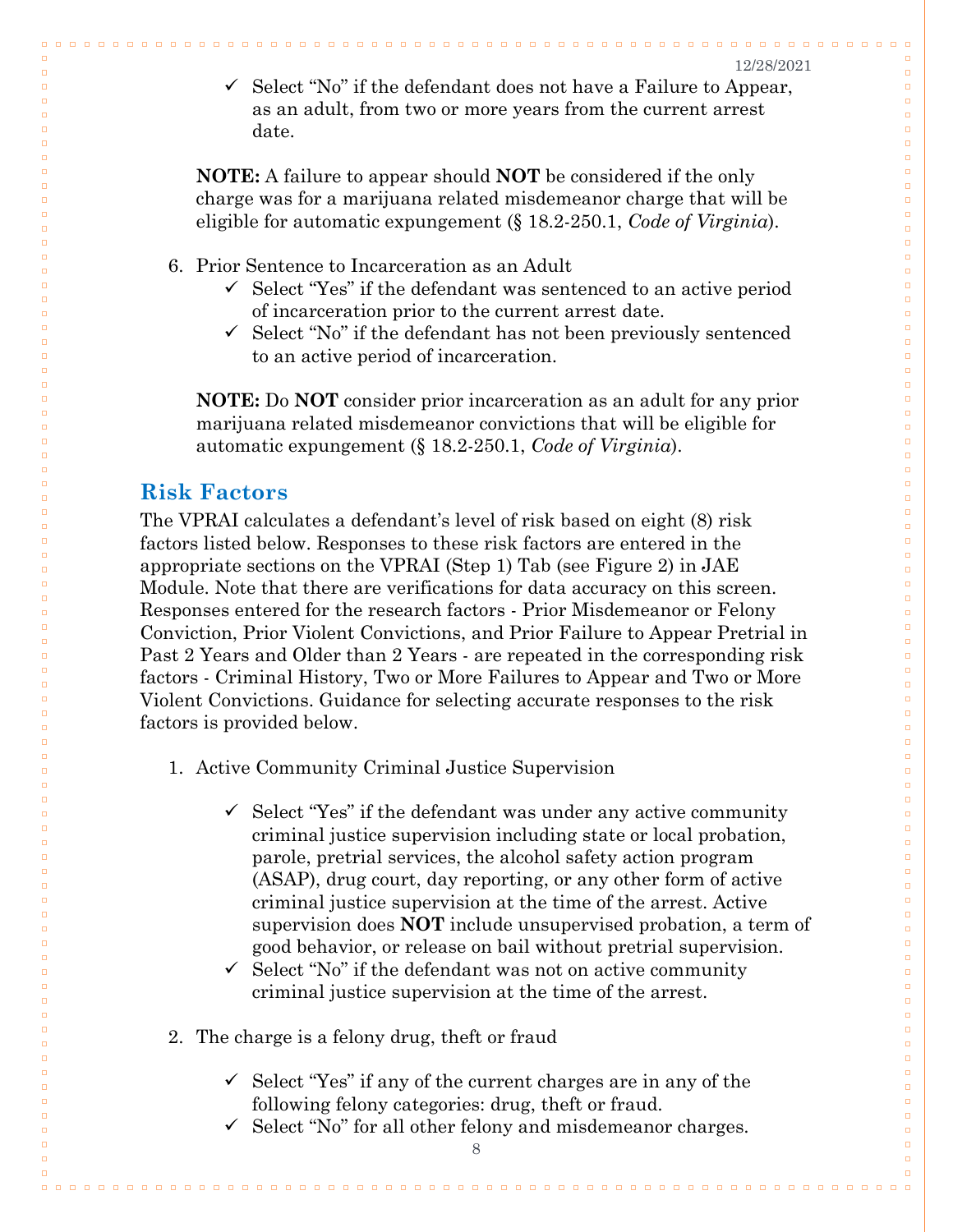$0000$ 

 $\Box$ 

 $\Box$ 

 $\Box$ 

 $\Box$ 

 $\Box$  $\Box$ 

 $\Box$  $\Box$ 

 $\Box$ 

 $\Box$ 

 $\Box$ 

 $\Box$ 

 $\Box$ 

 $\Box$ 

 $\Box$ 

 $\Box$  $\Box$ 

 $\Box$  $\Box$ 

 $\Box$ 

 $\Box$  $\Box$ 

 $\Box$ 

 $\Box$ 

 $\Box$ 

 $\Box$ 

 $\Box$ 

 $\Box$ 

 $\Box$ 

 $\Box$ 

 $\Box$  $\Box$ 

 $\Box$ 

 $\Box$ 

 $\Box$ 

 $\Box$ 

 $\Box$  $\Box$ 

 $\Box$ 

 $\Box$ 

 $\Box$  $\Box$ 

 $\Box$ 

 $\Box$ 

 $\Box$ 

 $\Box$  $\Box$ 

 $\Box$  $\Box$ 

 $\Box$ 

 $\Box$ 

 $\Box$ 

 $\Box$  $\Box$ 

 $\Box$ 

 $\Box$  $\Box$ 

 $\Box$ 

 $\Box$  $\Box$ 

 $\Box$ 

 $\Box$  $\Box$ 

 $\Box$ 

 $\Box$ 

 $\Box$ 

 $\Box$ 

 $\Box$ 

 $\Box$  $\Box$ 

 $\Box$ 

 $\Box$  $\Box$ 

 $\Box$  $\Box$ 

 $\Box$ 

 $\Box$ 

 $\Box$  $\Box$ 

3. Pending  $\text{Charge}(s)$  – The defendant has a pending charge(s) when there is an open criminal case that carries the possibility of a period of incarceration, and the pending charge has an offense date that is before the offense date of the current charge. (A charge with a disposition of "deferred" is **NOT** counted as a pending charge.)

 $\Box$   $\Box$ 

 $\Box$ 

 $\Box$ 

 $\Box$ 

 $\Box$ 

 $\Box$ 

 $\Box$  $\Box$ 

 $\Box$ 

 $\Box$ 

 $\Box$ 

 $\Box$  $\Box$ 

 $\Box$ 

 $\Box$ 

 $\Box$ 

 $\Box$ 

 $\Box$  $\Box$ 

 $\Box$ 

 $\Box$  $\Box$ 

 $\Box$ 

 $\Box$  $\Box$ 

 $\Box$ 

 $\Box$ 

 $\Box$ 

 $\Box$ 

 $\Box$ 

 $\Box$ 

 $\Box$ 

 $\Box$ 

 $\Box$  $\Box$ 

 $\Box$ 

 $\Box$ 

 $\Box$ 

 $\Box$  $\Box$ 

 $\Box$ 

 $\Box$ 

 $\Box$ 

 $\Box$  $\Box$ 

 $\Box$ 

 $\Box$ 

 $\Box$  $\Box$ 

 $\Box$  $\Box$ 

 $\Box$ 

 $\Box$ 

 $\Box$ 

 $\Box$ 

 $\Box$  $\Box$ 

 $\Box$ 

 $\Box$  $\Box$ 

 $\Box$  $\Box$ 

 $\Box$ 

 $\Box$  $\Box$ 

 $\Box$ 

 $\Box$ 

 $\Box$ 

 $\Box$ 

 $\Box$ 

 $\Box$ 

 $\Box$  $\Box$ 

 $\Box$  $\Box$ 

 $\Box$  $\Box$ 

 $\Box$ 

 $\Box$ 

**EXCEPTION:** If the current arrest is solely for a failure to appear, the underlying charge related to the failure to appear does not constitute a pending charge. In addition, if a defendant is arrested, remains incarcerated pending trial, and is served with new warrants, this does not constitute a pending charge.

- $\checkmark$  Select "Yes" if the defendant had one or more charges for jailable offenses pending in a criminal or traffic (not civil) court at the time of arrest.
- $\checkmark$  Select "No" if the defendant had no pending charge(s) at the time of arrest.
- 4. Criminal History A conviction for a criminal offense that carries the possibility of incarceration is counted as a prior criminal history.

**NOTE:** A charge with a disposition of "deferred" is **NOT** counted as a conviction. Do **NOT** consider any prior marijuana related misdemeanor convictions that will be eligible for automatic expungement (§ 18.2-250.1, *Code of Virginia*).

- $\checkmark$  Select "Yes" if the defendant has at least one adult misdemeanor or felony conviction in the past.
- $\checkmark$  Select "No" if the defendant has no misdemeanor or felony conviction in the past.
- 5. Two or More Failures to Appear For the purposes of scoring the VPRAI, a failure to appear means any prior failure to appear for a criminal charge that (a) carries the possibility of incarceration, and (b) as a result of the failure to appear, the court issued a capias or equivalent. A failure to appear for a single court appearance is counted once regardless of the number of failure to appear charges related to the one court appearance. A failure to appear is not counted if there is confirmation that the defendant was in custody (jail or prison) when the failure to appear occurred.

**NOTE:** FTA is counted regardless of the disposition. A failure to appear should **NOT** be considered if the only underlying charge was for a marijuana related misdemeanor charge that will be eligible for automatic expungement (§ 18.2-250.1, *Code of Virginia*).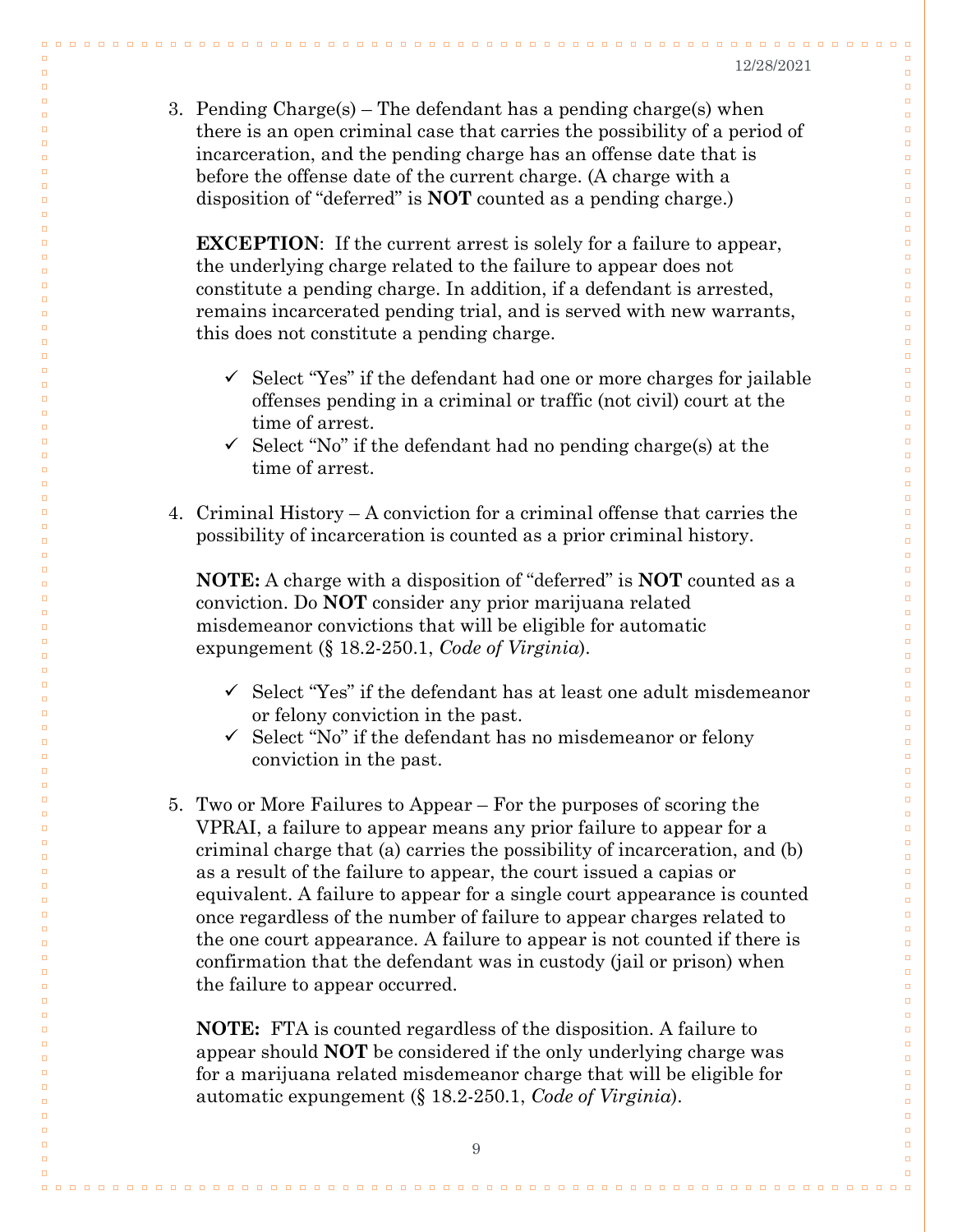$\Box$   $\Box$   $\Box$ 

 $\Box$ 

 $\Box$ 

 $\Box$ 

 $\Box$ 

 $\Box$  $\Box$ 

 $\Box$  $\Box$ 

 $\Box$ 

 $\Box$ 

 $\Box$ 

 $\Box$ 

 $\Box$ 

 $\Box$ 

 $\Box$ 

 $\Box$  $\Box$ 

 $\Box$ 

 $\Box$  $\Box$ 

 $\Box$  $\Box$ 

 $\Box$ 

 $\Box$ 

 $\Box$ 

 $\Box$ 

 $\Box$ 

 $\Box$ 

 $\Box$ 

 $\Box$ 

 $\Box$  $\Box$ 

 $\Box$ 

 $\Box$ 

 $\Box$  $\Box$ 

 $\Box$  $\Box$ 

 $\Box$ 

 $\Box$ 

 $\Box$  $\Box$ 

 $\Box$  $\Box$ 

 $\Box$ 

 $\Box$  $\Box$ 

 $\Box$  $\Box$ 

 $\Box$ 

 $\Box$  $\Box$ 

 $\Box$ 

 $\Box$ 

 $\Box$  $\Box$ 

 $\Box$  $\Box$ 

 $\Box$  $\Box$ 

 $\Box$ 

 $\Box$ 

 $\Box$ 

 $\Box$ 

 $\Box$ 

 $\Box$ 

 $\Box$ 

 $\Box$ 

 $\Box$ 

 $\Box$ 

 $\Box$ 

 $\Box$ 

 $\Box$ 

 $\Box$ 

 $\Box$ 

 $\Box$ 

 $\Box$ 

 $\Box$ 

 $\Box$ 

 $\checkmark$  Select "Yes" if the defendant has failed to appear in court two or more times as an adult.

00000000000000000

- $\checkmark$  Select "No" if the defendant has not failed to appear two or more times as an adult.
- 6. Two or More Violent Convictions For the purpose of the VPRAI, an act of violence is defined by  $\S19.2-297.1$  and includes any act that causes or intends to cause physical injury to another person. This includes, but is not limited to, Murder, Manslaughter, Mob related felonies, Kidnapping, Abduction, Malicious Wounding, Robbery, Carjacking, Arson, Assault, or Sex Offenses (Rape, Sexual Assault / Battery, Carnal Knowledge of a Child, Forcible Sodomy). Violent convictions for the purpose of the VPRAI also include misdemeanor charges of Simple Assault or Assault and Battery and Violation of Protective Orders.

A conviction for attempt or being an accessory *before* the fact to commit any of the offenses above **is** counted. A conviction for conspiring or being an accessory *after* the fact to commit any of the offenses is **NOT** counted.

- $\checkmark$  Select "Yes" if the defendant has two or more prior violent convictions as an adult.
- $\checkmark$  Select "No" if the defendant does not have two or more prior violent convictions.
- 7. Employed at the Time of Arrest Enter the employment status at the time of arrest. *Employment* includes part- or full-time as long as the defendant worked regularly and consistently for a minimum of 20 hours per week. A defendant who is not employed but is enrolled in high school or is attending college fulltime, to include online classes at an accredited school, is considered a *student*. A defendant who is not employed but is considered a *primary caregiver* if he or she is responsible for, and consistently cares for, at least one dependent child (under the age of 18) or disabled or elderly family member, living with the defendant at the time of arrest. A defendant who is not employed but is receiving retirement benefits or retirement savings is considered *retired*.

Select the appropriate status from the following dropdown items:

 $\checkmark$  Employed

 $\Box$ 

 $\Box$ 

 $\Box$ 

 $\Box$ 

 $\Box$ 

 $\Box$ 

 $\Box$  $\Box$ 

 $\Box$ 

 $\Box$ 

 $\Box$ 

 $\Box$  $\Box$ 

 $\Box$ 

 $\Box$ 

 $\Box$ 

 $\Box$ 

 $\Box$  $\Box$ 

 $\Box$ 

 $\Box$  $\Box$ 

 $\Box$ 

 $\Box$  $\Box$ 

 $\Box$ 

 $\Box$ 

 $\Box$ 

 $\Box$ 

 $\Box$ 

 $\Box$ 

 $\Box$ 

 $\Box$ 

 $\Box$ 

 $\Box$  $\Box$ 

 $\Box$  $\Box$ 

 $\Box$  $\Box$ 

 $\Box$ 

 $\Box$ 

 $\Box$  $\Box$ 

 $\Box$  $\Box$ 

 $\Box$ 

 $\Box$  $\Box$ 

 $\Box$  $\Box$ 

 $\Box$ 

 $\Box$ 

 $\Box$ 

 $\Box$  $\Box$ 

 $\Box$  $\Box$ 

 $\Box$  $\Box$ 

 $\Box$  $\Box$ 

 $\Box$ 

 $\Box$ 

 $\Box$ 

 $\Box$ 

 $\Box$ 

 $\Box$ 

 $\Box$ 

 $\Box$ 

 $\Box$ 

 $\Box$ 

 $\Box$ 

 $\Box$ 

 $\Box$ 

 $\Box$ 

 $\Box$ 

 $\Box$ 

 $\Box$ 

 $\Box$ 

- $\checkmark$  Full-time Student
- $\checkmark$  Primary Caregiver
- $\checkmark$  Retired
- $\checkmark$  None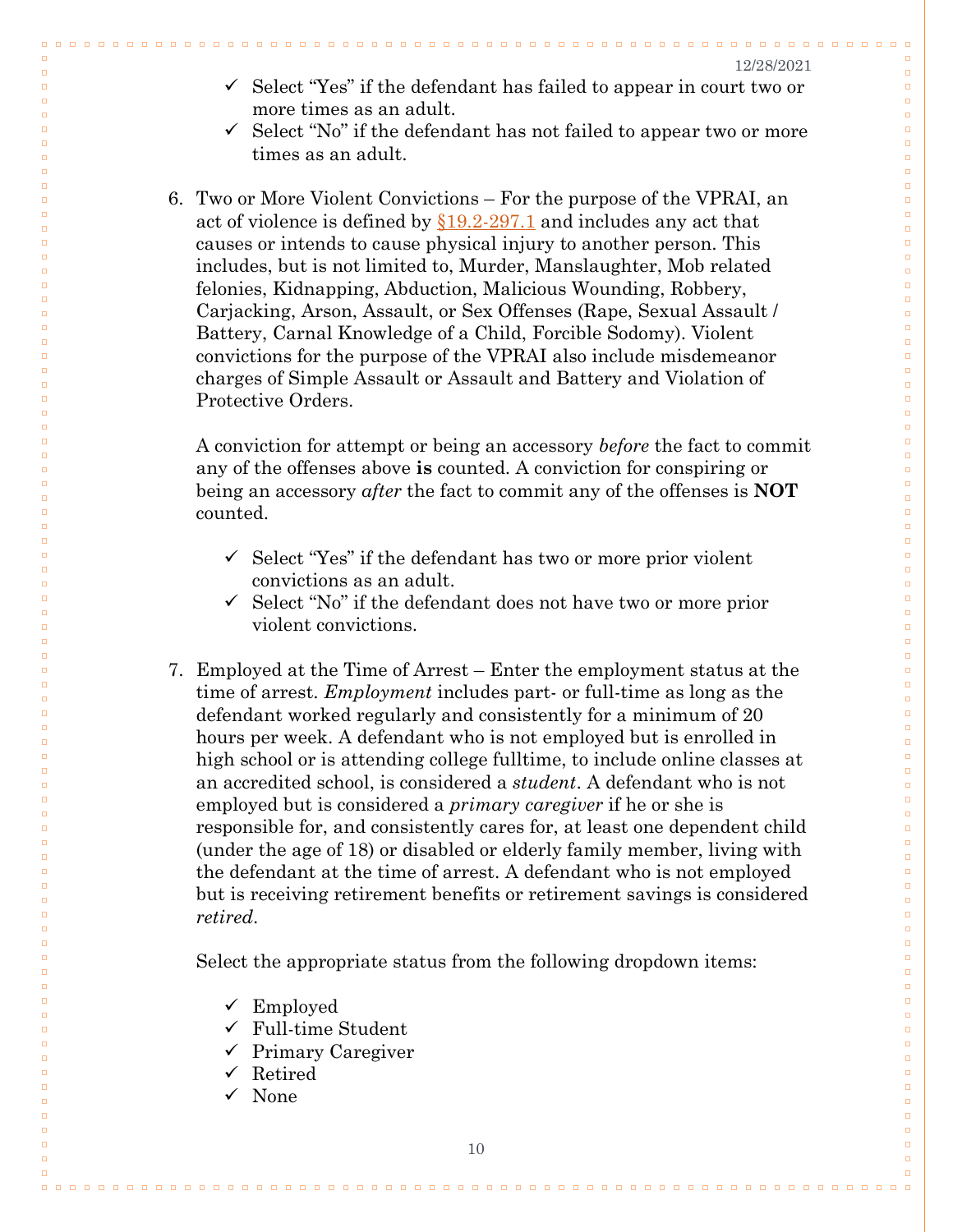$\begin{array}{cccccccccccccc} \Box & \Box & \Box & \Box \end{array}$ 

 $\Box$ 

 $\Box$ 

 $\Box$ 

 $\Box$ 

 $\Box$  $\Box$ 

 $\Box$  $\Box$ 

 $\Box$  $\Box$ 

 $\Box$ 

 $\Box$ 

 $\Box$ 

 $\Box$ 

 $\Box$ 

 $\Box$  $\Box$ 

 $\Box$  $\Box$ 

 $\Box$ 

 $\Box$  $\Box$ 

 $\Box$ 

 $\Box$ 

 $\Box$ 

 $\Box$ 

 $\Box$ 

 $\Box$ 

 $\Box$ 

 $\Box$ 

 $\Box$  $\Box$ 

 $\Box$ 

 $\Box$ 

 $\Box$  $\Box$ 

 $\Box$  $\Box$ 

 $\Box$ 

 $\Box$ 

 $\Box$  $\Box$ 

 $\Box$ 

 $\Box$ 

 $\Box$ 

 $\Box$  $\Box$ 

 $\Box$  $\Box$ 

 $\Box$ 

 $\Box$ 

 $\Box$  $\Box$ 

 $\Box$ 

 $\Box$ 

 $\Box$  $\Box$ 

 $\Box$ 

 $\Box$ 

 $\Box$ 

 $\Box$ 

 $\Box$  $\Box$ 

 $\Box$ 

 $\Box$ 

 $\Box$ 

 $\Box$ 

 $\Box$ 

 $\Box$ 

 $\Box$  $\Box$ 

 $\Box$  $\Box$ 

 $\Box$ 

 $\Box$ 

 $\Box$ 

 $\Box$ 

 $\Box$  $\Box$ 

8. History of Drug Abuse – For the purpose of the VPRAI, drug abuse means the persistent use and chronic abuse of drugs. For the purposes of the VPRAI, drugs mean any illegal substance and may include the previous use of prescription drugs if used chronically and illegally. Alcohol and marijuana use shall not be considered for scoring the risk factor History of Drug Abuse. Consideration should be given to the information provided by the defendant, criminal history record check, information contained in supervision records, and any information provided by references regarding history of drug abuse.

**NOTE:** The determination of history of drug abuse is not necessarily a clinical diagnosis of drug addiction. For the purposes of the VPRAI, determining the history of drug abuse, the pretrial officer is strongly encouraged to use interview and investigation skills to identify the defendant's prior use of drugs and the consequences of using drugs to determine if there has been history of chronic drug use.

**EXAMPLES:** Indications of history of drug abuse could include (a) the persistent and chronic use of drugs, distinguished from short-term experimental use; (b) admission of previously abusing drugs, including prescription drugs when used in abusive manner; (c) a criminal history with more than one drug related conviction (excluding possession with intent to distribute and drug distribution); (d) the results of substance abuse screening instruments administered at the time of the pretrial investigation indicated the need for further evaluation for current drug usage and/or history; (e) a previous substance abuse assessment indicated a need for substance abuse treatment for drugs; and/or (f) the defendant received drug treatment in the past.

Any one or a combination of the factors above can be used to determine whether or not the defendant has a history of drug abuse.

- $\checkmark$  Select "Yes" to indicate the defendant has a history of drug abuse.
- $\checkmark$  Select "No" if the defendant does not have a history of drug abuse.

#### **Scoring and Risk Level**

 $\Box$ 

 $\Box$ 

 $\Box$ 

 $\Box$ 

 $\Box$ 

 $\Box$ 

 $\Box$  $\Box$ 

 $\Box$  $\Box$ 

 $\Box$ 

 $\Box$  $\Box$ 

 $\Box$ 

 $\Box$ 

 $\Box$ 

 $\Box$ 

 $\Box$  $\Box$ 

 $\Box$ 

 $\Box$  $\Box$ 

 $\Box$ 

 $\Box$  $\Box$ 

 $\Box$ 

 $\Box$ 

 $\Box$ 

 $\Box$ 

 $\Box$ 

 $\Box$ 

 $\Box$ 

 $\Box$ 

 $\Box$ 

 $\Box$  $\Box$ 

 $\Box$  $\Box$ 

 $\Box$  $\Box$ 

 $\Box$ 

 $\Box$ 

 $\Box$ 

 $\Box$ 

 $\Box$  $\Box$ 

 $\Box$ 

 $\Box$  $\Box$ 

 $\Box$  $\Box$ 

 $\Box$ 

 $\Box$ 

 $\Box$  $\Box$ 

 $\Box$ 

 $\Box$ 

 $\Box$  $\Box$ 

 $\Box$ 

 $\Box$ 

 $\Box$ 

 $\Box$ 

 $\Box$  $\Box$ 

 $\Box$ 

 $\Box$ 

 $\Box$ 

 $\Box$ 

 $\Box$ 

 $\Box$ 

 $\Box$  $\Box$ 

 $\Box$  $\Box$ 

 $\Box$ 

 $\Box$ 

 $\Box$ 

 $\Box$ 

After selecting responses to the eight risk factors, the risk level will be automatically calculated in PTCC by selecting the *Calculate Risk* button. The defendant's Risk Level is identified as one of the following six levels: 1, 2, 3, 4, 5 and 6. See Figure 3 below.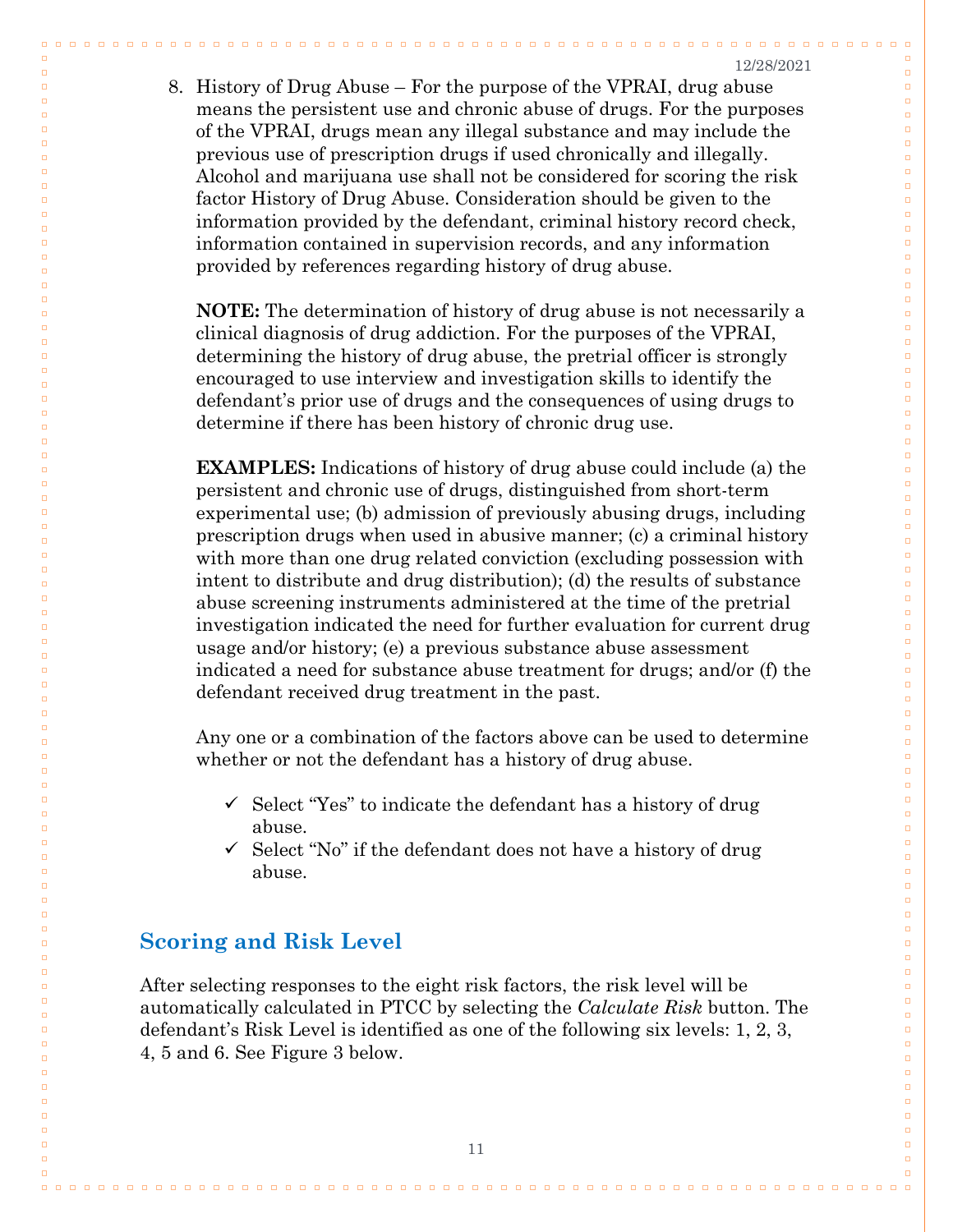|                                                                                             | <b>Pri</b> File Edit Modules Reports Administration Window Help                                                                                                                                                                                                                                                                                                                                                                                                                                                                                                                                                                                                                                                                                                                                                                                                                                                    |
|---------------------------------------------------------------------------------------------|--------------------------------------------------------------------------------------------------------------------------------------------------------------------------------------------------------------------------------------------------------------------------------------------------------------------------------------------------------------------------------------------------------------------------------------------------------------------------------------------------------------------------------------------------------------------------------------------------------------------------------------------------------------------------------------------------------------------------------------------------------------------------------------------------------------------------------------------------------------------------------------------------------------------|
|                                                                                             | <b>VPRAI</b><br>Recommendation<br>Court Assignment<br>Court Reports<br>Charge Update<br>Court Update<br>Screening<br>Charges                                                                                                                                                                                                                                                                                                                                                                                                                                                                                                                                                                                                                                                                                                                                                                                       |
|                                                                                             |                                                                                                                                                                                                                                                                                                                                                                                                                                                                                                                                                                                                                                                                                                                                                                                                                                                                                                                    |
|                                                                                             | Name: Case, Test; SSN: 999999999; DOB: 07/12/1993<br>Screening ID: 2017071200002                                                                                                                                                                                                                                                                                                                                                                                                                                                                                                                                                                                                                                                                                                                                                                                                                                   |
| 鑒                                                                                           | VPRAI (Step 2)<br>VPRAI (Step 4)<br>VPRAI (Step 1)<br>VPRAI (Step 3)                                                                                                                                                                                                                                                                                                                                                                                                                                                                                                                                                                                                                                                                                                                                                                                                                                               |
| Setup<br>ΔTΔ<br>PT Plcmnt<br>PT Supv<br>Card<br><b>CC Plcmnt</b><br>М<br>CC Supv<br>Reports | Instrument Completion Date: 07/12/2017<br>।≑ न<br><b>Risk Factors</b><br>Arrest Information<br>Active Community Supervision:<br>Court Date: 07/12/2017 -<br>Charge is Felony Drug, Theft or Fraud: Yes<br>Possession of Stolen Property<br>$\blacktriangle$<br>Charge(s)<br>Pending Charge[s]: No<br>\$10,000 Secured<br><b>Bond Type</b><br>Arlington County GDC<br>and Amount.<br>Criminal History: Yes<br>Court<br>Two or More FTAs: No<br>$\overline{\mathcal{M}}$<br>Two or More Violent Convictions: No<br>History of Drug Abuse: No<br><b>Research Factors:</b><br>Prior Felony<br>Prior Misdemeanor<br>lYes.<br> Yes ▼ <br>Employed at Time of Arrest: Full-Time Student<br>Conviction:<br>Conviction:<br>0<br>Prior Violent Convictions:<br>Calculate Risk<br>١o<br>Prior FTAs in Past 2 Years:<br>4<br>Risk Level:<br>lNo.<br>Prior FTAs Older Than 2 Years:<br>Prior Sentence to Incarceration:<br> Yes |

 $\Box$ 

 $\Box$ 

 $\Box$  $\Box$ 

 $\Box$ 

 $\Box$ 

 $\Box$  $\Box$ 

 $\Box$ 

 $\Box$ 

 $\Box$ 

 $\Box$ 

 $\Box$ 

 $\Box$ 

 $\Box$ 

 $\Box$ 

 $\Box$ 

 $\Box$ 

 $\Box$ 

 $\Box$ 

 $\Box$ 

 $\Box$ 

 $\Box$ 

 $\Box$ 

 $\Box$  $\Box$ 

 $\Box$ 

 $\Box$ 

 $\Box$  $\Box$ 

 $\Box$  $\Box$ 

 $\Box$ 

 $\Box$ 

 $\Box$ 

 $\Box$ 

 $\Box$ 

 $\Box$ 

 $\Box$ 

 $\Box$ 

 $\Box$ 

 $\Box$ 

 $\Box$ 

 $\Box$ 

 $\Box$ 

 $\Box$ 

 $\Box$ 

 $\Box$ 

 $\Box$ 

 $\Box$ 

 $\Box$ 

 $\Box$ 

 $\Box$ 

 $\Box$ 

 $\Box$ 

 $\Box$ 

 $\Box$ 

 $\Box$ 

 $\Box$ 

 $\Box$ 

 $\Box$ 

 $\Box$ 

 $\Box$ 

 $\Box$ 

 $\Box$ 

 $\Box$ 

 $\Box$ 

 $\Box$ 

 $\Box$ 

 $\Box$ 

 $\Box$ 

 $\Box$ 

 $\Box$ 

 $\Box$ 

 $\Box$ 

 $\Box$ 

 $\Box$ 

 $\Box$ 

 $\Box$ 

### **TABLE 1. VPRAI: WEIGHTED RISK FACTORS**

 $\Box \quad \Box$ 

 $\Box$ 

 $\Box$ 

 $\Box$ 

 $\Box$  $\Box$ 

 $\Box$ 

 $\Box$ 

 $\Box$  $\Box$ 

 $\Box$ 

 $\Box$ 

 $\Box$ 

 $\Box$ 

 $\Box$ 

 $\Box$ 

 $\Box$ 

 $\Box$ 

 $\Box$ 

 $\Box$ 

 $\Box$ 

 $\Box$ 

 $\Box$ 

 $\Box$ 

 $\Box$ 

 $\Box$ 

 $\Box$  $\Box$ 

 $\Box$ 

 $\Box$ 

 $\Box$  $\Box$ 

 $\Box$  $\Box$ 

 $\Box$ 

 $\Box$ 

 $\Box$ 

 $\Box$ 

 $\Box$ 

 $\Box$ 

 $\Box$ 

 $\Box$ 

 $\Box$ 

 $\Box$ 

 $\Box$ 

 $\Box$ 

 $\Box$ 

 $\Box$ 

 $\Box$ 

 $\Box$ 

 $\Box$ 

 $\Box$ 

 $\Box$ 

 $\Box$ 

 $\Box$ 

 $\Box$ 

 $\Box$ 

 $\Box$ 

 $\Box$ 

 $\Box$ 

 $\Box$ 

 $\Box$ 

 $\Box$ 

 $\Box$ 

 $\Box$ 

 $\Box$ 

 $\Box$ 

 $\Box$ 

 $\Box$ 

 $\Box$ 

 $\Box$ 

 $\Box$ 

 $\Box$ 

 $\Box$ 

 $\Box$ 

 $\Box$ 

 $\Box$ 

 $\Box$ 

 $\Box$ 

 $\Box$ 

**000000000** 

Based on the odds ratio of each risk factor's ability to independently predict the likelihood of any pretrial failure, each risk factor has been weighed to maximize predictive value of the VPRAI.

| <b>Risk Factor</b>                             | Points                      |
|------------------------------------------------|-----------------------------|
| Active community criminal justice supervision  | 2                           |
| Charge is felony drug, felony theft, or felony | 3                           |
| fraud                                          |                             |
| Pending charge(s)                              | $\mathcal{D}$               |
| Criminal history                               | 9.                          |
| Two or more failure to appear                  |                             |
| Two or more violent convictions                |                             |
| Unemployed at time of arrest                   |                             |
| History of drug abuse                          | $\mathcal{D}_{\mathcal{L}}$ |
| <b>Total Possible Score</b>                    |                             |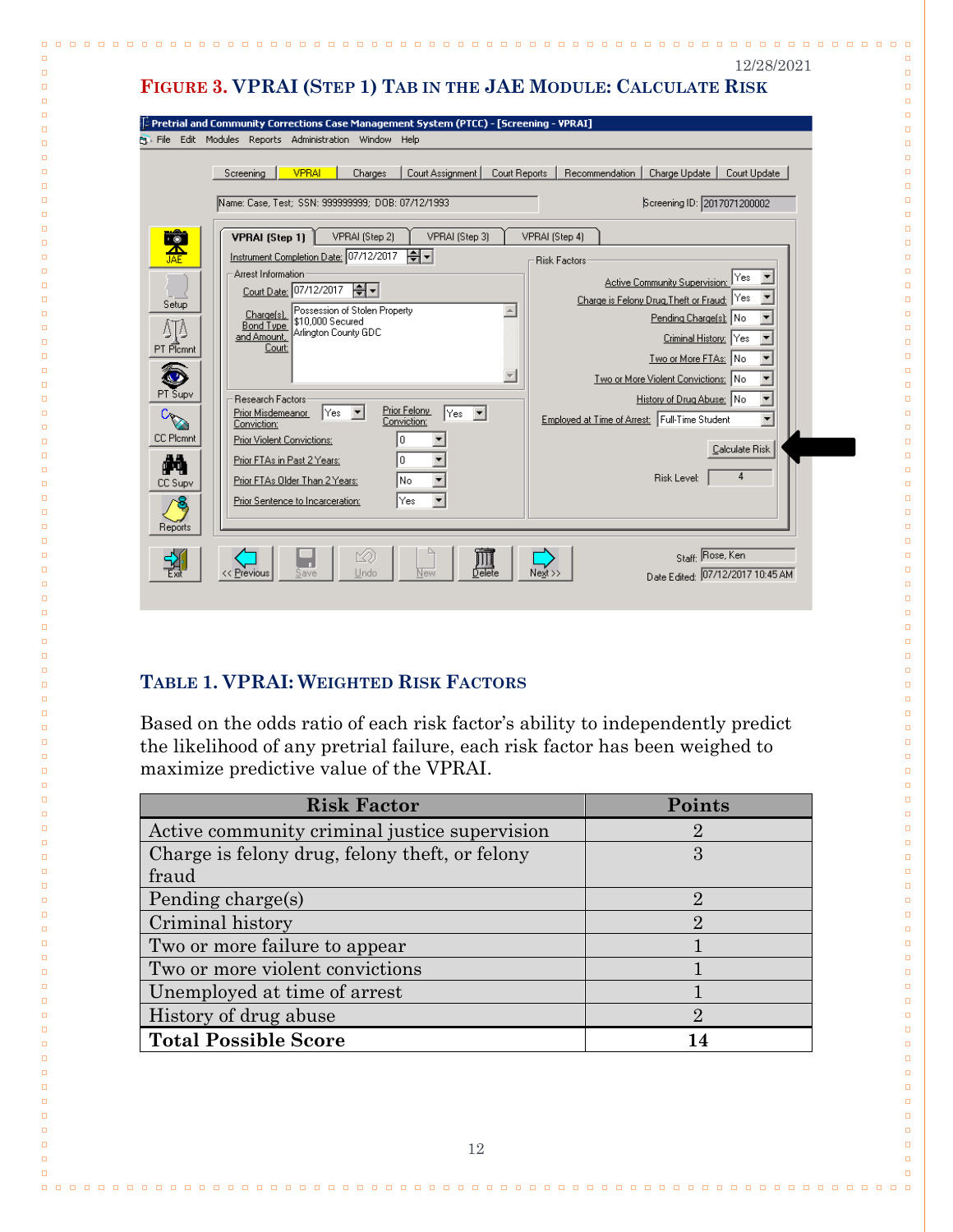**<u>nnnnnnn</u>** 

 $\Box$   $\Box$   $\Box$ 

 $\Box$ 

 $\Box$ 

 $\Box$ 

 $\Box$  $\Box$  $\Box$ 

 $\Box$  $\Box$ 

 $\Box$ 

 $\Box$ 

 $\Box$ 

 $\Box$ 

 $\Box$ 

 $\Box$ 

 $\Box$ 

 $\Box$  $\Box$ 

 $\Box$  $\Box$ 

 $\Box$ 

 $\Box$ 

 $\Box$  $\Box$ 

 $\Box$ 

 $\Box$ 

 $\Box$ 

 $\Box$ 

 $\Box$ 

 $\Box$ 

 $\Box$ 

 $\Box$  $\Box$ 

 $\Box$ 

 $\Box$ 

 $\Box$ 

 $\Box$ 

 $\Box$  $\Box$ 

 $\Box$ 

 $\Box$ 

 $\Box$ 

 $\Box$ 

 $\Box$ 

 $\Box$ 

 $\Box$ 

 $\Box$ 

 $\Box$ 

 $\Box$ 

 $\Box$ 

 $\Box$ 

 $\Box$ 

 $\Box$ 

 $\Box$ 

 $\Box$ 

 $\Box$ 

 $\Box$ 

 $\Box$ 

 $\Box$ 

 $\Box$ 

 $\Box$ 

 $\Box$ 

 $\Box$ 

 $\Box$ 

 $\Box$ 

 $\Box$ 

 $\Box$ 

 $\Box$ 

 $\Box$ 

 $\Box$ 

 $\Box$ 

 $\Box$ 

 $\Box$ 

 $\Box$ 

 $\Box$ 

 $\Box$ 

 $\Box$ 

 $\Box$ 

 $\Box$ 

 $\Box$ 

#### **TABLE 2. VPRAI: RISK LEVEL BASED ON CALCULATED SCORE**

| <b>VPRAI-R Score</b> | <b>Risk Level</b> |
|----------------------|-------------------|
| $0 - 2$              | Level 1           |
| $3 - 4$              | Level 2           |
| $5-6$                | Level 3           |
| $7 - 8$              | Level 4           |
| $9 - 10$             | Level 5           |
| $11 - 14$            | Level 6           |

0000000000000

The defendant's total score on the VPRAI will identify their level of risk.

## <span id="page-14-0"></span>**VPRAI (Step 2) Tab**

 $\Box$ 

 $\Box$ 

 $\Box$ 

 $\Box$ 

 $\Box$ 

 $\Box$  $\Box$ 

 $\Box$ 

 $\Box$ 

 $\Box$ 

 $\Box$  $\Box$ 

 $\Box$ 

 $\Box$ 

 $\Box$ 

 $\Box$ 

 $\Box$  $\Box$ 

 $\Box$ 

 $\Box$  $\Box$ 

 $\Box$ 

 $\Box$  $\Box$ 

 $\Box$ 

 $\Box$ 

 $\Box$ 

 $\Box$ 

 $\Box$ 

 $\Box$ 

 $\Box$ 

 $\Box$ 

 $\Box$  $\Box$ 

 $\Box$ 

 $\Box$ 

 $\Box$ 

 $\Box$  $\Box$ 

 $\Box$ 

 $\Box$ 

 $\Box$ 

 $\overline{a}$ 

 $\Box$ 

 $\Box$ 

 $\Box$ 

 $\Box$ 

 $\Box$ 

 $\Box$ 

 $\Box$ 

 $\Box$ 

 $\Box$ 

 $\Box$ 

 $\Box$ 

 $\Box$ 

 $\Box$ 

 $\Box$ 

 $\Box$ 

 $\Box$ 

 $\Box$ 

 $\Box$ 

 $\Box$ 

 $\Box$ 

 $\Box$ 

 $\Box$ 

 $\Box$ 

 $\Box$ 

 $\Box$ 

 $\Box$ 

 $\Box$ 

 $\Box$ 

 $\Box$ 

 $\Box$ 

 $\Box$ 

 $\Box$ 

 $\Box$ 

 $\Box$ 

 $\Box$ 

 $\Box$ 

The following information, described below, will be entered in the VPRAI (Step 2) tab to apply the pretrial decision-making matrix, the Praxis. See Figure 4 below.

#### **FIGURE 4. VPRAI (STEP 2) TAB IN THE JAE MODULE**

|                           | Pretrial and Community Corrections Case Management System (PTCC) - [Screening - YPRAI]                          |                                                                                                   |  |
|---------------------------|-----------------------------------------------------------------------------------------------------------------|---------------------------------------------------------------------------------------------------|--|
|                           | File Edit Modules Reports Administration Window Help                                                            |                                                                                                   |  |
|                           | <b>VPRAI</b><br>Screening<br>Charges<br>Court Assignment<br>Name: Case, Sample; SSN: 555555555; DOB: 07/25/1988 | Court Reports<br>Recommendation  <br>Court Update<br>Charge Update<br>Screening ID: 2017072400001 |  |
| 嗓                         | VPRAI (Step 1)<br>VPRAI (Step 2)<br>VPRAI (Step 3)                                                              | VPRAI (Step 4)                                                                                    |  |
| Setup                     | Praxis Applies: Yes<br>그<br>Mast Seriaus Change Cat <sup>.</sup> Non-Violent Felony<br>▾                        | <b>Staff Recommendation</b><br>Recommendation: Release<br>▼<br>Pretrial Supervision: Yes          |  |
| ΔTΔ<br>PT Plcmnt          | $\overline{\nabla}$<br>FTA Underlying Change                                                                    | No Rec Reason<br><b>Consistent With Praxis:</b> Yes<br>If No, Reason:                             |  |
| PT Supv<br>C<br>CC Plomnt | Praxis Recommendation<br>Release: Yes<br>Pretrial Supervision: Level II                                         | Staff Making Rec: Collins, Kirk - PTCC Staff<br>▼<br>₩<br>Recommendation Date: 07/24/2017         |  |
| М<br>CC Supv              |                                                                                                                 | $\overset{ABC}{\checkmark}$                                                                       |  |
| Reports                   | 的                                                                                                               | Staff: Shiflett, Donna                                                                            |  |
|                           | <u>Delete</u><br>Delete<br>п.<br>Previous<br>New<br>Save<br>Undo                                                | Negt >><br>Date Edited: 07/24/2017 05:55 AM                                                       |  |
|                           |                                                                                                                 |                                                                                                   |  |
|                           |                                                                                                                 |                                                                                                   |  |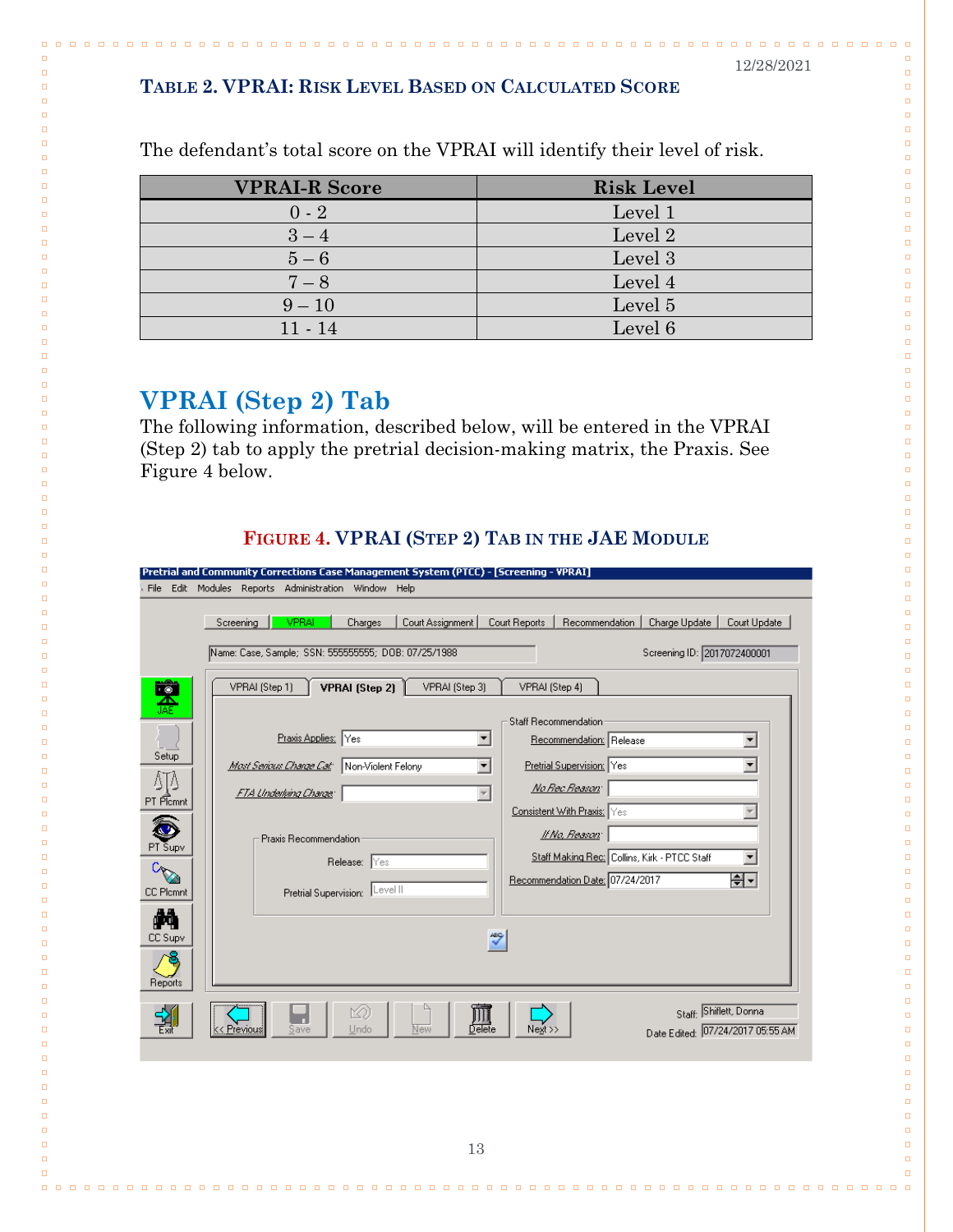00000000

 $0000$ 

 $\Box$ 

 $\Box$ 

 $\Box$ 

 $\Box$ 

 $\Box$  $\Box$ 

 $\Box$  $\Box$ 

 $\Box$ 

 $\Box$ 

 $\Box$ 

 $\Box$ 

 $\Box$ 

 $\Box$ 

 $\Box$ 

 $\Box$  $\Box$ 

 $\Box$  $\Box$ 

 $\Box$ 

 $\Box$ 

 $\Box$ 

 $\Box$ 

 $\Box$ 

 $\Box$ 

 $\Box$ 

 $\Box$ 

 $\Box$ 

 $\Box$ 

 $\Box$ 

 $\Box$  $\Box$ 

 $\Box$ 

 $\Box$  $\Box$ 

 $\Box$ 

 $\Box$ 

 $\Box$ 

 $\Box$ 

 $\Box$ 

 $\Box$ 

 $\Box$  $\Box$ 

 $\Box$ 

 $\Box$ 

 $\Box$  $\Box$ 

 $\Box$  $\Box$ 

 $\Box$ 

 $\Box$  $\Box$ 

 $\Box$ 

 $\Box$ 

 $\Box$ 

 $\Box$  $\Box$ 

 $\Box$ 

 $\Box$ 

 $\Box$  $\Box$ 

 $\Box$  $\Box$ 

 $\Box$ 

 $\Box$ 

 $\Box$ 

 $\Box$ 

 $\Box$ 

 $\Box$  $\Box$ 

 $\Box$ 

 $\Box$  $\Box$ 

 $\Box$  $\Box$ 

 $\Box$ 

 $\Box$ 

 $\Box$  $\Box$ 

00000000000000

## <span id="page-15-0"></span>**Praxis Recommendation**

#### Section 1

 $\Box$   $\Box$ 

 $\Box$ 

 $\Box$ 

 $\Box$ 

 $\Box$ 

 $\Box$ 

 $\Box$  $\Box$ 

 $\Box$ 

 $\Box$ 

 $\Box$ 

 $\Box$  $\Box$ 

 $\Box$ 

 $\Box$ 

 $\Box$ 

 $\Box$ 

 $\Box$  $\Box$ 

 $\Box$  $\Box$ 

 $\Box$ 

 $\Box$ 

 $\Box$ 

 $\Box$ 

 $\Box$ 

 $\Box$ 

 $\Box$ 

 $\Box$ 

 $\Box$ 

 $\Box$ 

 $\Box$ 

 $\Box$ 

 $\Box$  $\Box$ 

 $\Box$  $\Box$ 

 $\Box$ 

 $\Box$ 

 $\Box$ 

 $\Box$ 

 $\Box$ 

 $\Box$ 

 $\Box$  $\Box$ 

 $\Box$ 

 $\Box$ 

 $\Box$  $\Box$ 

 $\Box$  $\Box$ 

 $\Box$ 

 $\Box$ 

 $\Box$ 

 $\Box$ 

 $\Box$  $\Box$ 

 $\Box$ 

 $\Box$  $\Box$ 

 $\Box$ 

 $\Box$  $\Box$ 

 $\Box$  $\Box$ 

 $\Box$ 

 $\Box$ 

 $\Box$ 

 $\Box$ 

<span id="page-15-2"></span> $\Box$ 

 $\Box$ 

 $\Box$  $\Box$ 

 $\Box$  $\Box$ 

<span id="page-15-3"></span> $\Box$  $\Box$ 

 $\Box$ 

 $\Box$ 

 $\Box$ 

The defendant's current charge(s) will determine whether the Praxis applies. The Praxis applies to the following charge categories: Violent Felony or Firearm, Violent Misdemeanor, Non-Violent Felony, Driving under the Influence (misdemeanor or felony), and Non-Violent Misdemeanor. It does not apply to Murder, Homicide, Manslaughter or an attempt to commit any of these crimes. Other charges that are not Praxis eligible are Probation Violation, Contempt of Court, and Escape.

- $\checkmark$  Select "Yes" if the Praxis does apply.
- $\checkmark$  Select "No" if the Praxis does not apply.

If the Praxis does apply, determine the most serious charge category and select from the following dropdown options:

- $\checkmark$  Violent Felony / Firearm<sup>[1](#page-15-2)</sup>
- $\checkmark$  Violent Misdemeanor
- $\checkmark$  Non-Violent Felony
- $\checkmark$  Driving Under the Influence (Misdemeanor or Felony)
- $\checkmark$  Non-Violent Misdemeanor
- $\checkmark$  Failure To Appear<sup>2</sup> If selected, indicate the primary charge category for the underlying charge:
	- o Violent Felony / Firearm
	- o Violent Misdemeanor
	- o Non-Violent Felony
	- o Driving Under the Influence (Misdemeanor or Felony)
	- o Non-Violent Misdemeanor

#### Section 2

The Praxis Recommendation will automatically fill based on the pretrial decision-making matrix. Based on the information entered into PTCC, a recommendation about release and pretrial supervision will be auto-filled. The recommendation in the "Release" field is either "yes" or "no." If release is recommended, the appropriate level of supervision will be displayed in the "Pretrial Supervision" field. If release is not recommended, the "Pretrial Supervision" field is "no."

#### <span id="page-15-1"></span>**Staff Recommendation**

After a review of this information, complete this section by selecting one of the following options:

 <sup>1</sup> Firearm offenses include any charge relating to possession, use, or manufacturing a firearm. Examples include shooting at a vehicle, discharging a weapon in a public place, brandishing, illegally carrying a concealed weapon, or removing or altering the serial number or other identification number on a firearm.

<sup>2</sup> If "Failure to Appear" is selected, identify the primary charge category for the underlying charge, and increase the preliminary risk level by one risk level.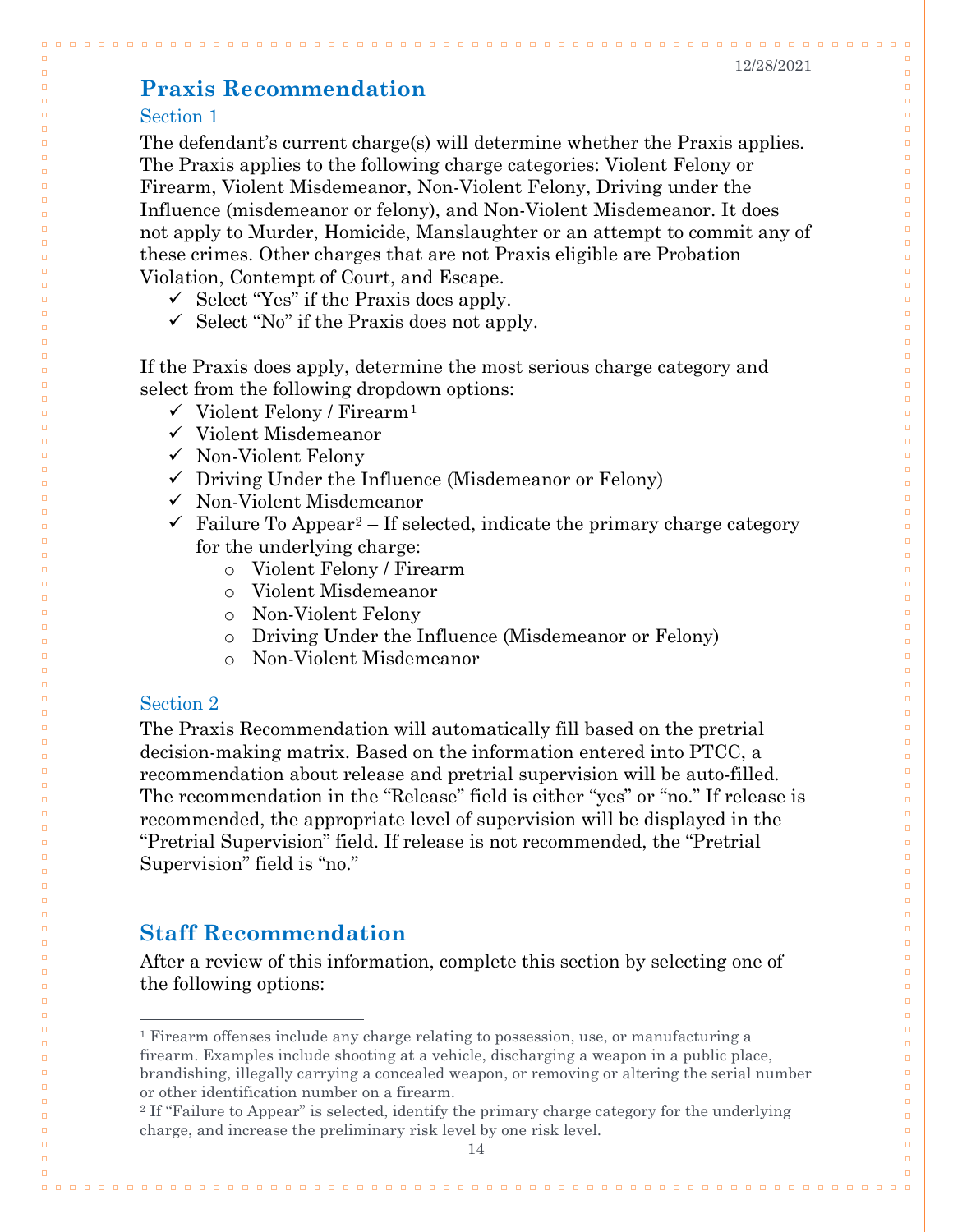. . .

 $\Box$ 

 $\Box$ 

 $\Box$ 

 $\Box$ 

 $\Box$ 

 $\Box$ 

 $\Box$  $\Box$ 

 $\Box$  $\Box$ 

 $\Box$ 

 $\Box$ 

 $\Box$ 

 $\Box$ 

 $\Box$ 

 $\Box$  $\Box$ 

 $\Box$  $\Box$ 

 $\Box$ 

 $\Box$  $\Box$ 

 $\Box$ 

 $\Box$ 

 $\Box$ 

 $\Box$ 

 $\Box$ 

 $\Box$ 

 $\Box$ 

 $\Box$ 

 $\Box$ 

 $\Box$ 

 $\Box$ 

 $\Box$  $\Box$ 

 $\Box$ 

 $\Box$ 

 $\Box$ 

 $\Box$ 

 $\Box$ 

 $\Box$  $\Box$ 

 $\Box$ 

 $\Box$  $\Box$ 

 $\Box$ 

 $\Box$ 

 $\Box$ 

 $\Box$ 

 $\Box$ 

 $\Box$ 

 $\Box$ 

 $\Box$ 

 $\Box$ 

 $\Box$ 

 $\Box$ 

 $\Box$ 

 $\Box$ 

 $\Box$ 

 $\Box$ 

 $\Box$ 

 $\Box$ 

 $\Box$ 

 $\Box$ 

 $\Box$ 

 $\Box$ 

 $\Box$ 

 $\Box$ 

 $\Box$ 

 $\Box$ 

 $\Box$ 

 $\Box$ 

 $\Box$ 

 $\Box$ 

 $\Box$ 

 $\Box$ 

 $\Box$ 

 $\Box$  $\Box$ 

 $\checkmark$  Release

 $\Box$ 

 $\Box$ 

 $\Box$ 

 $\Box$ 

 $\Box$ 

 $\Box$ 

 $\Box$ 

 $\Box$ 

 $\Box$  $\Box$ 

 $\Box$ 

 $\Box$  $\Box$ 

 $\Box$ 

 $\Box$ 

 $\Box$ 

 $\Box$ 

 $\Box$  $\Box$ 

 $\Box$ 

 $\Box$  $\Box$ 

 $\Box$  $\Box$ 

 $\Box$ 

 $\Box$ 

 $\Box$ 

 $\Box$ 

 $\Box$ 

 $\Box$ 

 $\Box$ 

 $\Box$ 

 $\Box$ 

 $\Box$ 

 $\Box$ 

 $\Box$  $\Box$ 

 $\Box$ 

 $\Box$ 

 $\Box$ 

 $\Box$ 

 $\Box$ 

 $\Box$ 

 $\Box$  $\Box$ 

 $\Box$  $\Box$ 

 $\Box$ 

 $\Box$ 

 $\Box$ 

 $\Box$ 

 $\Box$ 

 $\Box$ 

 $\Box$ 

 $\Box$ 

 $\Box$ 

 $\Box$ 

 $\Box$ 

 $\Box$ 

 $\Box$ 

 $\Box$ 

 $\Box$ 

 $\Box$ 

 $\Box$ 

 $\Box$ 

 $\Box$ 

 $\Box$ 

 $\Box$ 

 $\Box$ 

 $\Box$ 

 $\Box$ 

 $\Box$ 

 $\Box$ 

 $\Box$ 

 $\Box$ 

 $\Box$ 

 $\Box$ 

 $\Box$ 

 $\Box$ 

- $\checkmark$  Detain
- $\checkmark$  No Recommendation

If "Release" is recommended, select whether pretrial supervision is recommended. If the value in the dropdown "no recommendation" is selected, list the reason(s) in the "No Rec Reason" field.

"Consistent with Praxis" is an automatic fill (yes or no) based on whether the Praxis Recommendation and the Staff Recommendation are in agreement. If the answer is "no," enter the reason for the override to the Praxis.

Note that the Praxis recommendation concurrence rate for each agency must be 85% or higher.

## <span id="page-16-0"></span>**Officer and Recommendation Date**

After completing this tab and making a recommendation. The officer will:

- 1. Select their name from the dropdown list.
- 2. Enter the date the recommendation was made.

## <span id="page-16-1"></span>**VPRAI (Step 3) Tab**

The VPRAI (Step 3) tab provides a list of seven (7) common conditions of release. This screen contains a text box to enter other conditions as permitted by §19.2-123 of the *Code of Virginia,* and a text box to enter information relevant to the staff recommendation. See Figure 5 below.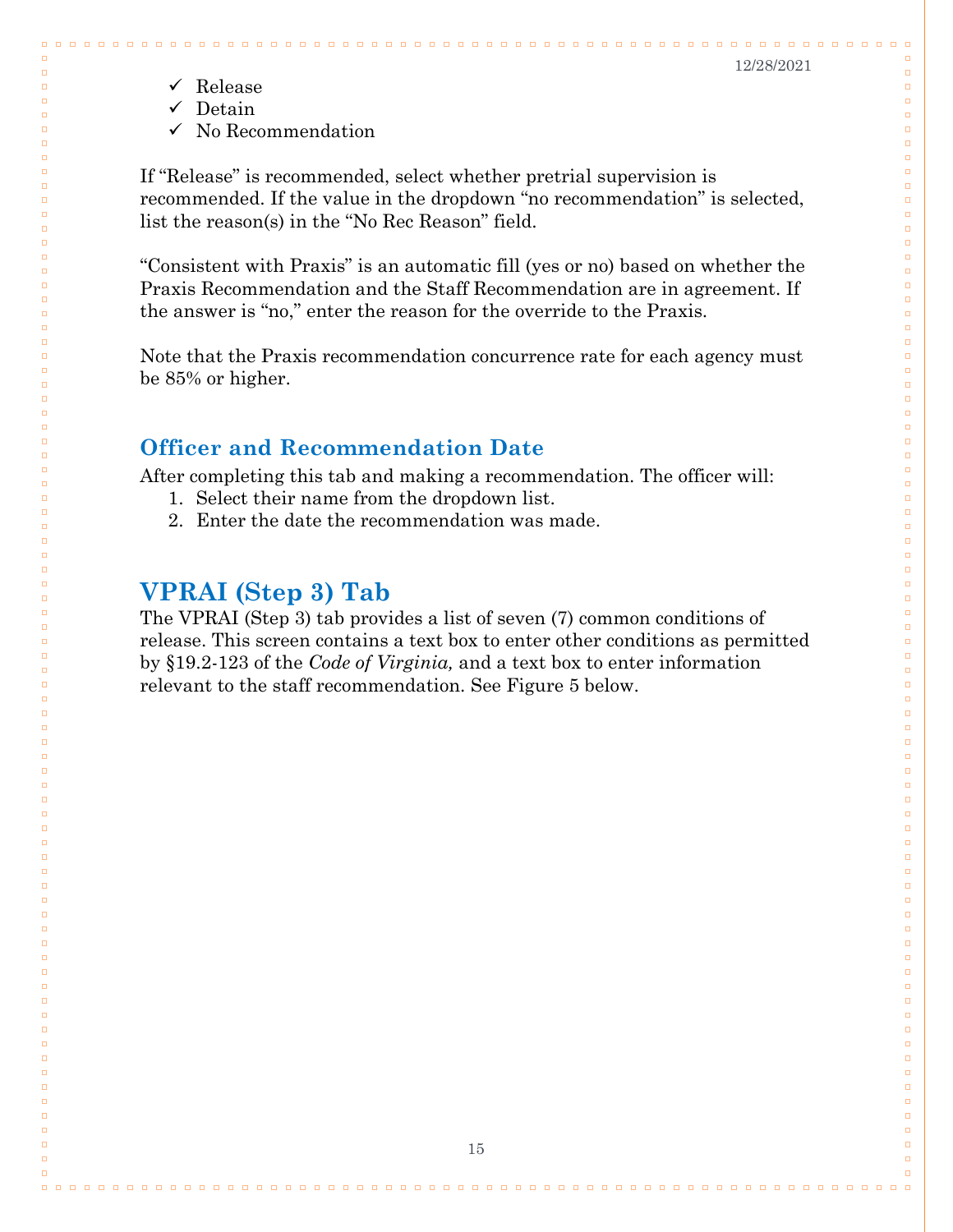| 2/28/202 |
|----------|
|----------|

 $\Box$   $\Box$ 

 $\Box$ 

 $\Box$ 

 $\Box$ 

 $\Box$ 

 $\Box$ 

 $\Box$ 

 $\Box$ 

 $\Box$ 

 $\Box$ 

 $\Box$ 

 $\Box$ 

 $\Box$ 

 $\Box$ 

 $\Box$ 

 $\Box$ 

 $\Box$ 

 $\Box$ 

 $\Box$ 

 $\Box$ 

 $\Box$ 

 $\Box$ 

 $\Box$ 

 $\Box$ 

 $\Box$ 

 $\Box$ 

 $\Box$ 

 $\Box$ 

 $\Box$ 

 $\Box$ 

 $\Box$ 

 $\Box$ 

 $\Box$ 

 $\Box$ 

 $\Box$ 

 $\Box$ 

 $\Box$ 

 $\Box$ 

 $\Box$ 

 $\Box$ 

 $\Box$ 

 $\Box$ 

 $\Box$ 

 $\Box$ 

 $\Box$ 

 $\Box$  $\Box$ 

 $\Box$  $\Box$ 

 $\Box$ 

 $\Box$ 

 $\Box$  $\Box$ 

 $\Box$  $\Box$ 

 $\Box$ 

 $\Box$ 

 $\Box$ 

 $\Box$ 

 $\Box$ 

 $\Box$ 

 $\Box$ 

 $\Box$ 

 $\Box$ 

 $\Box$ 

 $\Box$ 

 $\Box$ 

 $\Box$ 

 $\Box$ 

 $\Box$ 

 $\Box$  $\Box$ 

 $\Box$ 

 $\Box$ 

 $\Box$ 

 $\Box$ 

 $\Box$ 

 $\Box$ 

### **FIGURE 5. VPRAI (STEP 3) TAB IN THE JAE MODULE**

|                      | Pretrial and Community Corrections Case Management System (PTCC) - [Screening - VPRAI]                                                                                                                                                                                                                                                                                                                                       |
|----------------------|------------------------------------------------------------------------------------------------------------------------------------------------------------------------------------------------------------------------------------------------------------------------------------------------------------------------------------------------------------------------------------------------------------------------------|
| File                 | Edit Modules<br>Reports Administration Window Help                                                                                                                                                                                                                                                                                                                                                                           |
|                      | VPRAI<br>Court Assignment<br>Recommendation<br>Charge Update<br>Court Update<br>Screening<br>Charges<br>Court Reports<br>Name: Case, Sample; SSN: 555555555; DOB: 07/25/1988<br>Screening ID: 2017072400001                                                                                                                                                                                                                  |
| 累                    | VPRAI (Step 2)<br><b>VPRAI</b> (Step 3)<br>VPRAI (Step 4)<br>VPRAI (Step 1)                                                                                                                                                                                                                                                                                                                                                  |
| Setup<br>ΔIΔ         | Conditions of Belease:<br>$\nabla$ Refrain from excessive use of alcohol or use of drugs<br>No contact with victim or potential witness<br>Submit to testing for drugs and alcohol<br>Maintain or seek employment<br>⊽<br>Maintain or commence educational program<br>Refrain from possessing a firearm, destructive device,<br>ঢ়<br>or other dangerous weapon<br>Comply with a curfew<br>Additional Conditions of Release: |
| PT Plcmnt<br>PT Supv | this space is for any addtional conditions permitted by the Code of Virginia.<br>A.                                                                                                                                                                                                                                                                                                                                          |
| <b>CC Plcmnt</b>     | ABG<br>Mitigating/Aggravating Considerations:                                                                                                                                                                                                                                                                                                                                                                                |
| CC Supv              | [Include information related to reisk that is deemed important.]                                                                                                                                                                                                                                                                                                                                                             |
| Reports              | Print VPRA<br>Case Meets Rebuttable Presumption                                                                                                                                                                                                                                                                                                                                                                              |
|                      | Staff: Shiflett, Donna<br>ro<br>Delete<br>Undo<br>New<br>Date Edited: 07/24/2017 05:55 AM<br>Previous<br>Save<br>Next >>                                                                                                                                                                                                                                                                                                     |

## <span id="page-17-0"></span>**Conditions of Release**

 $\Box$ 

 $\Box$ 

 $\Box$ 

 $\Box$ 

 $\Box$ 

 $\Box$ 

 $\Box$ 

 $\Box$ 

 $\Box$ 

 $\Box$ 

 $\Box$ 

 $\Box$ 

 $\Box$ 

 $\Box$ 

 $\Box$ 

 $\Box$ 

 $\Box$ 

 $\Box$ 

 $\Box$ 

 $\Box$ 

 $\Box$ 

 $\Box$ 

 $\Box$ 

 $\Box$ 

 $\Box$ 

 $\Box$ 

 $\Box$ 

 $\Box$ 

 $\Box$ 

 $\Box$  $\Box$ 

 $\Box$ 

 $\Box$ 

 $\Box$ 

 $\Box$ 

 $\Box$ 

 $\Box$ 

 $\Box$ 

 $\Box$ 

 $\Box$ 

 $\Box$ 

 $\Box$ 

 $\Box$ 

 $\Box$ 

 $\Box$ 

 $\Box$ 

 $\Box$ 

 $\Box$  $\Box$ 

 $\Box$  $\Box$ 

 $\Box$ 

 $\Box$ 

 $\Box$  $\Box$ 

> $\Box$  $\Box$

 $\Box$ 

 $\Box$ 

 $\Box$ 

 $\Box$ 

 $\Box$ 

 $\Box$ 

 $\Box$ 

 $\Box$ 

 $\Box$ 

 $\Box$ 

 $\Box$ 

 $\Box$ 

 $\Box$ 

 $\Box$ 

 $\Box$ 

 $\Box$ 

 $\Box$ 

 $\Box$ 

 $\Box$  $\Box$ 

 $\Box$ 

 $\Box$ 

Conditions of release can be recommended if the bail recommendation entered in the Staff Recommendation section is Release with or without pretrial supervision. There are seven (7) common conditions that can be recommended by selecting the box next to recommended condition (see Figure 5: VPRAI (Step 3) Tab in Jail Admission Event Module). The seven (7) common conditions include:

- $\checkmark$  Refrain from excessive use of alcohol or use of drugs;
- $\checkmark$  Submit to testing for drugs and alcohol;
- $\checkmark$  Refrain from possessing a firearm, destructive device, or other dangerous weapon;
- $\checkmark$  No contact with victim or potential witness;
- $\checkmark$  Maintain or seek employment;
- $\checkmark$  Maintain or commence educational program; and
- $\checkmark$  Comply with a curfew.

## <span id="page-17-1"></span>**Additional Conditions of Release**

Other conditions of release permitted by the *Code of Virginia* can be entered in this section of the VPRAI (Step 2) tab. These other conditions should be written with detailed specificity.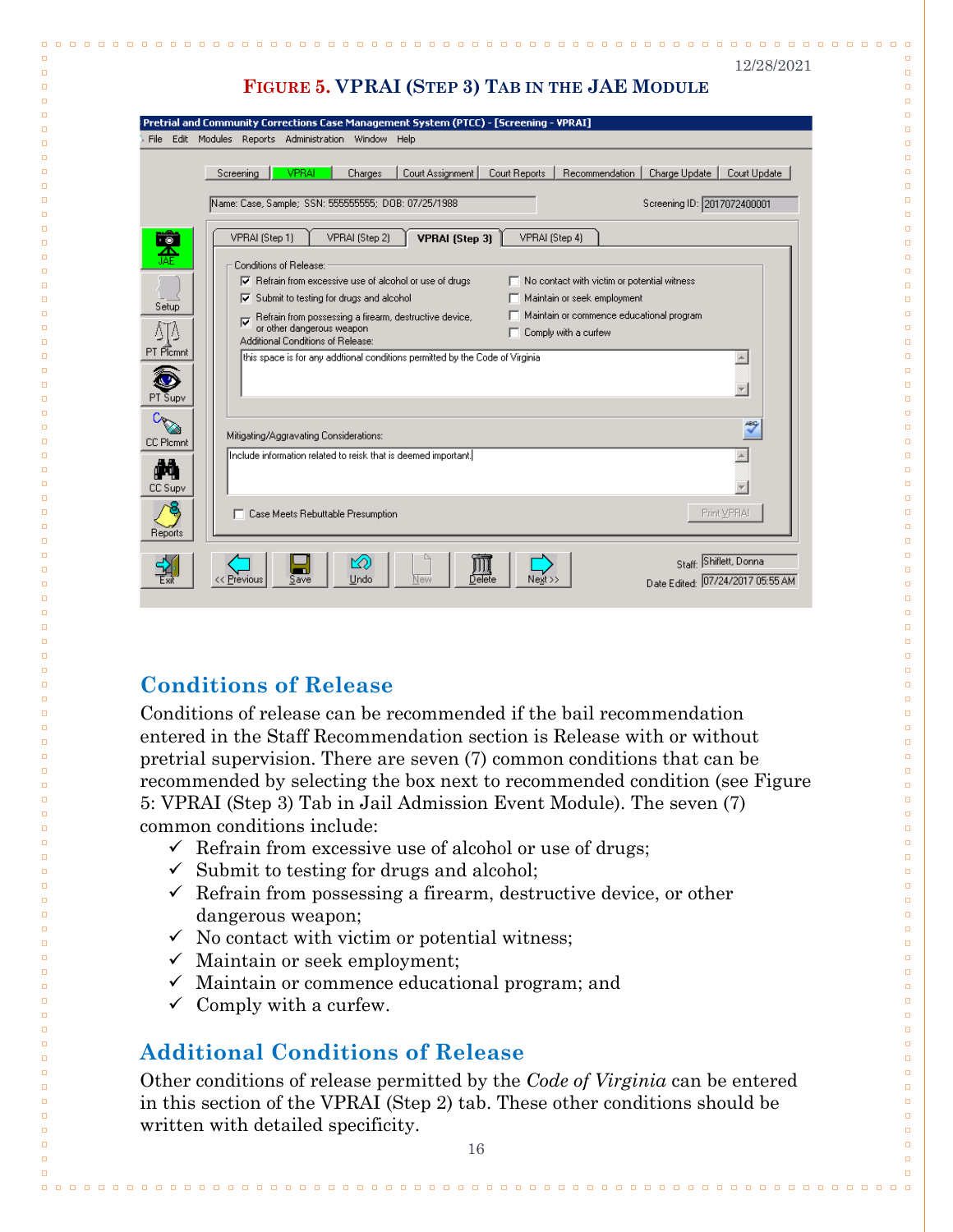. . . . . . . . . . .

 $\begin{array}{cccccccccccccc} \Box & \Box & \Box & \Box & \Box \end{array}$ 

 $\Box$ 

 $\Box$ 

 $\Box$ 

 $\Box$ 

 $\Box$ 

 $\Box$ 

 $\Box$  $\Box$ 

 $\Box$  $\overline{a}$ 

 $\Box$ 

 $\Box$ 

 $\Box$ 

 $\Box$ 

 $\Box$ 

 $\Box$  $\Box$ 

 $\Box$  $\Box$ 

 $\Box$ 

 $\Box$  $\Box$ 

 $\Box$ 

 $\Box$ 

 $\Box$ 

 $\Box$ 

 $\Box$ 

 $\Box$ 

 $\Box$ 

 $\Box$ 

 $\Box$  $\Box$ 

 $\Box$ 

 $\Box$ 

 $\Box$ 

 $\Box$ 

 $\Box$ 

 $\Box$ 

 $\Box$ 

 $\Box$ 

 $\Box$ 

 $\Box$  $\Box$ 

 $\Box$ 

 $\Box$ 

 $\Box$ 

 $\Box$ 

 $\Box$ 

 $\Box$ 

 $\Box$ 

 $\Box$ 

 $\Box$ 

 $\Box$ 

 $\Box$ 

 $\Box$ 

 $\Box$ 

 $\Box$ 

 $\Box$ 

 $\Box$ 

 $\Box$ 

 $\Box$ 

 $\Box$ 

 $\Box$ 

 $\Box$ 

 $\Box$ 

 $\Box$ 

 $\Box$ 

 $\Box$ 

 $\Box$ 

 $\Box$ 

 $\Box$ 

 $\Box$ 

 $\Box$ 

 $\Box$ 

 $\Box$ 

 $\Box$ 

 $\Box$ 

 $\Box$ 

 $\Box$ 

### <span id="page-18-0"></span>**Mitigating / Aggravating Considerations**

Additional information related to risk that is deemed as important and should be considered by the judicial officer when making the bail decision is entered in the "Mitigating / Aggravating Considerations" section of this tab. Comments entered are intended to focus on risk, making note of any mitigating or aggravating factors that may not be reflected in the risk factors. Mitigating factors would be any information that may lessen the seriousness of any of the eight (8) primary risk factors that were identified for the defendant and any positive factors that are relevant to the bail decision. For example: "Although the defendant has a criminal history, it was 20 years ago." Aggravating factors would be any additional information identified during the pretrial investigation that may increase the level of risk and was not accounted for in the eight (8) primary risk factors. For example: "Although the defendant does not have a history of drug abuse, he has a long history of alcohol abuse."

### <span id="page-18-1"></span>**Create VPRAI**

 $\Box$   $\Box$ 

 $\Box$ 

 $\Box$ 

 $\Box$ 

 $\Box$ 

 $\Box$ 

 $\Box$ 

 $\Box$ 

 $\Box$  $\Box$ 

 $\Box$ 

 $\Box$  $\Box$ 

 $\Box$ 

 $\Box$ 

 $\Box$ 

 $\Box$ 

 $\Box$  $\Box$ 

 $\Box$  $\Box$ 

 $\Box$ 

 $\Box$ 

 $\Box$  $\Box$ 

 $\Box$ 

 $\Box$ 

 $\Box$ 

 $\Box$ 

 $\Box$ 

 $\Box$ 

 $\Box$ 

 $\Box$ 

 $\Box$  $\Box$ 

 $\Box$ 

 $\Box$ 

 $\Box$ 

 $\Box$ 

 $\Box$ 

 $\Box$ 

 $\Box$ 

 $\Box$ 

 $\Box$  $\Box$ 

 $\Box$ 

 $\Box$ 

 $\Box$ 

 $\Box$ 

 $\Box$ 

 $\Box$ 

 $\Box$ 

 $\Box$ 

 $\Box$ 

 $\Box$ 

 $\Box$ 

 $\Box$ 

 $\Box$ 

 $\Box$ 

 $\Box$ 

 $\Box$ 

 $\Box$ 

 $\Box$ 

 $\Box$ 

 $\Box$ 

 $\Box$ 

 $\Box$ 

 $\Box$ 

 $\Box$ 

 $\Box$ 

 $\Box$ 

 $\Box$ 

 $\Box$ 

 $\Box$ 

 $\Box$ 

 $\Box$ 

 $\Box$ 

 $\Box$ 

 $\Box$ 

 $\Box$ 

The VPRAI Report is created by the PTCC software and uses information entered into the four tabs contained in the Jail Admission Event module of PTCC including the Screening, VPRAI (Step 1), VPRAI (Step 2), and VPRAI (Step 3) tabs. Select the "Print VPRAI" button to view and print the VPRAI Report.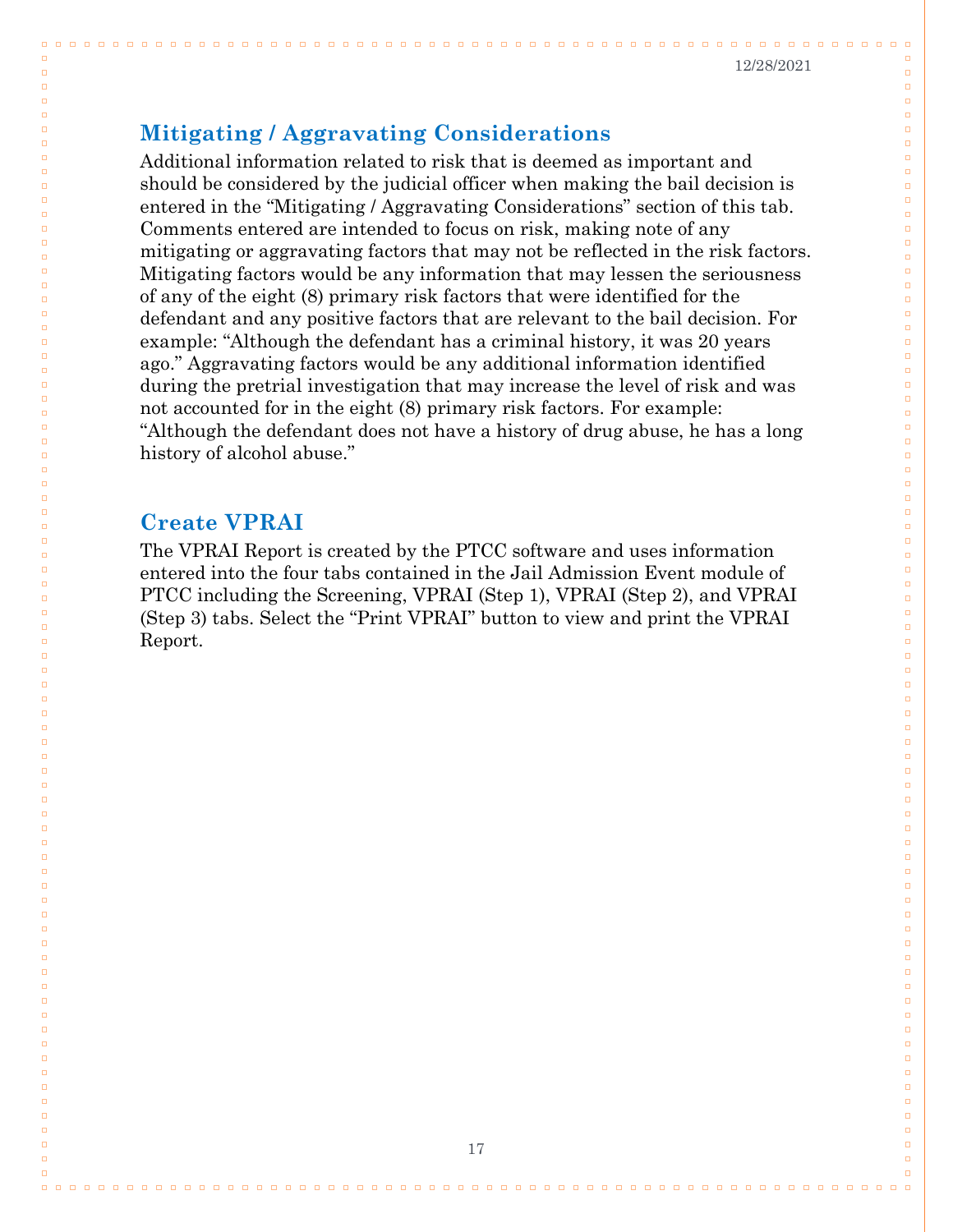$\Box$ 

 $\Box$ 

 $\Box$ 

 $\Box$ 

 $\Box$  $\Box$ 

 $\Box$  $\Box$ 

 $\Box$ 

 $\Box$ 

 $\Box$  $\Box$ 

 $\Box$ 

 $\Box$ 

 $\Box$ 

 $\Box$  $\Box$ 

 $\Box$ 

 $\Box$ 

 $\Box$ 

 $\Box$ 

 $\Box$  $\Box$ 

 $\Box$ 

 $\Box$ 

 $\Box$ 

 $\Box$ 

 $\Box$ 

 $\Box$  $\Box$ 

 $\Box$ 

 $\Box$ 

 $\Box$  $\Box$ 

 $\Box$  $\Box$ 

 $\Box$  $\Box$ 

 $\Box$ 

 $\Box$ 

 $\Box$ 

 $\Box$ 

 $\Box$ 

 $\Box$  $\Box$ 

 $\Box$ 

 $\Box$  $\Box$ 

 $\Box$ 

 $\Box$ 

 $\Box$ 

 $\Box$ 

 $\Box$  $\Box$ 

 $\Box$ 

 $\Box$ 

 $\Box$ 

 $\Box$ 

 $\Box$ 

 $\Box$ 

 $\Box$  $\Box$ 

 $\Box$  $\Box$ 

 $\Box$  $\Box$ 

 $\Box$ 

 $\Box$ 

 $\Box$ 

 $\Box$ 

 $\Box$ 

 $\Box$  $\Box$ 

 $\Box$  $\Box$ 

 $\Box$ 

 $\Box$ 

 $\Box$ 

 $\Box$ 

#### **TABLE 3. PRETRIAL PRAXIS (MANUAL VERSION)**

 $\Box$ 

 $\Box$ 

 $\Box$ 

 $\Box$ 

 $\Box$ 

 $\Box$  $\Box$ 

 $\Box$  $\Box$ 

 $\Box$ 

 $\Box$ 

 $\Box$ 

 $\Box$  $\Box$ 

 $\Box$ 

 $\Box$ 

 $\Box$  $\Box$ 

 $\Box$ 

 $\Box$ 

 $\Box$ 

 $\Box$ 

 $\Box$  $\Box$ 

 $\Box$ 

 $\Box$ 

 $\Box$ 

 $\Box$ 

 $\Box$ 

 $\Box$  $\Box$ 

 $\Box$ 

 $\Box$ 

 $\Box$  $\Box$ 

 $\Box$  $\Box$ 

 $\Box$ 

 $\Box$ 

 $\Box$ 

 $\Box$  $\Box$ 

 $\Box$ 

 $\Box$ 

 $\Box$  $\Box$ 

 $\Box$ 

 $\Box$ 

 $\Box$ 

 $\Box$ 

 $\Box$  $\Box$ 

 $\Box$ 

 $\Box$ 

 $\Box$ 

 $\Box$ 

 $\Box$ 

 $\Box$ 

 $\Box$ 

 $\Box$  $\Box$ 

 $\Box$  $\Box$ 

 $\Box$  $\Box$ 

 $\Box$ 

 $\Box$ 

 $\Box$  $\Box$ 

 $\Box$ 

 $\Box$ 

 $\Box$ 

 $\Box$  $\Box$ 

 $\Box$ 

 $\Box$ 

 $\Box$  $\Box$ 

 $\Box$ 

|                         |                         | <b>VPRAI: Charge Category</b> |                                   |                           |                  |                                        |  |
|-------------------------|-------------------------|-------------------------------|-----------------------------------|---------------------------|------------------|----------------------------------------|--|
| Risk Level              | Recommendation          | Non-<br>Violent<br>Misd.      | Driving<br>Under the<br>Influence | Non-<br>Violent<br>Felony | Violent<br>Misd. | Violent<br><b>Felony</b> or<br>Firearm |  |
|                         | <b>Bail Status</b>      | Release                       | Release                           | Release                   | Release          | Release                                |  |
| $\overline{ }$<br>Level | Pretrial<br>Supervision | N <sub>o</sub>                | No                                | N <sub>o</sub>            | No               | Level II                               |  |
|                         | Special<br>Conditions   | N <sub>o</sub>                | No                                | No                        | N <sub>o</sub>   | As Needed                              |  |
|                         | <b>Bail Status</b>      | Release                       | Release                           | Release                   | Release          | Release                                |  |
| 2<br>Level              | Pretrial<br>Supervision | N <sub>o</sub>                | Monitor                           | Monitor                   | Monitor          | Level III                              |  |
|                         | Special<br>Conditions   | N <sub>0</sub>                | No                                | No                        | No               | As Needed                              |  |
|                         | <b>Bail Status</b>      | Release                       | Release                           | Release                   | Release          | Detain                                 |  |
| $\infty$                | Pretrial<br>Supervision | Monitor                       | Monitor                           | Level I                   | Level I          | N <sub>o</sub>                         |  |
| Level                   | Special<br>Conditions   | No                            | No                                | No                        | As Needed        | N/A                                    |  |
|                         | <b>Bail Status</b>      | Release                       | Release                           | Release                   | Release          | Detain                                 |  |
| $\overline{4}$          | Pretrial<br>Supervision | Level I                       | Level I                           | Level II                  | Level II         | No                                     |  |
| Level                   | Special<br>Conditions   | N <sub>0</sub>                | As Needed                         | As Needed                 | As Needed        | N/A                                    |  |
| <b>LO</b>               | <b>Bail Status</b>      | Release                       | Release                           | Release                   | Detain           | Detain                                 |  |
| Level                   | Pretrial<br>Supervision | Level II                      | Level II                          | Level III                 | No               | N <sub>o</sub>                         |  |
|                         | Special<br>Conditions   | As Needed                     | As Needed                         | As Needed                 | N/A              | N/A                                    |  |
|                         | <b>Bail Status</b>      | Detain                        | Detain                            | Detain                    | Detain           | Detain                                 |  |
| $\circ$<br>Level        | Pretrial<br>Supervision | No                            | No                                | N <sub>o</sub>            | N <sub>0</sub>   | N <sub>0</sub>                         |  |
|                         | Special<br>Conditions   | N/A                           | N/A                               | N/A                       | N/A              | N/A                                    |  |

18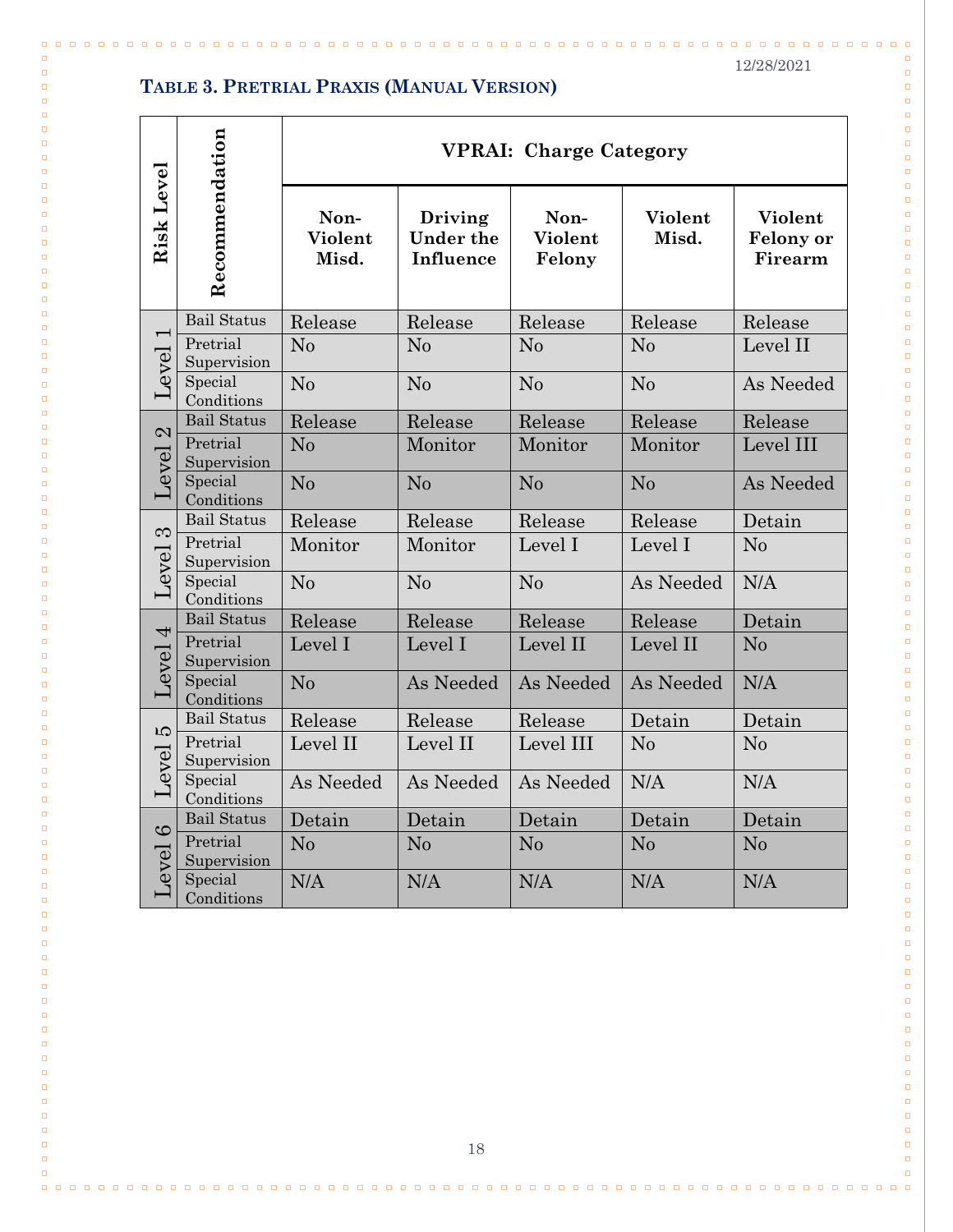n n n n n n n n

 $0.0.0$ 

 $\Box$ 

 $\Box$ 

 $\Box$ 

 $\Box$ 

 $\Box$  $\Box$ 

 $\Box$  $\Box$ 

 $\Box$  $\Box$ 

 $\Box$ 

 $\Box$ 

 $\Box$ 

 $\Box$ 

 $\Box$ 

 $\Box$ 

 $\Box$ 

 $\Box$ 

 $\Box$ 

 $\Box$ 

 $\Box$ 

 $\Box$ 

 $\Box$ 

 $\Box$ 

 $\Box$ 

 $\Box$ 

 $\Box$ 

 $\Box$ 

 $\Box$ 

 $\Box$ 

 $\Box$ 

 $\Box$ 

 $\Box$ 

 $\Box$ 

 $\Box$ 

 $\Box$ 

 $\Box$ 

 $\Box$ 

 $\Box$ 

 $\Box$ 

 $\Box$ 

 $\Box$ 

 $\Box$ 

 $\Box$ 

 $\Box$ 

 $\Box$ 

 $\Box$ 

 $\Box$ 

 $\Box$  $\Box$ 

 $\Box$ 

 $\Box$ 

 $\Box$ 

 $\Box$ 

 $\Box$ 

 $\Box$ 

 $\Box$ 

 $\Box$ 

 $\Box$ 

 $\Box$ 

 $\Box$ 

 $\Box$ 

 $\Box$ 

 $\Box$ 

 $\Box$  $\Box$ 

 $\Box$ 

 $\Box$ 

 $\Box$  $\Box$ 

 $\Box$ 

 $\Box$  $\Box$ 

 $\Box$ 

 $\Box$ 

 $\Box$ 

 $\Box$ 

 $\Box$ 

 $\Box$ 

### <span id="page-20-0"></span>**VPRAI (Step 4) Tab**

 $\Box \quad \Box$ 

 $\Box$ 

 $\Box$ 

 $\Box$ 

 $\Box$ 

ö

 $\Box$  $\Box$ 

 $\Box$  $\Box$ 

 $\Box$ 

 $\Box$  $\Box$ 

 $\Box$ 

 $\Box$ 

 $\Box$ 

 $\Box$ 

 $\Box$ 

 $\Box$ 

 $\Box$ 

 $\Box$ 

 $\Box$ 

 $\Box$ 

 $\Box$ 

 $\Box$ 

 $\Box$ 

 $\Box$ 

 $\Box$ 

 $\Box$ 

 $\Box$ 

 $\Box$ 

 $\Box$ 

 $\Box$ 

 $\Box$ 

 $\Box$ 

 $\Box$ 

 $\Box$ 

 $\Box$ 

 $\Box$ 

 $\Box$ 

 $\Box$ 

 $\Box$ 

 $\Box$ 

 $\Box$ 

 $\Box$ 

 $\Box$ 

 $\Box$ 

 $\Box$ 

 $\Box$ 

 $\Box$ 

 $\Box$  $\Box$ 

 $\Box$ 

 $\Box$ 

 $\Box$ 

 $\Box$ 

 $\Box$ 

 $\Box$ 

 $\Box$ 

 $\Box$ 

 $\Box$ 

 $\Box$ 

 $\Box$ 

 $\Box$ 

 $\Box$ 

 $\Box$ 

 $\Box$  $\Box$ 

 $\Box$ 

 $\Box$ 

 $\Box$ 

 $\Box$  $\Box$ 

 $\Box$  $\Box$ 

 $\Box$ 

 $\Box$ 

 $\Box$ 

 $\Box$ 

 $\Box$ 

Details about the court decision are entered in the VPRAI (Step 4) tab. See Figure 6 below.

<u>. . . . . . . . . . . . . . . . .</u>

### **FIGURE 6. VPRAI (STEP 4) TAB IN THE JAE MODULE**

|                           | <b>VPRAI</b><br>Court Assignment<br>Recommendation<br>Charges<br>Court Reports<br>Charge Update  <br>Court Update<br>Screening       |
|---------------------------|--------------------------------------------------------------------------------------------------------------------------------------|
|                           | Name: Case, Sample; SSN: 555555555; DOB: 07/25/1988<br>Screening ID: 2017072400001                                                   |
| 휴                         | VPRAI (Step 4)<br>VPRAI (Step 1)<br>VPRAI (Step 2)<br>VPRAI (Step 3)                                                                 |
| Setup<br>ΔTΔ              | Court Decision<br>JAE Outcome<br>Decision: Unsecured Bond<br>▼<br>블리<br>Pretrial Release Date: I-<br>Pretrial Supervision: Yes<br>블키 |
| PT Plamnt<br>ð<br>PT Supv | Disposition Date:<br>Consistent With Staff Rec: Yes<br>Length of time in Jail:<br>If no, reason:<br>Judicial Officer:  <br>▼         |
| CAZE<br>CC Plomnt<br>М    | Substitute Officer:                                                                                                                  |
| CC Supv<br>Reports        | ABC <sub>2</sub>                                                                                                                     |
| 꾆                         | Staff: Shiflett, Donna<br>⊠<br>Delete<br><< Previous<br>Save<br>New<br>Next >><br>Date Edited: 07/24/2017 05:50 AM<br>Undo           |

### <span id="page-20-1"></span>**Court Decision**

Select from the options provided in the dropdown:

- 1. Decision Select one from the following dropdown options:
	- $\checkmark$  Recognizance
	- Unsecured Bond
	- $\checkmark$  Secured Bond
	- Denied Bail
	- $\checkmark$  Bonded Out After Investigation, but Before Court
	- $\checkmark$  Case Disposed

2. Pretrial Supervision – Select one from the following dropdown options:

- $\checkmark$  Select "Yes" if the judicial officer ordered pretrial supervision.
	- $\checkmark$  Select "No" if pretrial supervision is not ordered.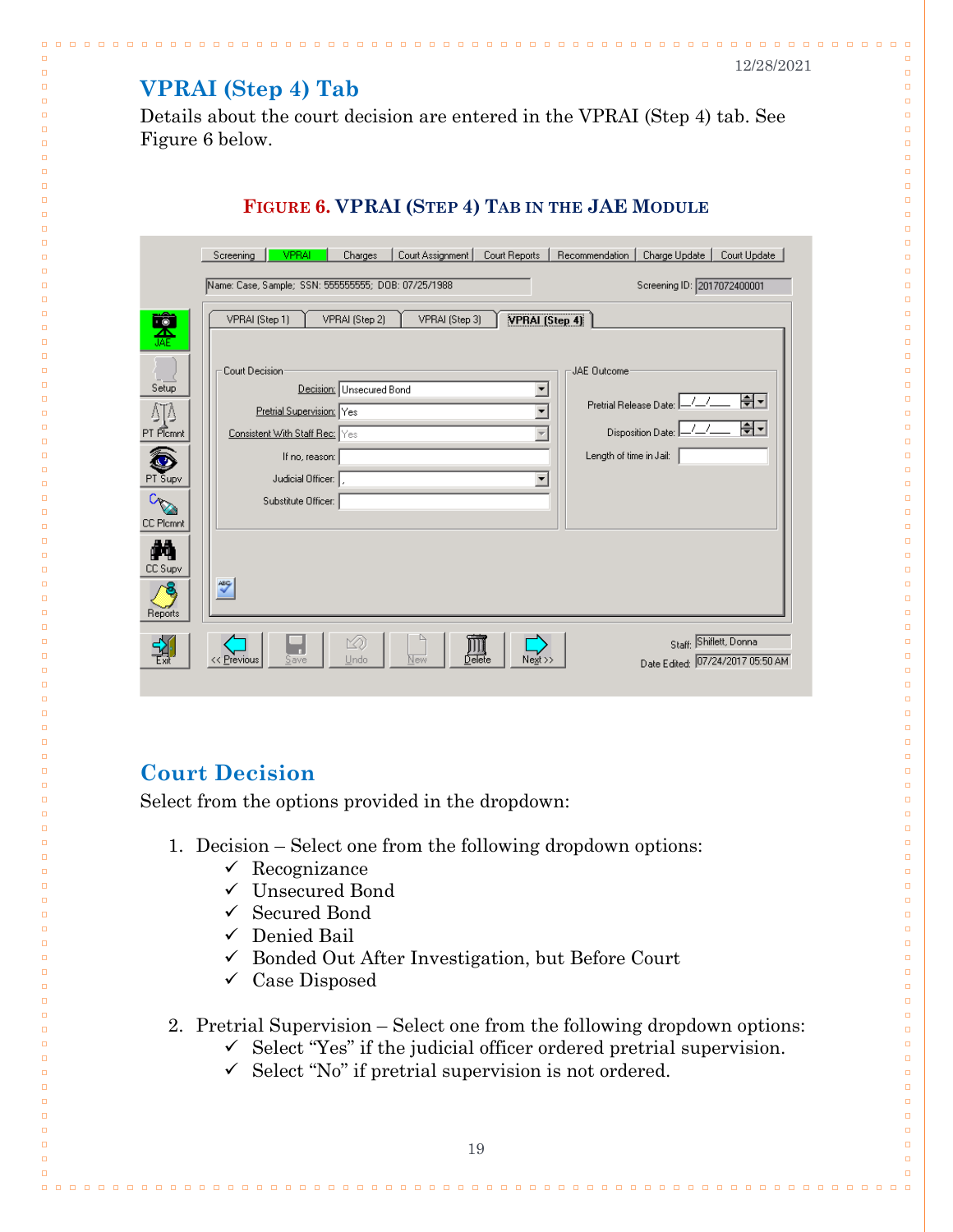$n - n$  $\Box$ 

 $\Box$ 

 $\Box$ 

 $\Box$  $\Box$  $\Box$ 

 $\Box$  $\Box$ 

 $\Box$ 

 $\Box$ 

 $\Box$ 

 $\Box$ 

 $\Box$ 

 $\Box$ 

 $\Box$ 

 $\Box$ 

 $\Box$ 

 $\Box$ 

 $\Box$ 

 $\Box$ 

 $\Box$ 

 $\Box$ 

 $\Box$ 

 $\Box$ 

 $\Box$ 

 $\Box$ 

 $\Box$ 

 $\Box$ 

 $\Box$ 

 $\Box$ 

 $\Box$ 

 $\Box$ 

 $\Box$ 

 $\Box$ 

 $\Box$ 

 $\Box$ 

 $\Box$ 

 $\Box$ 

 $\Box$ 

 $\Box$ 

 $\Box$ 

 $\Box$ 

 $\Box$ 

 $\Box$ 

 $\Box$ 

 $\Box$ 

 $\Box$ 

 $\Box$ 

 $\Box$ 

 $\Box$ 

 $\Box$ 

 $\Box$ 

 $\Box$ 

 $\Box$ 

 $\Box$ 

 $\Box$ 

 $\Box$ 

 $\Box$ 

 $\Box$ 

 $\Box$  $\Box$ 

 $\Box$  $\Box$ 

 $\Box$ 

 $\Box$  $\Box$ 

 $\Box$ 

 $\Box$ 

 $\Box$ 

 $\Box$  $\Box$ 

 $\Box$ 

 $\Box$ 

 $\Box$ 

 $\Box$ 

 $\Box$ 

 $\Box$ 

 $\Box$  $\Box$ 

- 3. The field "Consistent with Staff Recommendation" is auto-filled based on the staff recommendation entered in VPRAI Step 2 and the Court Decision entered on this tab. See Table 4 for details on how it is determined whether the court decision is consistent with the staff recommendation.
	- $\checkmark$  If the field "Consistent with Staff Recommendation" is "no," enter the reason the judge did not follow the recommendation in the following field: "If no, reason."

| <b>Consistent with Staff Recommendation Chart</b> |                |                |                       |  |  |
|---------------------------------------------------|----------------|----------------|-----------------------|--|--|
| Staff                                             | Court Decision |                | Consistent with Staff |  |  |
| Recommendation                                    | Decision       | <b>PTS</b>     | Recommendation        |  |  |
| Release without                                   | Recognizance,  | No             | Yes                   |  |  |
| <b>PTS</b>                                        | Unsecured, or  |                |                       |  |  |
|                                                   | Secured        |                |                       |  |  |
| Release without                                   | Recognizance,  | Yes            | No                    |  |  |
| <b>PTS</b>                                        | Unsecured, or  |                |                       |  |  |
|                                                   | Secured        |                |                       |  |  |
| Release without                                   | Denied Bail    | N/A            | N <sub>0</sub>        |  |  |
| <b>PTS</b>                                        |                |                |                       |  |  |
| Release with PTS                                  | Recognizance,  | N <sub>0</sub> | No                    |  |  |
|                                                   | Unsecured, or  |                |                       |  |  |
|                                                   | Secured        |                |                       |  |  |
| Release with PTS                                  | Recognizance,  | Yes            | Yes                   |  |  |
|                                                   | Unsecured, or  |                |                       |  |  |
|                                                   | Secured        |                |                       |  |  |
| Release with PTS                                  | Denied Bail    | N/A            | No                    |  |  |
| Detain                                            | Denied Bail    | N/A            | Yes                   |  |  |
| Detain                                            | Recognizance,  | $\rm No$       | No                    |  |  |
|                                                   | Unsecured, or  |                |                       |  |  |
|                                                   | Secured        |                |                       |  |  |
| Detain                                            | Recognizance,  | Yes            | No                    |  |  |
|                                                   | Unsecured, or  |                |                       |  |  |
|                                                   | Secured        |                |                       |  |  |

#### **TABLE 4. GRID FOR "CONSISTENT WITH STAFF RECOMMENDATION"**

- 4. Select the name of the Judicial Officer from the dropdown or
- 5. List the name of the Substitute Judicial Officer.

### <span id="page-21-0"></span>**JAE Outcome**

 $\Box$ 

 $\Box$  $\Box$ 

 $\Box$ 

 $\Box$ 

 $\Box$  $\Box$ 

 $\Box$ 

 $\Box$ 

 $\Box$ 

 $\Box$ 

 $\Box$  $\Box$ 

 $\Box$ 

 $\Box$ 

 $\Box$ 

 $\Box$ 

 $\Box$ 

 $\Box$ 

 $\Box$ 

 $\Box$ 

 $\Box$ 

 $\Box$ 

 $\Box$ 

 $\Box$ 

 $\Box$ 

 $\Box$ 

 $\Box$ 

 $\Box$ 

 $\Box$ 

 $\Box$ 

 $\Box$ 

 $\Box$ 

 $\Box$ 

 $\Box$ 

 $\Box$ 

 $\Box$ 

 $\Box$ 

 $\Box$ 

 $\Box$ 

 $\Box$ 

 $\Box$ 

 $\Box$ 

 $\Box$ 

 $\Box$ 

 $\Box$ 

 $\Box$ 

 $\Box$ 

 $\Box$ 

 $\Box$ 

 $\Box$ 

 $\Box$ 

 $\Box$ 

 $\Box$ 

 $\Box$ 

 $\Box$ 

 $\Box$ 

 $\Box$ 

 $\Box$ 

 $\Box$ 

 $\Box$  $\Box$ 

 $\Box$ 

 $\Box$  $\Box$ 

 $\Box$  $\Box$ 

 $\Box$ 

 $\Box$ 

 $\Box$ 

 $\Box$ 

 $\Box$ 

 $\Box$ 

 $\Box$ 

 $\Box$  $\Box$ 

 $\Box$ 

 $\Box$ 

The purpose of the JAE Outcome is to track the amount of time defendants remain in pretrial detention. The pretrial services agency should review the status of detained defendants on an ongoing basis to determine if there are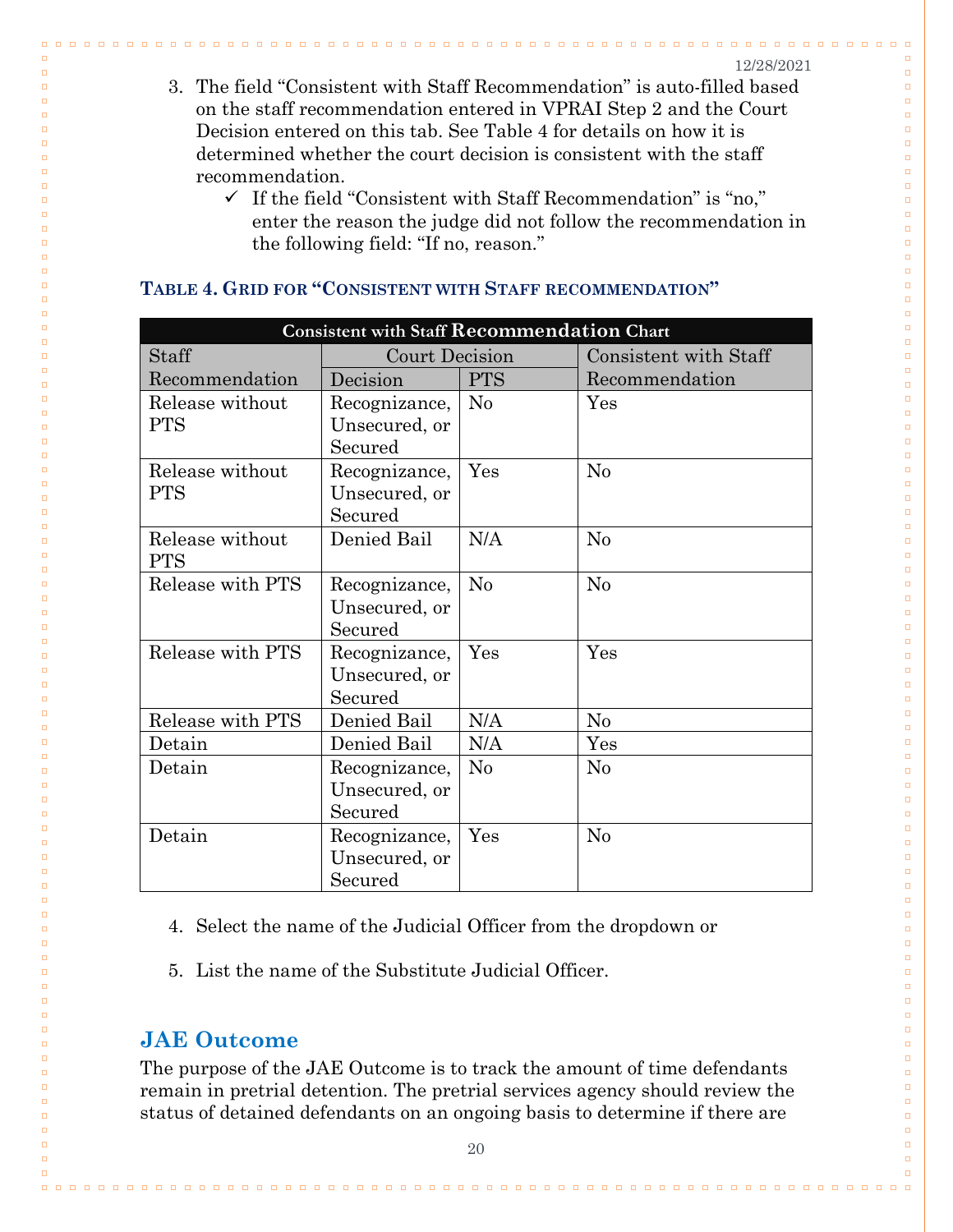$\Box$ 

 $\Box$ 

 $\Box$ 

 $\Box$ 

 $\Box$ 

 $\Box$  $\Box$ 

 $\Box$  $\Box$ 

 $\Box$ 

 $\Box$ 

 $\Box$ 

 $\Box$ 

 $\Box$ 

 $\Box$ 

 $\Box$ 

 $\Box$  $\Box$ 

 $\Box$ 

 $\Box$  $\Box$ 

 $\Box$ 

 $\Box$  $\Box$ 

 $\Box$ 

 $\Box$ 

 $\Box$ 

 $\Box$ 

 $\Box$ 

 $\Box$ 

 $\Box$ 

 $\Box$ 

 $\Box$ 

 $\Box$ 

 $\Box$ 

 $\Box$ 

 $\Box$ 

 $\Box$ 

 $\Box$ 

 $\Box$ 

 $\Box$ 

 $\Box$ 

 $\Box$ 

 $\Box$ 

 $\Box$ 

 $\Box$ 

 $\Box$ 

 $\Box$ 

 $\Box$ 

 $\Box$ 

 $\Box$ 

 $\Box$ 

 $\Box$ 

 $\Box$ 

 $\Box$ 

 $\Box$ 

 $\Box$ 

 $\Box$ 

 $\Box$ 

 $\Box$ 

 $\Box$ 

 $\Box$ 

 $\Box$ 

 $\Box$ 

 $\Box$ 

 $\Box$ 

 $\Box$ 

 $\Box$ 

 $\Box$ 

 $\Box$ 

 $\Box$ 

 $\Box$ 

 $\Box$ 

 $\Box$ 

 $\Box$ 

 $\Box$ 

 $\Box$ 

 $\Box$ 

 $\Box$  $\Box$ 

any changes in eligibility for release options or other circumstances that might enable the conditional release of the defendants.[3](#page-22-0)

Information contained in the JAE Outcome section of this tab is for the purpose of tracking the outcome of the case. Following is an overview for completing these fields:

- 1. If the defendant was released from jail before trial, enter the release date.
- 2. If the defendant remained in jail until trial, enter the disposition date.
- 3. The "Length of Time in Jail" field will auto-fill based on the jail admission date entered on the Screening tab and the release date or disposition date entered on this tab.

| <b>JAF Outcome</b>                 |
|------------------------------------|
| ╣┥<br>Pretrial Release Date: - / / |
| Disposition Date: -/_/__           |
| Length of time in Jail:            |
|                                    |
|                                    |

 $\Box$ 

 $\Box$ 

 $\Box$ 

 $\Box$ 

 $\Box$ 

 $\Box$ 

 $\Box$  $\Box$ 

 $\Box$ 

 $\Box$  $\Box$ 

 $\Box$ 

 $\Box$ 

 $\Box$ 

 $\Box$ 

 $\Box$ 

 $\Box$ 

 $\Box$  $\Box$ 

 $\Box$ 

 $\Box$  $\Box$ 

 $\Box$ 

 $\Box$  $\Box$ 

 $\Box$ 

 $\Box$ 

 $\Box$ 

 $\Box$ 

 $\Box$ 

 $\Box$ 

 $\Box$ 

 $\Box$ 

 $\Box$ 

 $\Box$ 

 $\Box$ 

 $\Box$ 

 $\Box$ 

 $\Box$ 

 $\Box$ 

 $\Box$ 

 $\Box$ 

 $\Box$ 

 $\Box$ 

 $\Box$ 

 $\Box$ 

 $\Box$ 

 $\Box$ 

 $\Box$ 

 $\Box$ 

 $\Box$ 

 $\Box$ 

 $\Box$ 

 $\Box$ 

 $\Box$ 

 $\Box$ 

 $\Box$ 

 $\Box$ 

 $\Box$ 

 $\Box$ 

 $\Box$ 

 $\Box$ 

 $\Box$ 

 $\Box$ 

 $\Box$ 

 $\Box$ 

 $\Box$ 

 $\Box$ 

 $\Box$ 

 $\Box$ 

 $\Box$ 

 $\Box$ 

 $\Box$ 

<span id="page-22-0"></span> $\Box$ 

 $\Box$ 

 $\Box$ 

 $\Box$ 

 $\Box$ 

 $\Box$ 

 <sup>3</sup> See Virginia Department of Criminal Justice Services Minimum Standards for Pretrial Services (§ 3.5, page 5) and National Association of Pretrial Services Agencies Standards on Pretrial Release, 3rd ed. (Standard 3.6, page 69).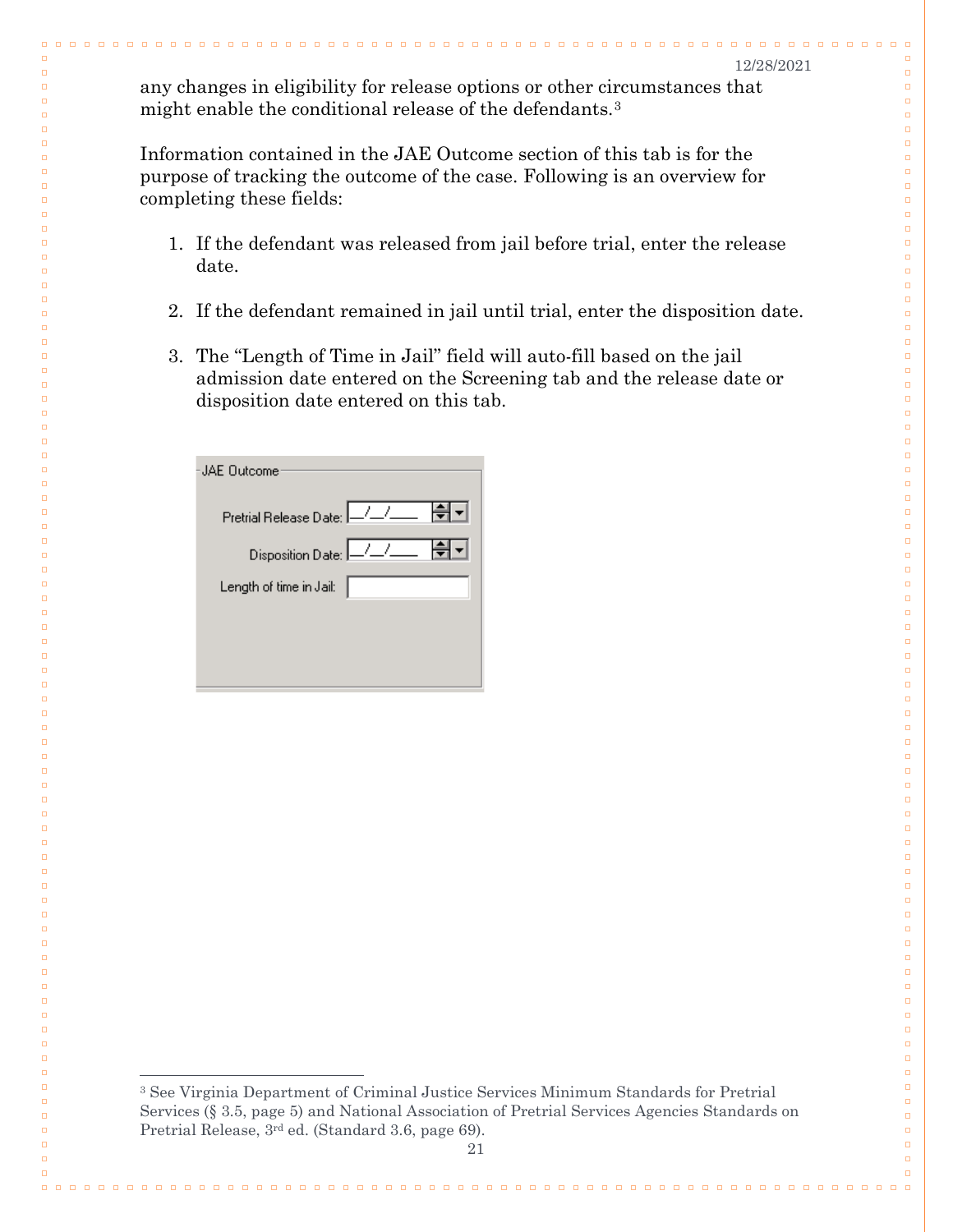<u>n n n n n n n n n</u>

 $\begin{array}{ccc} \textbf{a} & \textbf{a} & \textbf{a} \end{array}$ 

 $\Box$ 

 $\Box$ 

 $\Box$ 

 $\Box$ 

 $\Box$  $\Box$ 

 $\Box$  $\Box$ 

 $\Box$ 

 $\Box$ 

 $\Box$ 

 $\Box$ 

 $\Box$ 

 $\Box$ 

 $\Box$ 

 $\Box$  $\Box$ 

 $\Box$  $\Box$ 

 $\Box$ 

 $\Box$ 

 $\Box$ 

 $\Box$ 

 $\Box$ 

 $\Box$ 

 $\Box$ 

 $\Box$ 

 $\Box$  $\Box$ 

 $\Box$  $\Box$ 

 $\Box$ 

## <span id="page-23-0"></span>**THE PRETRIAL PLACEMENT MODULE**

Information is entered in the Pretrial Placement Module for defendants ordered to pretrial supervision. If a risk assessment was not completed prior to the placement, a risk assessment must be completed under the VPRAI tab located in the Pretrial Placement Module.

0000000000000000000

## <span id="page-23-1"></span>**Step 1: Setup / Intake**

. . . . . . .

 $\Box$ 

 $\Box$ 

 $\Box$ 

 $\Box$ 

 $\Box$ 

 $\Box$  $\Box$ 

 $\Box$ 

 $\Box$ 

 $\Box$ 

 $\Box$  $\Box$ 

 $\Box$ 

 $\Box$ 

 $\Box$ 

 $\Box$ 

 $\Box$  $\Box$ 

 $\Box$ 

 $\Box$  $\Box$ 

 $\Box$ 

 $\Box$ 

 $\Box$ 

 $\Box$ 

 $\Box$ 

 $\Box$ 

Once a defendant is ordered to pretrial supervision, an intake must be completed in the Setup Module in PTCC. All information must be entered under each tab in the Setup Module before a placement is made "active." See Figure 7 below for the tabs included in the Setup Module.

|                  | Residence<br>Family/Reference<br>Employment   Other Income<br>Aliases<br>Education<br>Military<br>Demographics<br>UNCOPE/Substance Use<br>Substance Treatment<br>Health Issues<br>Other Ed/Tx Programs<br>Assessment Tests<br>Criminal Events |
|------------------|-----------------------------------------------------------------------------------------------------------------------------------------------------------------------------------------------------------------------------------------------|
|                  | Name: Case, Sample; SSN: 555555555; DOB: 07/25/1988<br>$\Box$ Interview/Pending $\Box$ Investigation $\Box$ Intake                                                                                                                            |
|                  |                                                                                                                                                                                                                                               |
| 繄                | Demographics (contd.)<br><b>Demographics</b>                                                                                                                                                                                                  |
|                  | SSN: 555-55-5555<br>First Name: Sample                                                                                                                                                                                                        |
|                  | DOB: 07/25/1988<br>≑∣∽<br>Middle Name:<br>Suffix:<br>$\blacktriangledown$                                                                                                                                                                     |
| Setup            | Age: $\sqrt{28}$<br>Last Name: Case                                                                                                                                                                                                           |
| ΔŢΔ              | Maiden Name:<br>Race: White<br>≛                                                                                                                                                                                                              |
| PT Plcmnt        | Marital Status:<br>$Sex$ Male<br>$\blacktriangledown$<br>$\blacktriangledown$                                                                                                                                                                 |
| œ                | Height (in):<br>Eye Color:<br>$\blacktriangledown$<br>Dependents                                                                                                                                                                              |
| PT Supv          | No. of Dependents: 0<br>Weight (lbs): $\vert$<br>Hair Color:<br>$\blacktriangledown$                                                                                                                                                          |
| $c_{\heartsuit}$ | No. Living w/Defendant: 0<br>Language<br>Primary Language:<br>▼                                                                                                                                                                               |
| <b>CC Plomnt</b> | Other Description:<br>Virginia SID No:                                                                                                                                                                                                        |
| М                | FBI No:<br>English Literate:<br>Interpreter Needed:<br>$\overline{\phantom{a}}$<br>▾                                                                                                                                                          |
| CC Supv          | Local Tracking No:                                                                                                                                                                                                                            |
|                  | $\overline{\mathscr{C}}$<br>ᆃ<br>Date Last Reviewed:                                                                                                                                                                                          |
| Reports          |                                                                                                                                                                                                                                               |
|                  | Staff: Shiflett, Donna<br>的                                                                                                                                                                                                                   |
| 쿾                | $\boxed{\frac{\prod\limits_{\text{Delete}}}{\text{Delete}}}$<br>$Ne_2(t)$<br><< Previous<br>$Undo$<br>New<br>Date Edited: 07/24/2017 05:46 AM<br>Save                                                                                         |
|                  |                                                                                                                                                                                                                                               |
|                  |                                                                                                                                                                                                                                               |
|                  |                                                                                                                                                                                                                                               |
|                  |                                                                                                                                                                                                                                               |
|                  | Check the "Intake" box if you are completing an intake.                                                                                                                                                                                       |
|                  |                                                                                                                                                                                                                                               |
|                  |                                                                                                                                                                                                                                               |
|                  | $\Box$ Interview/Pending $\Box$ Investigation $\overline{\nabla}$ Intake                                                                                                                                                                      |
|                  |                                                                                                                                                                                                                                               |
|                  |                                                                                                                                                                                                                                               |
|                  |                                                                                                                                                                                                                                               |
|                  |                                                                                                                                                                                                                                               |
|                  |                                                                                                                                                                                                                                               |

#### **FIGURE 7. SETUP MODULE**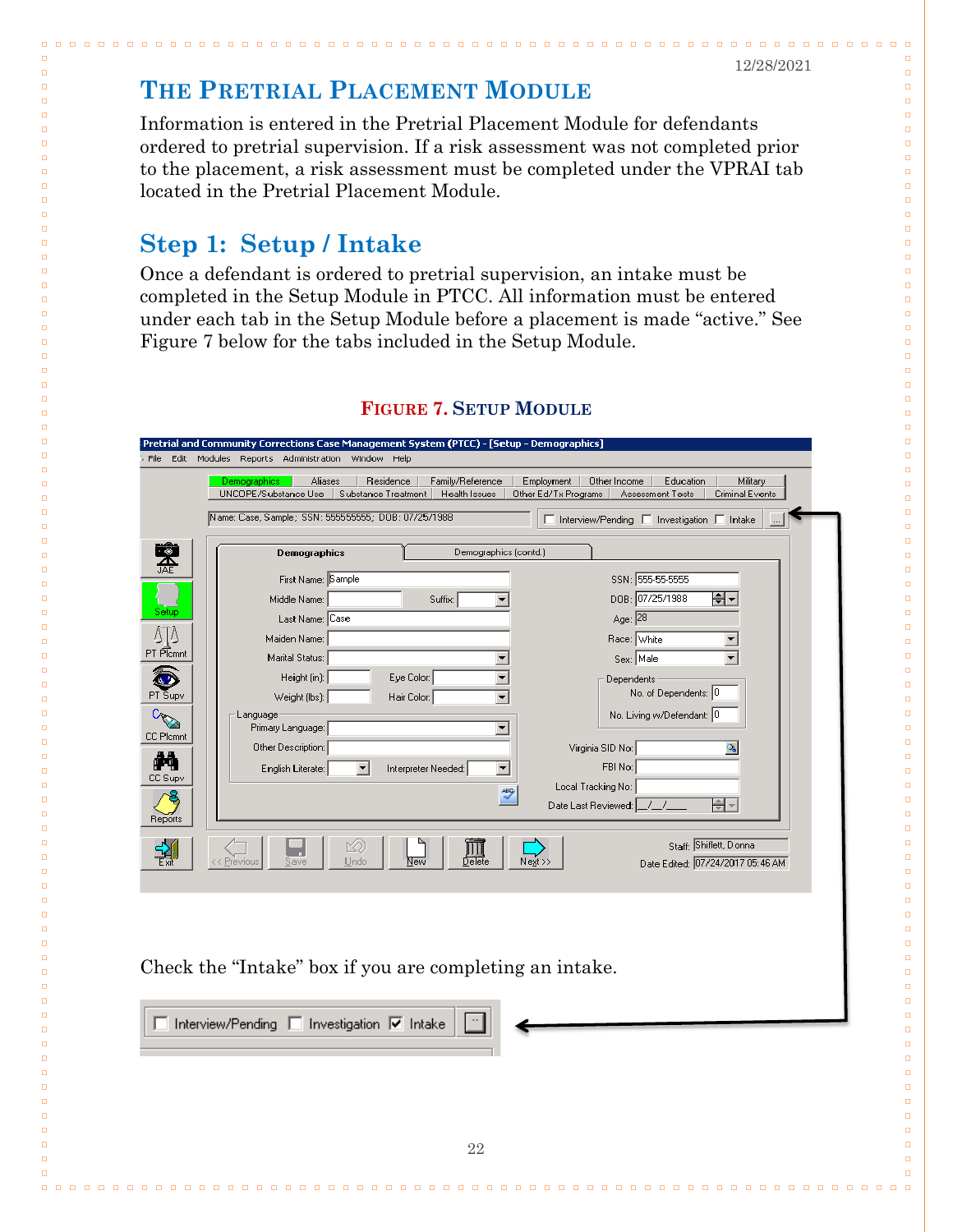. . . . . . . . . . . . . .

 $\Box$ 

 $\Box$ 

 $\Box$  $\overline{a}$ 

 $\Box$  $\Box$ 

 $\Box$ 

 $\Box$ 

 $\Box$ 

 $\Box$ 

 $\Box$ 

 $\Box$ 

 $\Box$ 

 $\Box$ 

 $\Box$ 

 $\Box$  $\Box$ 

 $\Box$ 

 $\Box$ 

 $\Box$ 

 $\Box$ 

 $\Box$ 

 $\Box$ 

 $\Box$ 

 $\Box$ 

 $\Box$ 

 $\Box$ 

 $\Box$ 

 $\Box$ 

 $\Box$ 

 $\Box$ 

 $\Box$ 

 $\Box$ 

 $\Box$ 

 $\Box$ 

 $\Box$ 

 $\Box$ 

 $\Box$ 

 $\Box$ 

 $\Box$ 

 $\Box$ 

 $\Box$ 

 $\Box$ 

 $\Box$ 

 $\Box$ 

 $\Box$ 

 $\Box$ 

 $\Box$ 

 $\Box$ 

 $\Box$ 

 $\Box$ 

 $\Box$ 

 $\Box$ 

 $\Box$ 

 $\Box$  $\Box$ 

 $\Box$ 

 $\Box$ 

 $\Box$ 

 $\Box$ 

 $\Box$ 

 $\Box$ 

 $\Box$ 

 $\Box$ 

 $\Box$ 

 $\Box$ 

 $\Box$ 

 $\Box$ 

 $\Box$ 

 $\Box$ 

 $\Box$  $\Box$ 

 $\Box$ 

 $\Box$ 

 $\Box$ 

 $\Box$ 

 $\Box$ 

 $\Box$ 

 $\Box$ 

## <span id="page-24-0"></span>**Step 2: Placement Submodule**

. . . . . . . . . . . . .

 $\Box$ 

 $\Box$ 

 $\Box$ 

 $\Box$  $\Box$ 

 $\Box$ 

 $\Box$ 

 $\Box$  $\Box$ 

 $\Box$ 

 $\Box$ 

 $\Box$ 

 $\Box$ 

 $\Box$ 

 $\Box$ 

 $\Box$ 

 $\Box$ 

 $\Box$  $\Box$ 

 $\Box$ 

 $\Box$ 

 $\Box$ 

 $\Box$ 

 $\Box$ 

 $\Box$ 

 $\Box$ 

 $\Box$ 

 $\Box$ 

 $\Box$ 

 $\Box$ 

 $\Box$ 

 $\Box$ 

 $\Box$ 

 $\Box$ 

 $\Box$ 

 $\Box$ 

 $\Box$ 

 $\Box$ 

 $\Box$ 

 $\Box$ 

 $\Box$ 

 $\Box$ 

 $\Box$ 

 $\Box$ 

 $\Box$ 

 $\Box$ 

 $\Box$ 

 $\Box$ 

 $\Box$ 

 $\Box$ 

 $\Box$ 

 $\Box$ 

 $\Box$ 

 $\Box$ 

 $\Box$ 

 $\Box$  $\Box$ 

 $\Box$ 

 $\Box$ 

 $\Box$ 

 $\Box$ 

 $\Box$ 

 $\Box$ 

 $\Box$ 

 $\Box$ 

 $\Box$ 

 $\Box$ 

 $\Box$ 

 $\Box$ 

 $\Box$ 

 $\Box$ 

 $\Box$  $\Box$ 

 $\Box$ 

 $\Box$ 

 $\Box$ 

 $\Box$ 

 $\Box$ 

 $\Box$ 

Information about the referral is entered under the Placement Tab in the Pretrial Placement Module. If a screening for this placement was previously completed, link the completed VPRAI to the corresponding screening by selecting it from the pop up box. If there is no screening related to this placement, select "no screening for this placement" from the pop up box. See Figure 8 below.

0000000000000000

**FIGURE 8. PLACEMENT TAB IN PT PLACEMENT MODULE**

|                                                                     | File Edit Modules Reports Administration Window Help     |                                                                            |                             |                                              |                           |
|---------------------------------------------------------------------|----------------------------------------------------------|----------------------------------------------------------------------------|-----------------------------|----------------------------------------------|---------------------------|
| Placement                                                           | <b>VPRAI</b>                                             | Charges<br>Conditions                                                      | Payment Obligations         | Court Dates                                  | Attorney                  |
|                                                                     | Name: Case, Sample; SSN: 555555555; DOB: 07/25/1988      |                                                                            |                             | Placement Number:                            |                           |
|                                                                     |                                                          |                                                                            |                             |                                              |                           |
| 嗓                                                                   | Placement                                                | Status                                                                     |                             | Closure                                      |                           |
|                                                                     | Referral Date   PCC  <br>Court/Locality   Current Status |                                                                            |                             |                                              |                           |
| Setup                                                               |                                                          |                                                                            |                             |                                              |                           |
| 4]4                                                                 | Arrest Date: 07/22/2017 - Referral Date: MM/DD/YYY       |                                                                            |                             | Linked Screening: 2017072400001 - 07/24/2017 |                           |
| PT Plamnt                                                           |                                                          |                                                                            | Supervision Level: Level II |                                              | ٩<br>$\blacktriangledown$ |
|                                                                     | Arresting Agency:   Other Arresting Agency               | ÷                                                                          | $PCC$ : $F6$                | ▾                                            | Monitor Only              |
| PT Supv                                                             | Placement Type:                                          | $\overline{\nabla}$                                                        | Placement Type              |                                              |                           |
| Cappell                                                             | Assigned To: 20, User - PTCC Staff                       | $\blacktriangledown$                                                       | Transferred In: No          | Reinstatement: No                            | $\blacktriangledown$      |
| CC Plcmnt                                                           | Referred By<br>C Judge                                   | C Magistrate                                                               |                             | Bond Type: Unsecured Bond                    | $\blacktriangledown$      |
| М                                                                   | Court: Chesapeake - General District - Criminal          | $\mathcal{D}_\mathbf{a}$                                                   |                             | Judicial Action: Based On Program Rec        | ▼                         |
| CC Supv                                                             | Judicial Officer: Judge, Substitute                      | $\blacktriangledown$                                                       | Reinstatement               | Previous                                     |                           |
|                                                                     | Subst. Jud. Officer: XYZ                                 |                                                                            |                             | F Reinstatement Placement No:                |                           |
| Reports                                                             |                                                          |                                                                            |                             |                                              |                           |
| 꾆<br><< Previous                                                    | ⊠<br>m.<br>Undo<br>Save                                  | 川順<br>Delete<br>New                                                        | $N$ ext >>                  | Staff:<br>Date Edited:                       |                           |
|                                                                     |                                                          |                                                                            |                             |                                              |                           |
|                                                                     |                                                          |                                                                            |                             |                                              |                           |
|                                                                     |                                                          |                                                                            |                             |                                              |                           |
| ិន្ន, Case ID: CA16302014022614274700                               |                                                          |                                                                            |                             |                                              | $\overline{\mathbf{x}}$   |
| Screenings<br>Jail Name<br>Scr. Date                                |                                                          | PCC Scr. In   Reason Screened Out   Investigated   VPRAI Date   VPRAI Risk |                             |                                              |                           |
| 06/01/2017 Alexandria City Addit Determini Center                   | No Screening For This Placement<br>F9<br>Yes             | Yes                                                                        | 06/01/2017 High             |                                              |                           |
| 06/01/2017 Alleghany County Jail<br>06/02/2017 Accomack County Jail | F2<br>Yes<br>F1<br>Yes                                   | Yes<br>Yes                                                                 | 06/01/2017 High             | 06/02/2017 Above Average                     |                           |

Yes

Yes

06/03/2017 High<br>12/31/9999

 $\sqrt{\frac{0}{2}}$ pen

 $Close$ 

 $12/21/0000$ 

 $F<sub>2</sub>$ Yes<br>Yes

06/03/2017 Albermarle/Charlottesville Regional Jail<br>06/03/2017 Albermarle/Charlottesville Regional Jail<br>06/04/2017 Albertanu Paginaal Isil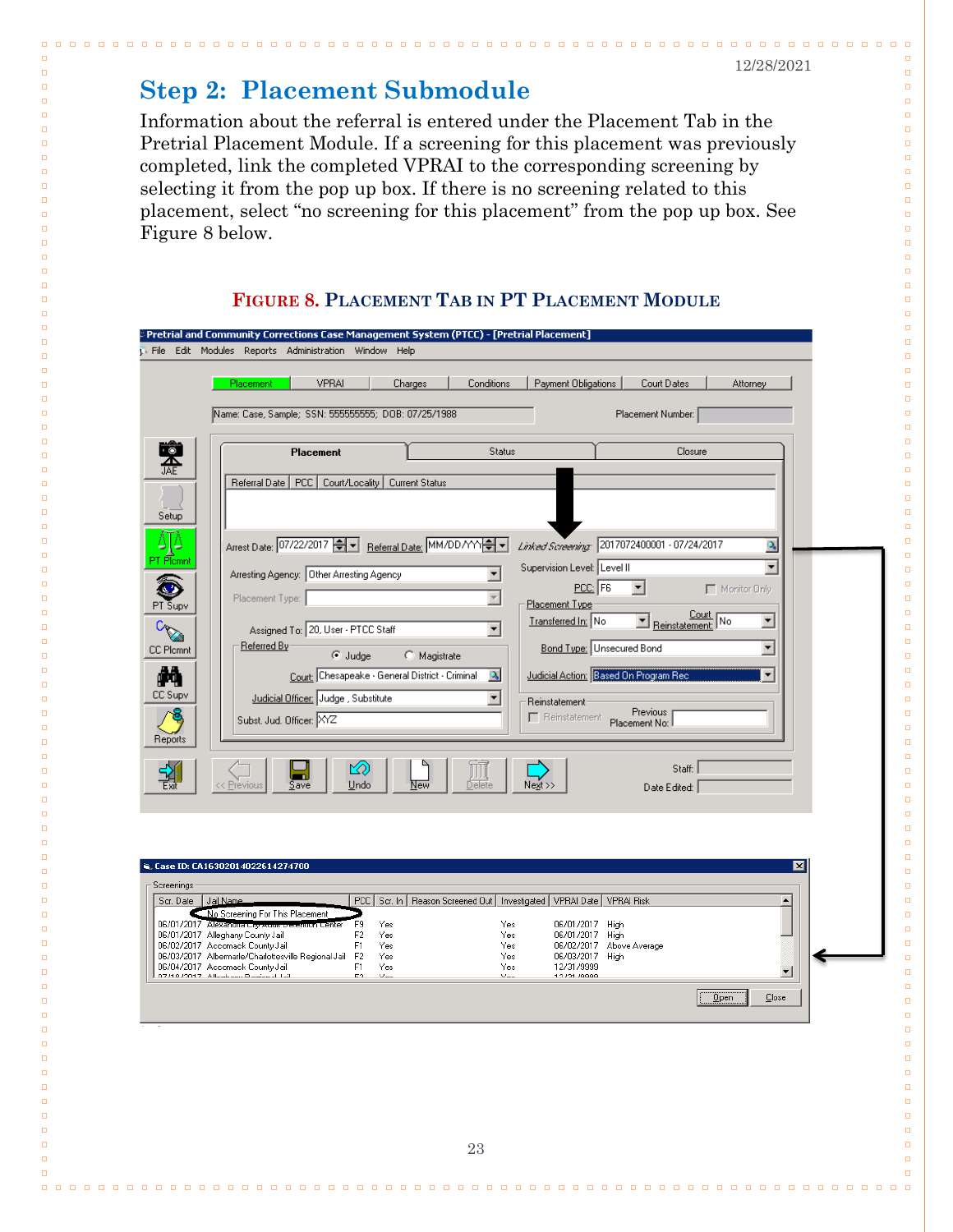. . .

 $\Box$ 

 $\Box$ 

 $\Box$ 

 $\Box$ 

 $\Box$  $\Box$ 

 $\Box$  $\Box$ 

 $\Box$ 

 $\Box$ 

 $\Box$ 

 $\Box$ 

 $\Box$ 

 $\Box$ 

 $\Box$ 

 $\Box$  $\Box$ 

 $\Box$  $\Box$ 

 $\Box$ 

 $\Box$ 

 $\Box$ 

 $\Box$ 

 $\Box$ 

 $\Box$ 

 $\Box$ 

 $\Box$ 

 $\Box$ 

 $\Box$ 

 $\Box$ 

 $\Box$  $\Box$ 

 $\Box$ 

 $\Box$ 

 $\Box$ 

 $\Box$ 

 $\Box$ 

 $\Box$ 

 $\Box$ 

 $\Box$ 

 $\Box$ 

 $\Box$ 

 $\Box$ 

 $\Box$ 

 $\Box$ 

 $\Box$ 

 $\Box$ 

 $\Box$ 

 $\Box$ 

 $\Box$ 

 $\Box$ 

 $\Box$ 

 $\Box$ 

 $\Box$ 

 $\Box$ 

 $\Box$ 

 $\Box$ 

 $\Box$ 

 $\Box$ 

 $\Box$ 

 $\Box$ 

 $\Box$  $\Box$ 

 $\Box$ 

 $\Box$ 

 $\Box$ 

 $\Box$ 

 $\Box$ 

 $\Box$ 

 $\Box$  $\Box$ 

 $\Box$ 

 $\Box$ 

 $\Box$ 

 $\Box$ 

 $\Box$ 

 $\Box$ 

 $\Box$ 

 $\Box$ 

## <span id="page-25-0"></span>**Step 3: VPRAI**

 $\Box$  $\Box$ 

 $\Box$ 

 $\Box$ 

 $\Box$ 

 $\Box$ 

 $\Box$ 

 $\Box$  $\Box$ 

 $\Box$ 

 $\Box$ 

 $\Box$ 

 $\Box$  $\Box$ 

 $\Box$ 

 $\Box$ 

 $\Box$ 

 $\Box$ 

 $\Box$  $\Box$ 

 $\Box$  $\Box$ 

 $\Box$ 

 $\Box$ 

 $\Box$ 

 $\Box$ 

 $\Box$ 

 $\Box$ 

 $\Box$ 

 $\Box$ 

 $\Box$ 

 $\Box$ 

 $\Box$ 

 $\Box$ 

 $\Box$  $\Box$ 

 $\Box$ 

 $\Box$ 

 $\Box$ 

 $\Box$ 

 $\Box$ 

 $\Box$ 

 $\Box$ 

 $\Box$ 

 $\Box$ 

 $\Box$ 

 $\Box$ 

 $\Box$ 

 $\Box$ 

 $\Box$ 

 $\Box$ 

 $\Box$ 

 $\Box$ 

 $\Box$ 

 $\Box$ 

 $\Box$ 

 $\Box$ 

 $\Box$ 

 $\Box$ 

 $\Box$ 

 $\Box$ 

 $\Box$ 

 $\Box$ 

 $\Box$ 

 $\Box$  $\Box$ 

 $\Box$ 

 $\Box$ 

 $\Box$ 

 $\Box$ 

 $\Box$ 

 $\Box$ 

 $\Box$  $\Box$ 

 $\Box$ 

 $\Box$ 

 $\Box$ 

 $\Box$ 

 $\Box$ 

 $\Box$ 

 $\Box$ 

If a risk assessment was not completed prior to the placement, it must be completed under the VPRAI tab located in the Pretrial Placement Module. See Figure 9 below. Completion of the risk assessment for all defendants placed on pretrial supervision is required. The VPRAI provides important information related to risk level and the appropriate level of supervision.

<u>. . . . . . . . . . . . .</u>

Do not enter any information in the Jail Admission Event Module for direct placements.

| Pretrial and Community Corrections Case Management System (PTCC) - [Pretrial - VPRAI]                                                                                                                                                                                                                                                                                                                                                                                 |                                                                                                                                                                                                                                                                                            |
|-----------------------------------------------------------------------------------------------------------------------------------------------------------------------------------------------------------------------------------------------------------------------------------------------------------------------------------------------------------------------------------------------------------------------------------------------------------------------|--------------------------------------------------------------------------------------------------------------------------------------------------------------------------------------------------------------------------------------------------------------------------------------------|
| File Edit Modules Reports Administration Window Help                                                                                                                                                                                                                                                                                                                                                                                                                  |                                                                                                                                                                                                                                                                                            |
| <b>VPRAI</b><br>Conditions<br>Placement<br>Charges                                                                                                                                                                                                                                                                                                                                                                                                                    | Payment Obligations<br>Court Dates<br>Attorney                                                                                                                                                                                                                                             |
| Name: Case, Test; SSN: 999999999; DOB: 07/12/1993                                                                                                                                                                                                                                                                                                                                                                                                                     | Placement Number: 2017071200001                                                                                                                                                                                                                                                            |
| <b>VPRAI</b><br>奧<br>Instrument Completion Date: 07/27/2017<br>ᆃ▏┑<br>Research Factors:<br>Prior Felony<br>INo.<br>Prior Misdemeanor<br>No.<br>$\blacksquare$<br>Conviction:<br>Conviction:<br>Setup<br>Prior Violent Convictions:<br>Ū<br>0<br>Prior FTAs in Past 2 Years:<br>No<br><b>PT</b> Plannt<br>Prior FTAs Older Than 2 Years:<br> No<br>Prior Sentence to Incarceration:<br>Praxis<br>PT Supv<br>Praxis Applies: Yes<br>Charge Category: Non-Violent Felony | <b>Risk Factors</b><br> No<br>Active Community Supervision:<br>Charge is Felony Drug, Theft or Fraud: No<br>Pending Charge[s]: No<br>Criminal History: No<br>Two or More FTAs: No<br>Two or More Violent Convictions: No<br>History of Drug Abuse: Yes<br>Employed at Time of Arrest: None |
| <b>CC Plcmnt</b><br>FTA Underlying Change<br>φã<br>$\overline{\phantom{0}}$<br>Assigned Sup Level I<br>Monitoring T<br>Praxis Sup Level:<br>CC Supv<br>Consistent With Praxis: No<br><b>ABC</b><br><u> If Na, Reasan</u> : sdfsdaf<br>Reports<br>$\circledcirc$<br>Delete<br><< Previous<br>Undo<br>New<br>Save                                                                                                                                                       | Calculate Risk<br>$\overline{c}$<br>Risk Level:<br>Print VPRAI<br>Staff: Rose, Ken<br>Date Edited: 07/27/2017 10:23 AM<br>Next >>                                                                                                                                                          |

### **FIGURE 9. VPRAI TAB IN PT PLACEMENT MODULE**

### <span id="page-25-1"></span>**Research Factors**

For further explanation on completing these fields, see the research factors under the Jail Admission Event Module section found on pages 6 - 8 of this manual.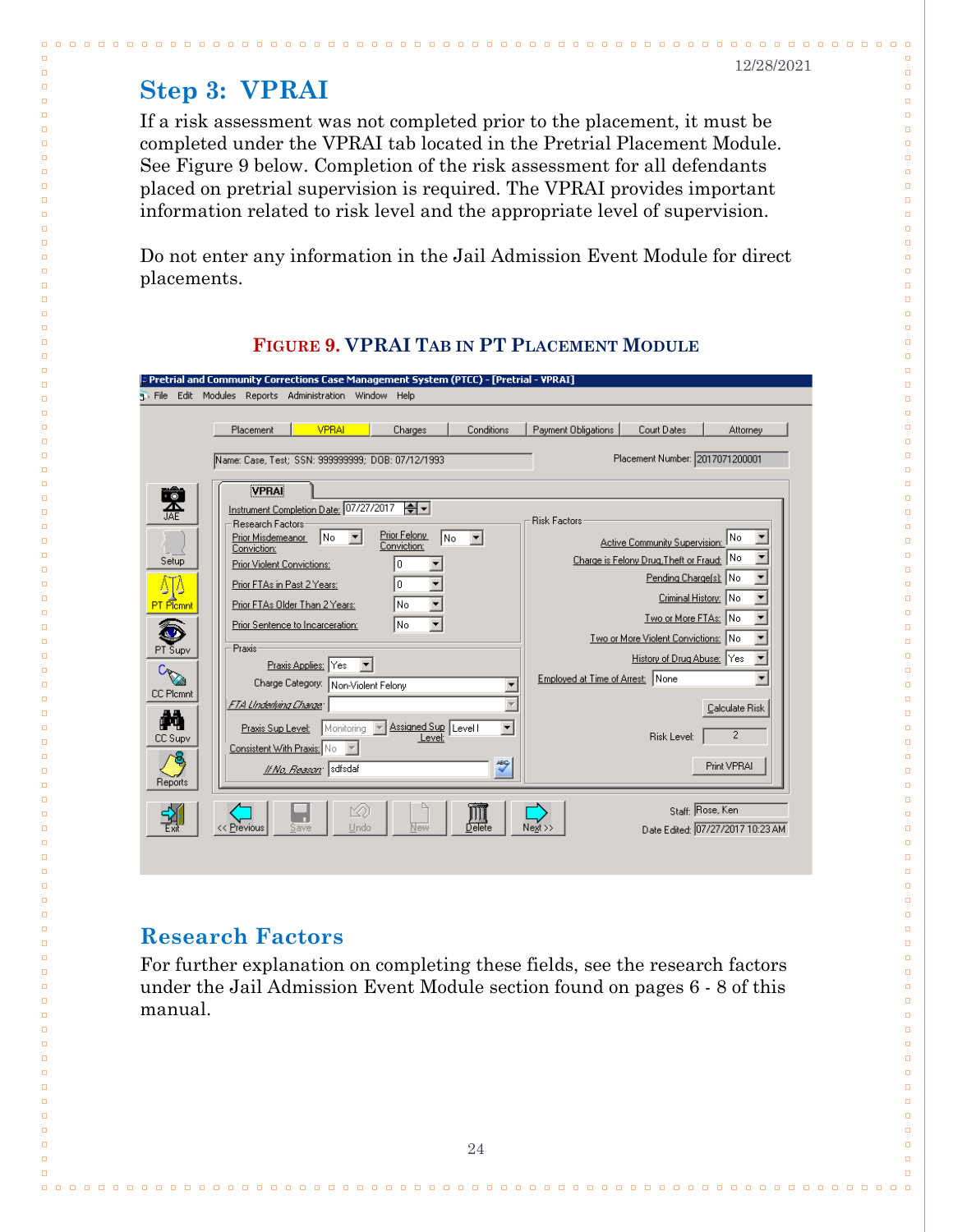$0000$ 

 $\Box$ 

 $\Box$ 

 $\Box$ 

 $\Box$ 

 $\Box$  $\Box$ 

 $\Box$  $\Box$ 

 $\Box$  $\Box$ 

 $\Box$ 

 $\Box$ 

 $\Box$ 

 $\Box$ 

 $\Box$ 

 $\Box$  $\Box$ 

 $\Box$  $\Box$ 

 $\Box$ 

 $\Box$  $\Box$ 

 $\Box$ 

 $\Box$ 

 $\Box$ 

 $\Box$ 

 $\Box$ 

 $\Box$ 

 $\Box$ 

 $\Box$ 

 $\Box$  $\Box$ 

 $\Box$ 

 $\Box$ 

 $\Box$ 

 $\Box$ 

 $\Box$  $\Box$ 

 $\Box$ 

 $\Box$ 

 $\Box$  $\Box$ 

 $\Box$ 

 $\Box$  $\Box$ 

 $\Box$  $\Box$ 

 $\Box$  $\Box$ 

 $\Box$ 

 $\Box$ 

 $\Box$ 

 $\Box$ 

 $\Box$  $\Box$ 

 $\Box$  $\Box$ 

 $\Box$ 

 $\Box$ 

 $\Box$  $\Box$ 

 $\Box$  $\Box$ 

 $\Box$ 

 $\Box$ 

 $\Box$ 

 $\Box$ 

 $\Box$ 

 $\Box$ 

 $\Box$ 

 $\Box$ 

 $\Box$ 

 $\Box$ 

 $\Box$ 

 $\Box$ 

 $\Box$ 

 $\Box$ 

 $\Box$  $\Box$ 

### <span id="page-26-0"></span>**Risk Factors**

For further explanation on completing these fields, see the risk factors under the Jail Admission Event Module section found on pages 8 - 11 of this manual.

### <span id="page-26-1"></span>**Praxis**

 $\Box \quad \Box$ 

 $\Box$ 

 $\Box$ 

 $\Box$ 

 $\Box$ 

 $\Box$ 

 $\Box$  $\Box$ 

 $\Box$  $\Box$ 

 $\Box$ 

 $\Box$  $\Box$ 

 $\Box$ 

 $\Box$ 

 $\Box$ 

 $\Box$ 

 $\Box$  $\Box$ 

 $\Box$ 

 $\Box$  $\Box$ 

 $\Box$ 

 $\Box$  $\Box$ 

 $\Box$ 

 $\Box$ 

 $\Box$ 

 $\Box$ 

 $\Box$ 

 $\Box$ 

 $\Box$ 

 $\Box$ 

 $\Box$  $\Box$ 

 $\Box$ 

 $\Box$ 

 $\Box$ 

 $\Box$  $\Box$ 

 $\Box$ 

 $\Box$ 

 $\Box$ 

 $\Box$  $\Box$ 

 $\Box$  $\Box$ 

 $\Box$  $\Box$ 

 $\Box$  $\Box$ 

 $\Box$ 

 $\Box$ 

 $\Box$ 

 $\Box$ 

 $\Box$  $\Box$ 

 $\Box$ 

 $\Box$  $\Box$ 

 $\Box$ 

 $\Box$  $\Box$ 

 $\Box$  $\Box$ 

 $\Box$ 

 $\Box$ 

 $\Box$ 

 $\Box$ 

 $\Box$ 

 $\Box$ 

 $\Box$ 

 $\Box$ 

 $\Box$ 

 $\Box$ 

 $\Box$ 

 $\Box$ 

 $\Box$ 

 $\Box$ 

The purpose of this section is to identify the supervision level for those defendants ordered to pretrial supervision. To determine whether the Praxis applies and an explanation on selecting the charge category, see the "Praxis Recommendation" section on pages 14 - 15 of this manual.

After selecting the charge category, the "Praxis Supervision Level" field will auto-fill with the supervision level. The officer will then select the "Assigned Supervision Level" from the following dropdown:

- $\checkmark$  Level I
- $\checkmark$  Level II
- $\checkmark$  Level III
- $\checkmark$  Monitoring

After selecting the "Assigned Supervision Level" the "Consistent with Praxis" field will auto-fill with a "yes" or "no" based on the officer selection and the displayed "Praxis Supervision Level." If the assigned supervision level is different than the Praxis supervision level, enter the justification for the override in the "If no, reason" field. Note that the Praxis supervision concurrence rate for each agency must be 85% or higher. In addition, the supervision level must not be adjusted up or down by more than one level. For example, a Praxis Level I could only be overridden to Monitoring or Supervision Level II.

#### <span id="page-26-2"></span>**Praxis – Supervision Levels**

The defendant's calculated risk level and the current most serious charge category will determine the level of supervision for those ordered to pretrial supervision. Using the risk level identified by the VPRAI and selecting the current most serious charge category, defendants released with pretrial supervision will be assigned to one of four levels of supervision: Pretrial Monitoring, Level I, Level II, or Level III. See Table 5.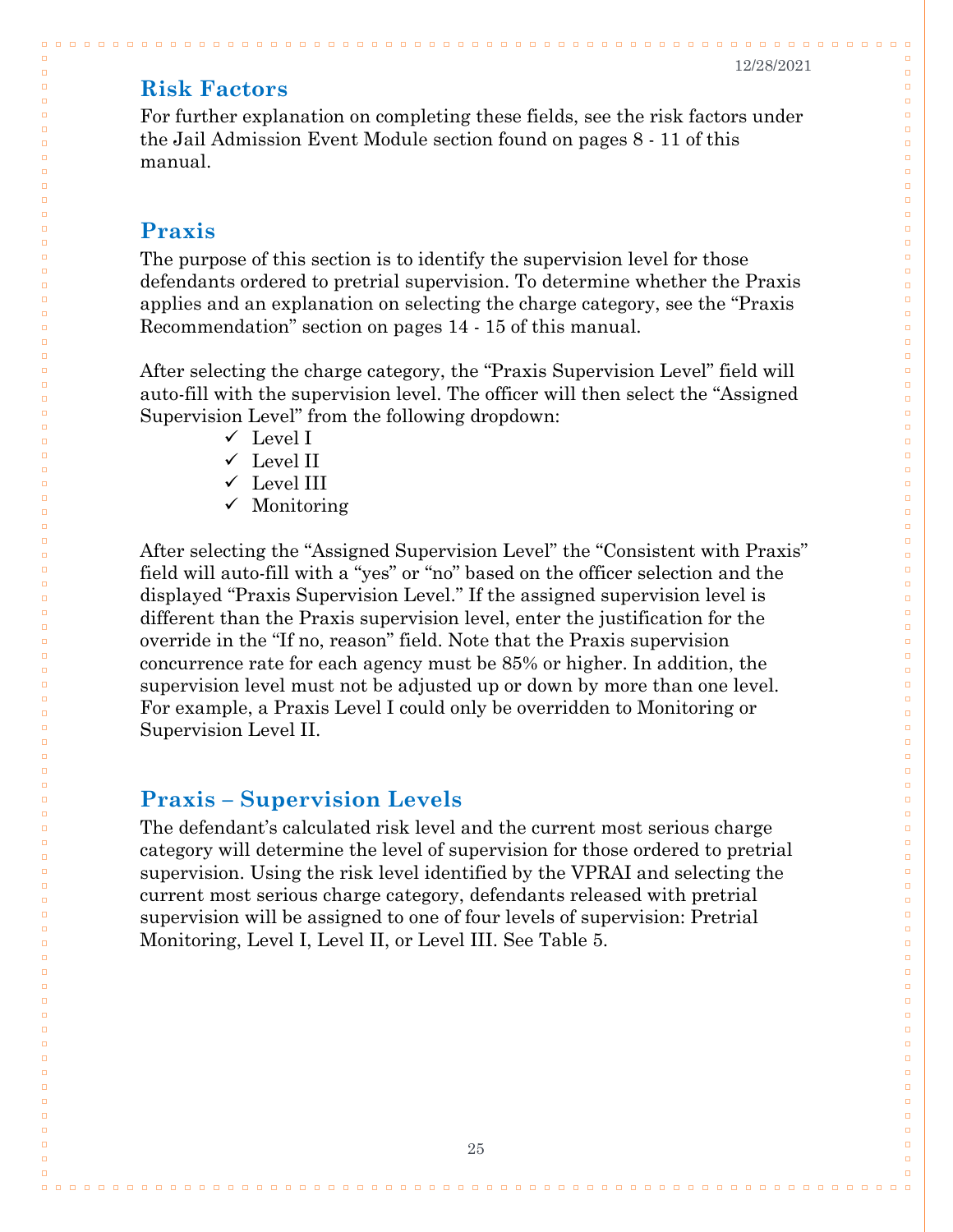$\Box$  $\Box$ 

 $\Box$  $\Box$ 

 $\Box$  $\Box$ 

 $\Box$  $\Box$ 

 $\Box$ 

 $\Box$ 

 $\Box$  $\Box$ 

 $\Box$ 

 $\Box$ 

 $\Box$ 

 $\Box$  $\Box$ 

 $\Box$ 

 $\Box$ 

 $\Box$ 

 $\Box$ 

 $\Box$  $\Box$ 

 $\Box$ 

 $\Box$ 

 $\Box$ 

 $\Box$ 

 $\Box$ 

 $\Box$  $\Box$ 

 $\Box$ 

 $\Box$ 

 $\Box$  $\Box$ 

 $\Box$  $\Box$ 

 $\Box$  $\Box$ 

 $\Box$ 

 $\Box$ 

 $\Box$ 

 $\Box$ 

 $\Box$ 

 $\Box$  $\Box$ 

 $\Box$ 

 $\Box$  $\Box$ 

 $\Box$  $\Box$ 

 $\Box$ 

 $\Box$ 

 $\Box$  $\Box$ 

 $\Box$  $\Box$ 

 $\Box$ 

 $\Box$ 

 $\Box$ 

 $\Box$ 

 $\Box$  $\Box$ 

 $\Box$  $\Box$ 

 $\Box$  $\Box$ 

 $\Box$ 

 $\Box$ 

 $\Box$ 

 $\Box$ 

 $\Box$ 

 $\Box$ 

 $\Box$ 

 $\Box$  $\Box$ 

 $\Box$ 

 $\Box$ 

 $\Box$ 

 $\Box$ 

### **TABLE 5. PRETRIAL PRAXIS – SUPERVISION LEVELS (MANUAL VERSION)**

 $\Box$ 

 $\Box$  $\Box$ 

 $\Box$  $\Box$ 

 $\Box$  $\Box$ 

 $\Box$  $\Box$ 

 $\Box$ 

 $\Box$ 

 $\Box$ 

 $\Box$  $\Box$ 

 $\Box$ 

 $\Box$ 

 $\Box$  $\Box$ 

 $\Box$ 

 $\Box$ 

 $\Box$ 

 $\Box$ 

 $\Box$ 

 $\Box$  $\Box$ 

 $\Box$ 

 $\Box$ 

 $\Box$ 

 $\Box$ 

 $\Box$  $\Box$ 

 $\Box$ 

 $\Box$ 

 $\Box$  $\Box$ 

 $\Box$  $\Box$ 

 $\Box$ 

 $\Box$ 

 $\Box$  $\Box$ 

 $\Box$ 

 $\Box$ 

 $\Box$ 

 $\Box$  $\Box$ 

 $\Box$ 

 $\Box$  $\Box$ 

 $\Box$ 

 $\Box$  $\Box$ 

 $\Box$ 

 $\Box$  $\Box$ 

 $\Box$ 

 $\Box$ 

 $\Box$ 

 $\Box$ 

 $\Box$  $\Box$ 

 $\Box$  $\Box$ 

 $\Box$  $\Box$ 

 $\Box$ 

 $\Box$ 

 $\Box$  $\Box$ 

 $\Box$ 

 $\Box$ 

 $\Box$ 

 $\Box$ 

 $\Box$ 

 $\Box$ 

 $\Box$ 

 $\Box$ 

 $\Box$  $\Box$ 

| Risk Level                        |                                  |                          |                                   |                           | <b>VPRAI: Charge Category</b> |                                        |  |
|-----------------------------------|----------------------------------|--------------------------|-----------------------------------|---------------------------|-------------------------------|----------------------------------------|--|
|                                   | Recommendation                   | Non-<br>Violent<br>Misd. | Driving<br>Under the<br>Influence | Non-<br>Violent<br>Felony | Violent<br>Misd.              | Violent<br><b>Felony</b> or<br>Firearm |  |
| $\overline{\phantom{0}}$<br>Level | Pretrial<br>Supervision<br>Level | Monitor                  | Monitor                           | Monitor                   | Monitor                       | Level II                               |  |
| Level <sub>2</sub>                | Pretrial<br>Supervision<br>Level | Monitor                  | Monitor                           | Monitor                   | Monitor                       | Level III                              |  |
| $\infty$<br>Level                 | Pretrial<br>Supervision<br>Level | Monitor                  | Monitor                           | Level I                   | Level I                       | Level III                              |  |
| Level 4                           | Pretrial<br>Supervision<br>Level | Level I                  | Level I                           | Level II                  | Level II                      | Level III                              |  |
| <b>LQ</b><br>Level                | Pretrial<br>Supervision<br>Level | Level II                 | Level II                          | Level III                 | Level III                     | Level III                              |  |
| Level 6                           | Pretrial<br>Supervision<br>Level | Level III                | Level III                         | Level III                 | Level III                     | Level III                              |  |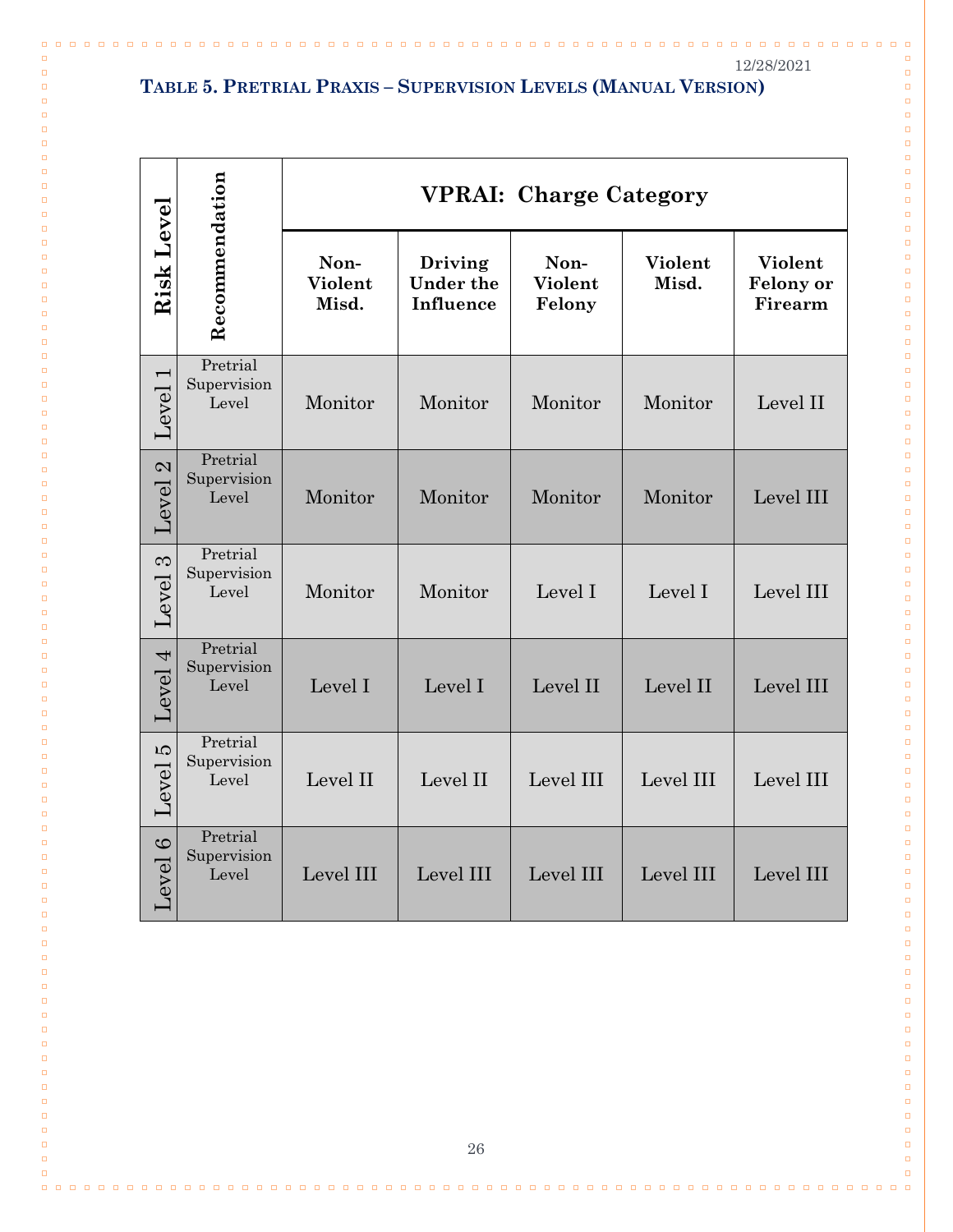$\Box$  $\Box$ 

 $\Box$  $\Box$ 

 $\Box$  $\Box$ 

 $\Box$  $\Box$ 

 $\Box$ 

 $\Box$ 

 $\Box$ 

 $\Box$  $\Box$ 

 $\Box$ 

 $\Box$ 

 $\Box$  $\Box$ 

 $\Box$ 

 $\Box$ 

 $\Box$  $\Box$ 

 $\Box$ 

 $\Box$ 

 $\Box$  $\Box$ 

 $\Box$ 

 $\Box$ 

 $\Box$ 

 $\Box$  $\Box$ 

 $\Box$  $\Box$ 

 $\Box$  $\Box$ 

 $\Box$ 

 $\Box$ 

 $\Box$ 

 $\Box$ 

 $\Box$ 

 $\Box$ 

 $\Box$ 

 $\Box$ 

 $\Box$ 

 $\Box$ 

 $\Box$ 

 $\Box$ 

 $\Box$ 

 $\Box$ 

 $\Box$ 

 $\Box$ 

 $\Box$ 

 $\Box$ 

 $\Box$ 

 $\Box$ 

 $\Box$ 

 $\Box$ 

 $\Box$ 

 $\Box$ 

 $\Box$ 

 $\Box$ 

 $\Box$ 

 $\Box$ 

 $\Box$ 

 $\Box$ 

 $\Box$ 

 $\Box$ 

 $\Box$ 

 $\Box$ 

 $\Box$ 

 $\Box$ 

 $\Box$  $\Box$ 

 $\Box$ 

 $\Box$ 

 $\Box$ 

 $\Box$ 

 $\Box$ 

 $\Box$ 

 $\Box$ 

Based on the pretrial supervision level identified by the Praxis, defendants will be assigned to one of the following differential supervision strategies. See Table 6.

| Level                       | <b>Supervision Strategy</b>                           |
|-----------------------------|-------------------------------------------------------|
| <b>Pretrial Monitoring</b>  | Court date reminder for every court date              |
|                             | Criminal history check before court date              |
| <b>Pretrial Supervision</b> | $\checkmark$ Court date reminder for every court date |
| Level I                     | Criminal history check before court date              |
|                             | Face-to-face contact once a month                     |
|                             | Special conditions compliance verification            |
| <b>Pretrial Supervision</b> | Court date reminder for every court date              |
| Level II                    | Criminal history check before court date              |
|                             | Face-to-face contact every other week                 |
|                             | Special conditions compliance verification            |
| <b>Pretrial Supervision</b> | Court date reminder for every court date              |
| Level III                   | Criminal history check before court date              |
|                             | Face-to-face contact every week                       |
|                             | Special condition compliance verification             |

#### **TABLE 6. DIFFERENTIAL SUPERVISION LEVEL OF THE PRAXIS**

 $\Box$   $\Box$ 

 $\Box$ 

 $\Box$  $\Box$ 

 $\Box$  $\Box$ 

> $\Box$  $\Box$

 $\Box$  $\Box$ 

 $\Box$ 

 $\Box$ 

 $\Box$ 

 $\Box$ 

 $\Box$ 

 $\Box$  $\Box$ 

 $\Box$  $\Box$ 

 $\Box$ 

 $\Box$ 

 $\Box$  $\Box$ 

 $\Box$ 

 $\Box$ 

 $\Box$ 

 $\Box$ 

 $\Box$  $\Box$ 

 $\Box$ 

 $\Box$  $\Box$ 

 $\Box$  $\Box$ 

 $\Box$  $\Box$ 

 $\Box$ 

 $\Box$ 

 $\Box$ 

 $\Box$ 

 $\Box$ 

 $\Box$ 

 $\Box$ 

 $\Box$ 

 $\Box$ 

 $\Box$ 

 $\Box$ 

 $\Box$ 

 $\Box$ 

 $\Box$ 

 $\Box$ 

 $\Box$ 

 $\Box$ 

 $\Box$ 

 $\Box$ 

 $\Box$ 

 $\Box$ 

 $\Box$ 

 $\Box$ 

 $\Box$ 

 $\Box$ 

 $\Box$ 

 $\Box$ 

 $\Box$ 

 $\Box$ 

 $\Box$ 

 $\Box$ 

 $\Box$ 

 $\Box$ 

 $\Box$ 

 $\Box$ 

 $\Box$ 

 $\Box$  $\Box$ 

 $\Box$ 

 $\Box$ 

 $\Box$ 

 $\Box$ 

 $\Box$ 

 $\Box$ 

0000000000000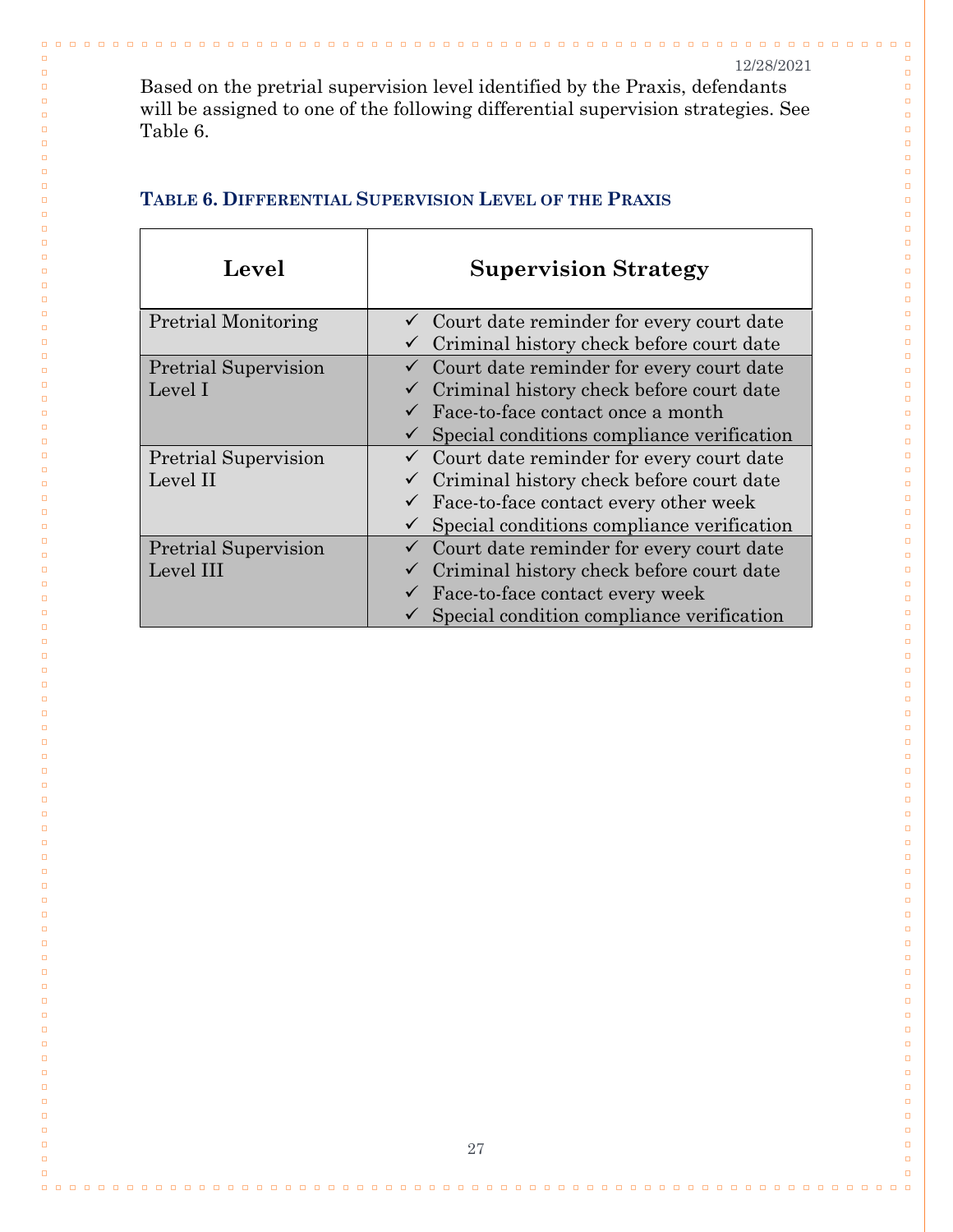$\Box$   $\Box$ 

 $\Box$ 

 $\Box$ 

 $\Box$ 

 $\Box$  $\Box$ 

 $\Box$ 

 $\Box$ 

 $\Box$ 

 $\Box$ 

 $\Box$ 

 $\Box$ 

 $\Box$ 

 $\Box$ 

 $\Box$ 

 $\Box$ 

 $\Box$ 

 $\Box$ 

 $\Box$ 

 $\Box$ 

 $\Box$ 

 $\Box$ 

 $\Box$ 

 $\Box$ 

 $\Box$ 

 $\Box$ 

 $\Box$ 

 $\Box$ 

 $\Box$ 

 $\Box$ 

 $\Box$ 

 $\Box$ 

 $\Box$ 

 $\Box$ 

 $\Box$ 

 $\Box$ 

 $\Box$ 

 $\Box$ 

 $\Box$ 

 $\Box$ 

 $\Box$ 

 $\Box$  $\Box$ 

 $\Box$ 

 $\Box$ 

 $\Box$ 

 $\Box$  $\Box$ 

 $\Box$ 

 $\Box$ 

 $\Box$ 

 $\Box$ 

 $\Box$  $\Box$ 

 $\Box$ 

 $\Box$ 

 $\Box$ 

 $\Box$ 

 $\Box$ 

 $\Box$ 

 $\Box$  $\Box$ 

 $\Box$  $\Box$ 

 $\Box$ 

 $\Box$  $\Box$ 

 $\Box$ 

 $\Box$ 

 $\Box$ 

 $\Box$ 

 $\Box$ 

 $\Box$ 

 $\Box$ 

 $\Box$  $\Box$ 

 $\Box$ 

 $\Box$ 

 $\Box$  $\Box$ 

#### <span id="page-29-0"></span>**VIRGINIA PRETRIAL RISK ASSESSMENT INSTRUMENT (SAMPLE)**

#### Virginia Pretrial Risk Assessment Instrument

|  | <b>Instrument Completion Date: 04/03/2018</b> |  |  |
|--|-----------------------------------------------|--|--|
|--|-----------------------------------------------|--|--|

First Name: John SSN: 568-15-2469

 $\Box$ 

 $\Box$ 

 $\Box$ 

 $\Box$ 

 $\Box$ 

 $\Box$ 

 $\Box$ 

 $\Box$ 

 $\Box$ 

 $\Box$ 

 $\Box$ 

 $\Box$ 

 $\Box$ 

 $\Box$ 

 $\Box$ 

ö

 $\Box$  $\Box$ 

 $\Box$ 

 $\Box$ 

 $\Box$ 

 $\Box$ 

 $\Box$ 

 $\Box$ 

 $\Box$ 

 $\Box$ 

 $\Box$ 

 $\Box$ 

 $\Box$ 

 $\Box$ 

 $\Box$ 

 $\Box$ 

 $\Box$ 

 $\Box$ 

 $\Box$ 

 $\Box$ 

 $\Box$ 

 $\Box$ 

 $\Box$ 

 $\Box$ 

 $\Box$ 

 $\Box$ 

 $\Box$ 

 $\Box$ 

 $\Box$  $\Box$ 

 $\Box$ 

 $\Box$ 

 $\Box$ 

 $\Box$ 

 $\Box$  $\Box$ 

 $\Box$ 

 $\Box$ 

 $\Box$ 

 $\Box$ 

 $\Box$ 

 $\Box$  $\Box$ 

 $\Box$ 

 $\Box$  $\Box$ 

> $\Box$  $\Box$

> $\Box$

 $\Box$  $\Box$ 

 $\overline{a}$ 

 $\Box$ 

 $\Box$ 

 $\Box$ 

 $\Box$ 

 $\Box$  $\Box$ 

 $\Box$  $\Box$ 

 $\Box$ 

 $\Box$ 

 $\Box$ 

**Last Name: Test** 

Sex: Male

**Court Date: 04/03/2018** Race: White

DOB: 06/30/1972

Charge(s);Grand Larceny, Possession of Cocaine \$5,000 Secured Bond General District Court

| Recommendation                       | <b>Primary Charge Category</b> | <b>Risk Level</b> |  |
|--------------------------------------|--------------------------------|-------------------|--|
| Release With Pretrial<br>Supervision | Non-Violent Felony             |                   |  |

Pretrial services recommendation is consistent with the Praxis

#### **Conditions of Release**

- $\blacksquare$ Refrain from excessive use of alcohol or use of drugs
- Submit to testing for drugs and alcohol
- Maintain or seek employment  $\blacksquare$

#### **Risk Assessment**

- The defendant was on active criminal justice supervision at the time of arrest.
- The defendant has a current charge of felony drug, theft or fraud.
- ٠ The defendant did not have pending charges at the time of arrest.
- The defendant has prior criminal convictions.
- The defendant does not have 2 or more failure to appears,
- " The defendant does not have 2 or more violent convictions.
- The defendant has a history of drug abuse.
- The defendant did not meet employment stability requirements at the time of arrest.

#### **Mitigating/Aggravating Considerations**

Although the defendant was not employed at the time of arrest, he will begin employment next week at American Auto Repair as a mechanic. This information was verified by the owner of American Auto Repair, John Sullivan.

Confidential - Further disclosure prohibited by law pursuant to §2.2-3706 and §19.2-152.4:2 of the Code of Virginia.

This recommendation is based on information available to the pretrial officer at the time the report was compiled. The Court may have additional information available to it when a bail/bend hearing is held, such as the nature and circumstances of the alleged offense, the number of changes that are pending, any juvenile criminal history, or the potential risk the defendant may pose to the alleged victim(s) or witnessles).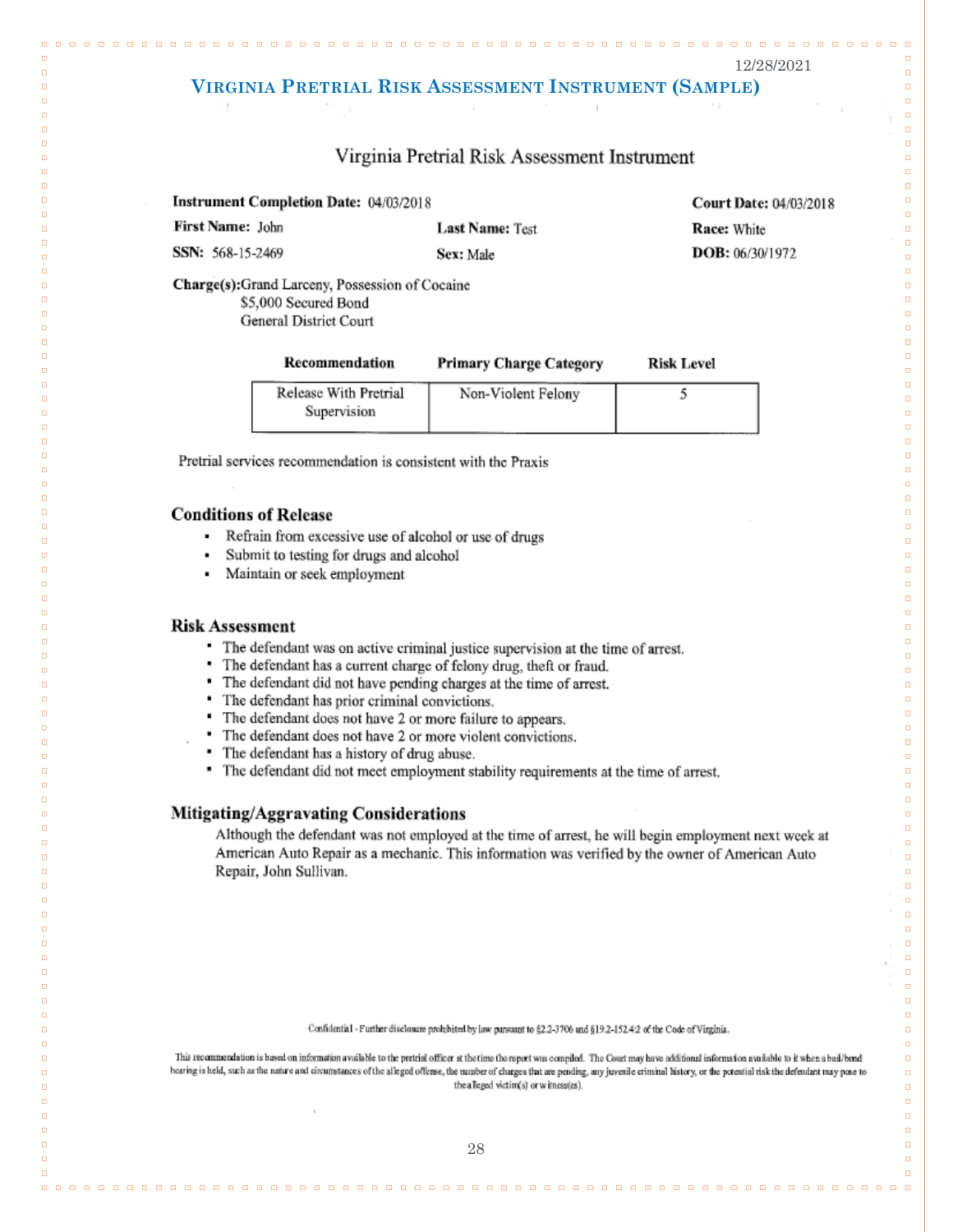$\Box$ 

 $\Box$ 

 $\Box$  $\Box$ 

 $\Box$  $\Box$ 

 $\Box$ 

 $\Box$ 

 $\Box$ 

 $\Box$  $\Box$ 

 $\Box$ 

 $\Box$ 

 $\Box$ 

 $\Box$ 

 $\Box$  $\Box$ 

 $\Box$ 

 $\Box$ 

 $\Box$ 

 $\Box$ 

 $\Box$ 

 $\Box$ 

 $\Box$ 

 $\Box$ 

 $\Box$ 

 $\Box$ 

 $\Box$ 

 $\Box$ 

 $\Box$ 

 $\Box$ 

 $\Box$ 

 $\Box$  $\Box$ 

 $\Box$ 

 $\Box$ 

 $\Box$ 

 $\Box$ 

 $\Box$ 

 $\Box$ 

 $\Box$ 

 $\Box$ 

 $\Box$ 

 $\Box$ 

 $\Box$ 

 $\Box$ 

 $\Box$ 

 $\Box$ 

 $\Box$ 

 $\Box$ 

 $\Box$ 

 $\Box$ 

 $\Box$ 

 $\Box$ 

 $\Box$ 

 $\Box$ 

 $\Box$ 

 $\Box$ 

 $\Box$ 

 $\Box$ 

 $\Box$ 

 $\Box$ 

 $\Box$  $\Box$ 

 $\Box$  $\Box$ 

 $\Box$ 

 $\Box$ 

 $\Box$ 

 $\Box$ 

 $\Box$  $\Box$ 

 $\Box$ 

 $\Box$ 

 $\Box$ 

 $\Box$ 

 $\Box$ 

 $\Box$ 

 $\Box$ 

#### **VPRAI – MANUAL SCORING SHEET**

<span id="page-30-0"></span>

#### Virginia Pretrial Risk Assessment Instrument (Manual Scoring Sheet)

| Instrument completion Date:<br>First Name: |     | Court Date:<br>Last Name: |            |  |
|--------------------------------------------|-----|---------------------------|------------|--|
| SSN.                                       | DOR | Race                      | <b>Sex</b> |  |

Charge(s):

 $n, n$ 

 $\Box$  $\Box$ 

 $\Box$ 

 $\Box$  $\Box$ 

 $\Box$ 

 $\Box$ 

 $\Box$ 

 $\Box$  $\overline{a}$ 

 $\Box$  $\Box$ 

 $\Box$ 

 $\Box$ 

 $\Box$  $\Box$ 

 $\Box$ 

 $\Box$  $\Box$ 

 $\Box$ 

 $\Box$ 

 $\Box$ 

 $\Box$ 

 $\Box$ 

 $\Box$ 

 $\Box$  $\Box$ 

 $\Box$ 

 $\Box$ 

 $\Box$  $\Box$ 

 $\Box$ 

 $\Box$ 

 $\Box$  $\Box$ 

ò

 $\Box$ 

 $\Box$ 

 $\Box$ 

 $\Box$ 

 $\Box$ 

 $\Box$ 

 $\Box$ 

 $\Box$ 

 $\Box$ 

 $\Box$ 

 $\Box$ 

 $\Box$ 

 $\Box$ 

 $\Box$ 

 $\Box$ 

ò

 $\Box$ 

 $\Box$ 

 $\blacksquare$ 

 $\Box$ 

 $\Box$ 

ò

 $\Box$ 

 $\Box$ 

 $\Box$ 

 $\Box$  $\Box$ 

 $\Box$ 

 $\Box$ 

 $\Box$ 

 $\Box$ 

 $\Box$ 

 $\Box$ 

 $\Box$ 

 $\Box$ 

 $\Box$ 

 $\Box$  $\Box$ 

 $\Box$ 

 $\Box$ 

 $\blacksquare$ 

 $\Box$ 

 $\Box$ 

#### **Research Factors:**

- Prior Adult Misdemeanor Conviction: □Yes □No  $1.$
- Prior Adult Felony Conviction: □Yes □No  $2.$
- Prior Violent Conviction:  $\square_0 \ \square_1 \ \square_2 \ \square_3$  or  $\square$  More ą.
- Prior Failures to Appear in Past 2 Years:  $\Box$ 0  $\Box$ 1  $\Box$ 2  $\Box$ 3 or  $\Box$ More 4.
- Prior Failures to Appear Older than 2 Years:  $\Box$  Yes  $\Box$  No t.
- Prior Sentence to Incarceration:  $\Box$ Yes  $\Box$ No 6.

#### **Risk Factors:**

| #                       | <b>Risk Factors</b>                                         |  |  |         |  | # Points |  | Yes v     | No $\sqrt$ | Score |
|-------------------------|-------------------------------------------------------------|--|--|---------|--|----------|--|-----------|------------|-------|
|                         | Active Community Criminal Justice Supervision               |  |  |         |  | 2 points |  |           |            |       |
| -2                      | Current Charge is Felony Drug, Felony Theft or Felony Fraud |  |  |         |  | 3 points |  |           |            |       |
| $\overline{\mathbf{3}}$ | Pending Charge at Time of Arrest                            |  |  |         |  | 2 points |  |           |            |       |
| $\overline{4}$          | One or More Adult Criminal Convictions                      |  |  |         |  | 2 points |  |           |            |       |
| l 5                     | Two or more Failures to Appear                              |  |  |         |  | 1 point  |  |           |            |       |
| -6                      | Two or more Violent Convictions                             |  |  |         |  | 1 point  |  |           |            |       |
| $\overline{7}$          | Unemployed at the Time of Arrest                            |  |  |         |  | 1 point  |  |           |            |       |
| -8                      | <b>History of Drug Abuse</b>                                |  |  |         |  | 2 points |  |           |            |       |
|                         | <b>Total Score</b>                                          |  |  |         |  |          |  |           |            |       |
|                         | $0 - 2$<br>$3 - 4$<br>$5 - 6$<br>Score                      |  |  | $7 - 8$ |  | $9 - 10$ |  | $11 - 14$ |            |       |
|                         | <b>Risk Level</b><br>Level 3<br>Level 1<br>Level 2          |  |  | Level 4 |  | Level 5  |  | Level 6   |            |       |

The pretrial risk assessment identifies the defendant's risk level as

#### **Praxis Recommendation:**

- Does the Praxis apply:  $\Box$  Yes  $\Box$  No 1.
- If yes, determine the most serious charge category:  $2.$ 
	- Violent Felony / Firearm
	- Violent Misdemeanor
	- $\square$ Non-Violent Felony
	- **OD** priving Under the Influence
	- Non-Violent Misdemeanor

Failure to Appear (If selected, choose the primary charge category for the underlying charge.)

 $\Box$ Violent Felony / Firearm (If selected, Risk Level = Current Risk Level +1)

- $\Box$  Violent Misdemeanor (If selected, Risk Level = Current Risk Level + 1)
- $\Box$  Non-Violent Felony (If selected, Risk Level = Current Risk Level + 1)
- $\Box$  Driving under the Influence (If selected, Risk Level = Current Risk Level + 1)
- $\Box$  Non-Violent Misdemeanor (If selected, Risk Level = Current Risk Level + 1)

Confidential- Further disclosure prohibited by law pursuant to §2.2-3706F8 and §19.2-152.4:2 of the Code of Virginia